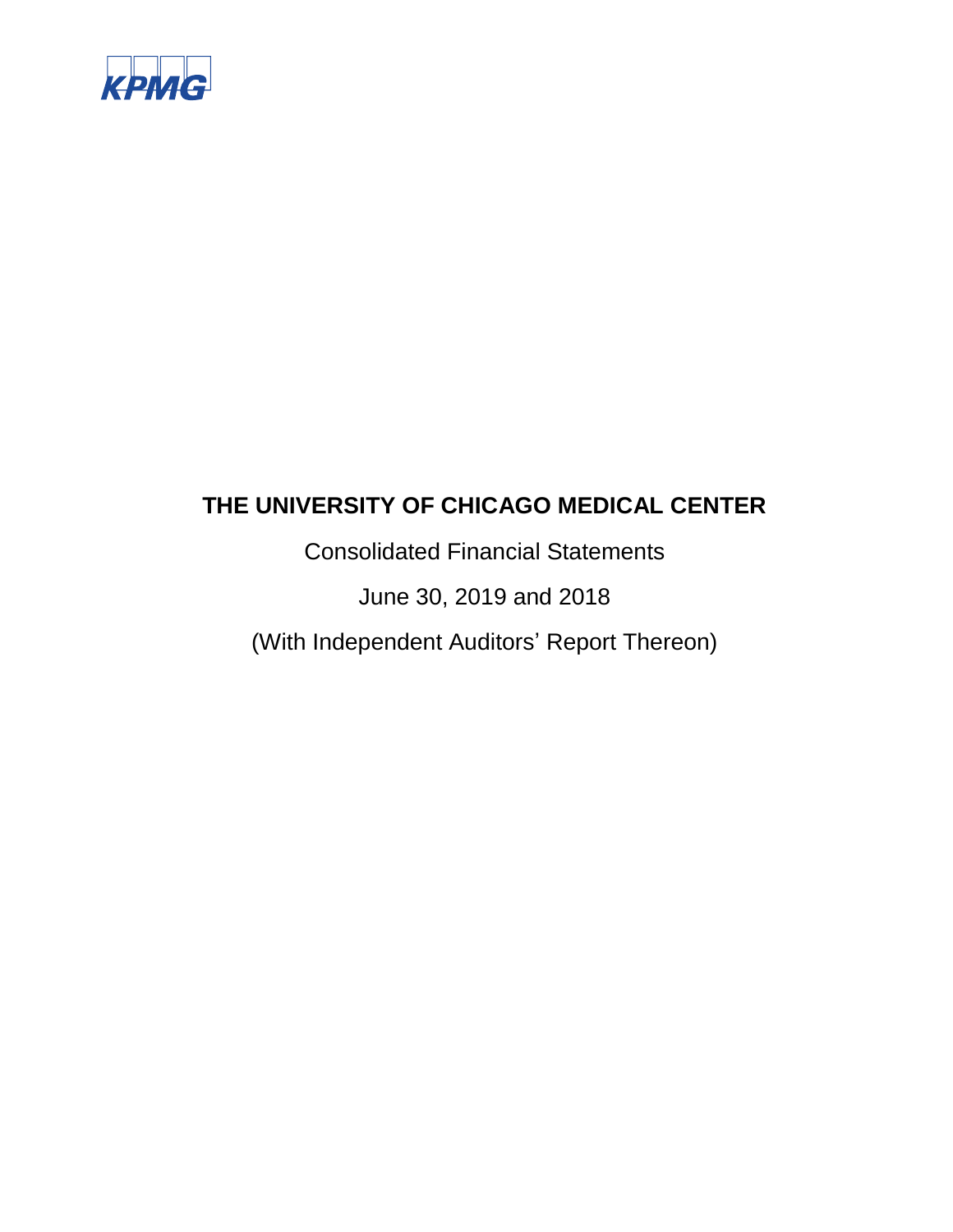## **Table of Contents**

|                                                                                                           | Page |
|-----------------------------------------------------------------------------------------------------------|------|
| Independent Auditors' Report                                                                              | 1    |
| <b>Consolidated Financial Statements:</b>                                                                 |      |
| <b>Consolidated Balance Sheets</b>                                                                        | 3    |
| Consolidated Statements of Operations and Changes in Net Assets without Donor<br><b>Restrictions</b>      | 4    |
| Consolidated Statements of Changes in Net Assets                                                          | 5    |
| <b>Consolidated Statements of Cash Flows</b>                                                              | 6    |
| Notes to Consolidated Financial Statements                                                                | 7    |
| <b>Supplemental Schedules</b>                                                                             |      |
| <b>Consolidating Balance Sheet Information</b>                                                            | 49   |
| Consolidating Statement of Operations and Changes in Net Assets without Donor Restrictions<br>Information | 50   |
| Consolidating Statement of Changes in Net Assets Information                                              | 51   |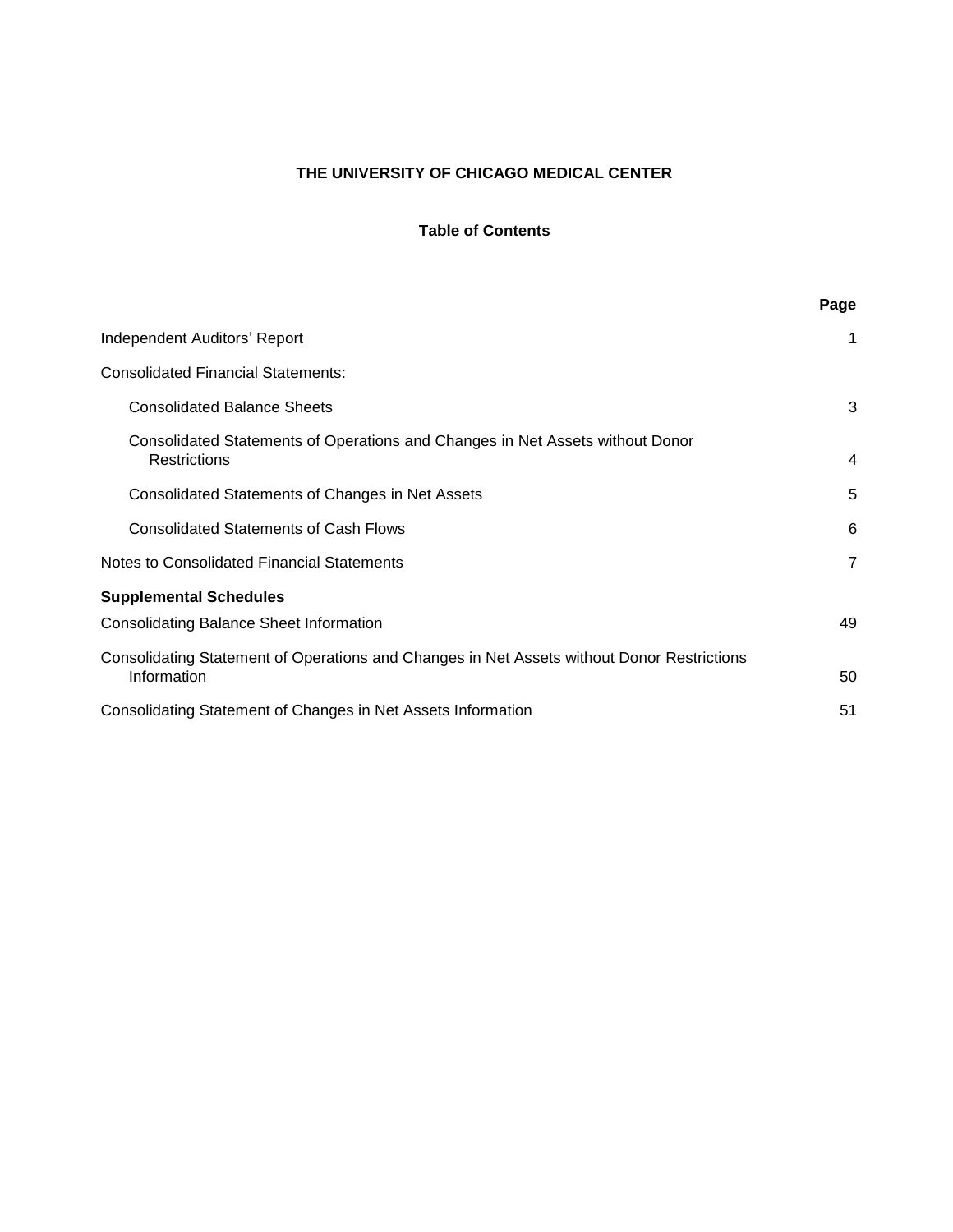

KPMG LLP Aon Center Suite 5500 200 E. Randolph Street Chicago, IL 60601-6436

### **Independent Auditors' Report**

The Board of Trustees The University of Chicago Medical Center:

We have audited the accompanying consolidated financial statements of The University of Chicago Medical Center, which comprise the consolidated balance sheets as of June 30, 2019 and 2018, and the related consolidated statements of operations and changes in net assets without donor restrictions, changes in net assets, and cash flows for the years then ended, and the related notes to the consolidated financial statements.

### *Management's Responsibility for the Consolidated Financial Statements*

Management is responsible for the preparation and fair presentation of these consolidated financial statements in accordance with U.S. generally accepted accounting principles; this includes the design, implementation, and maintenance of internal control relevant to the preparation and fair presentation of consolidated financial statements that are free from material misstatement, whether due to fraud or error.

### *Auditors' Responsibility*

Our responsibility is to express an opinion on these consolidated financial statements based on our audits. We conducted our audits in accordance with auditing standards generally accepted in the United States of America. Those standards require that we plan and perform the audit to obtain reasonable assurance about whether the consolidated financial statements are free from material misstatement.

An audit involves performing procedures to obtain audit evidence about the amounts and disclosures in the consolidated financial statements. The procedures selected depend on the auditors' judgment, including the assessment of the risks of material misstatement of the consolidated financial statements, whether due to fraud or error. In making those risk assessments, the auditor considers internal control relevant to the entity's preparation and fair presentation of the consolidated financial statements in order to design audit procedures that are appropriate in the circumstances, but not for the purpose of expressing an opinion on the effectiveness of the entity's internal control. Accordingly, we express no such opinion. An audit also includes evaluating the appropriateness of accounting policies used and the reasonableness of significant accounting estimates made by management, as well as evaluating the overall presentation of the consolidated financial statements.

We believe that the audit evidence we have obtained is sufficient and appropriate to provide a basis for our opinion.

### *Opinion*

In our opinion, the consolidated financial statements referred to above present fairly, in all material respects, the consolidated financial position of The University of Chicago Medical Center as of June 30, 2019 and 2018, and the results of its consolidated operations, changes in its consolidated net assets and of its consolidated cash flows for the years then ended, in accordance with U.S. generally accepted accounting principles.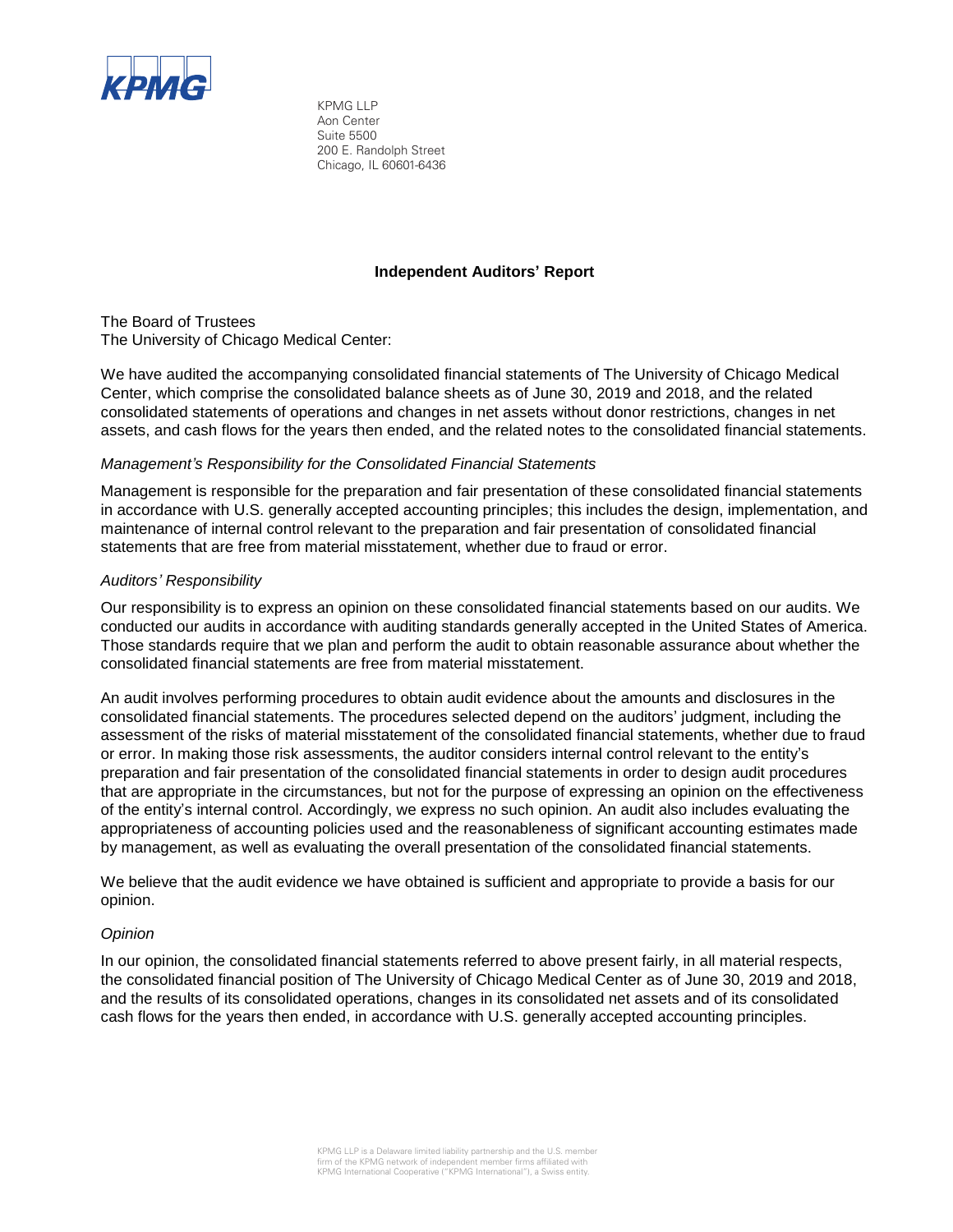

### Emphasis of Matter

As discussed in note 2(b) to the consolidated financial statements, The University of Chicago Medical Center adopted new accounting guidance for Accounting Standards Update (ASU) No. 2014-09, *Revenue from Contracts with Customer (Topic 606)* and ASU No. 2016-14*, Presentation of Financial Statements for Not-forprofit Entities*. Our opinion is not modified with respect to these matters.

### *Other Matter*

Our audits were conducted for the purpose of forming an opinion on the consolidated financial statements as a whole. The 2019 supplementary information included in schedules 1 through 3 is presented for purposes of additional analysis and is not a required part of the consolidated financial statements. Such information is the responsibility of management and was derived from and relates directly to the underlying accounting and other records used to prepare the consolidated financial statements. The information has been subjected to the auditing procedures applied in the audit of the consolidated financial statements and certain additional procedures, including comparing and reconciling such information directly to the underlying accounting and other records used to prepare the consolidated financial statements or to the consolidated financial statements themselves, and other additional procedures in accordance with auditing standards generally accepted in the United States of America. In our opinion, the information is fairly stated in all material respects in relation to the consolidated financial statements as a whole.



Chicago, Illinois November 20, 2019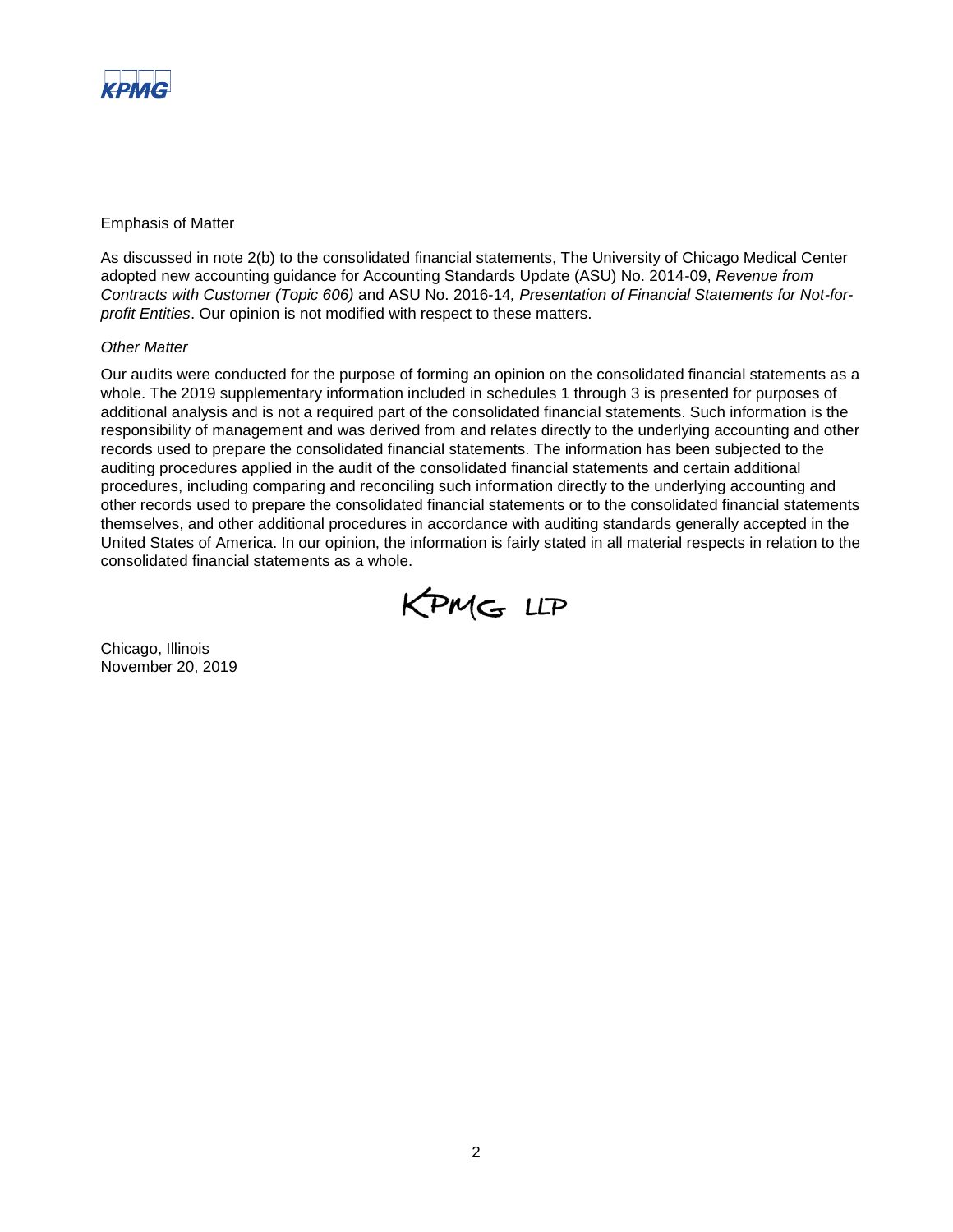### Consolidated Balance Sheets

### June 30, 2019 and 2018

### (In thousands)

| Current assets:<br>\$<br>Cash and cash equivalents<br>174,122<br>211,751<br>Patient accounts receivable, net of estimated uncollectibles<br>of \$160,307 in 2018<br>399,130<br>347,870<br>Current portion of investments limited to use<br>19,292<br>8,872<br>Current portion of malpractice self-insurance receivable<br>15,266<br>17,491<br>1,434<br>Current portion of pledges receivable<br>1,052<br>Prepaids, inventory, and other current assets<br>155,424<br>111,563<br>Total current assets<br>764,668<br>698,599<br>Investments limited to use, less current portion<br>1,243,928<br>1,200,413<br>1,602,751<br>Property, plant, and equipment, net<br>1,567,756<br>Pledges receivable, less current portion<br>1,438<br>1,435<br>86,319<br>Malpractice self-insurance receivable, less current portion<br>85,361<br>Other assets, net<br>54,891<br>52,542<br><b>Total assets</b><br>\$<br>3,642,059<br>3,718,042<br><b>Liabilities and Net Assets</b><br><b>Current liabilities:</b><br>\$<br>Accounts payable and accrued expenses<br>241,248<br>251,424<br>Current portion of long-term debt<br>18,098<br>17,323<br>725<br>Current portion of other long-term liabilities<br>208<br>Estimated third-party payor settlements<br>263,259<br>214,184<br>15,266<br>Current portion of malpractice self-insurance liability<br>17,491<br>Due to University of Chicago<br>30,769<br>36,807<br><b>Total current liabilities</b><br>569,365<br>537,437<br>Other liabilities:<br>Workers' compensation self-insurance liabilities, less current portion<br>6,396<br>5,782<br>128,462<br>Malpractice self-insurance liability, less current portion<br>127,154<br>Long-term debt, less current portion<br>987,858<br>1,011,129<br>Interest rate swap liability<br>136,186<br>104,412<br>Other long-term liabilities, less current portion<br>40,302<br>35,878<br><b>Total liabilities</b><br>1,868,569<br>1,821,792<br>Net assets:<br>Without donor restrictions<br>1,736,382<br>1,708,799<br>113,091<br>111,468<br>With donor restrictions<br>Total net assets<br>1,849,473<br>1,820,267<br>Total liabilities and net assets<br>\$<br>3,718,042<br>3,642,059 | Assets | 2019 | 2018 |
|-----------------------------------------------------------------------------------------------------------------------------------------------------------------------------------------------------------------------------------------------------------------------------------------------------------------------------------------------------------------------------------------------------------------------------------------------------------------------------------------------------------------------------------------------------------------------------------------------------------------------------------------------------------------------------------------------------------------------------------------------------------------------------------------------------------------------------------------------------------------------------------------------------------------------------------------------------------------------------------------------------------------------------------------------------------------------------------------------------------------------------------------------------------------------------------------------------------------------------------------------------------------------------------------------------------------------------------------------------------------------------------------------------------------------------------------------------------------------------------------------------------------------------------------------------------------------------------------------------------------------------------------------------------------------------------------------------------------------------------------------------------------------------------------------------------------------------------------------------------------------------------------------------------------------------------------------------------------------------------------------------------------------------------------------------------------------------------------------------------------------------------------------------------------|--------|------|------|
|                                                                                                                                                                                                                                                                                                                                                                                                                                                                                                                                                                                                                                                                                                                                                                                                                                                                                                                                                                                                                                                                                                                                                                                                                                                                                                                                                                                                                                                                                                                                                                                                                                                                                                                                                                                                                                                                                                                                                                                                                                                                                                                                                                 |        |      |      |
|                                                                                                                                                                                                                                                                                                                                                                                                                                                                                                                                                                                                                                                                                                                                                                                                                                                                                                                                                                                                                                                                                                                                                                                                                                                                                                                                                                                                                                                                                                                                                                                                                                                                                                                                                                                                                                                                                                                                                                                                                                                                                                                                                                 |        |      |      |
|                                                                                                                                                                                                                                                                                                                                                                                                                                                                                                                                                                                                                                                                                                                                                                                                                                                                                                                                                                                                                                                                                                                                                                                                                                                                                                                                                                                                                                                                                                                                                                                                                                                                                                                                                                                                                                                                                                                                                                                                                                                                                                                                                                 |        |      |      |
|                                                                                                                                                                                                                                                                                                                                                                                                                                                                                                                                                                                                                                                                                                                                                                                                                                                                                                                                                                                                                                                                                                                                                                                                                                                                                                                                                                                                                                                                                                                                                                                                                                                                                                                                                                                                                                                                                                                                                                                                                                                                                                                                                                 |        |      |      |
|                                                                                                                                                                                                                                                                                                                                                                                                                                                                                                                                                                                                                                                                                                                                                                                                                                                                                                                                                                                                                                                                                                                                                                                                                                                                                                                                                                                                                                                                                                                                                                                                                                                                                                                                                                                                                                                                                                                                                                                                                                                                                                                                                                 |        |      |      |
|                                                                                                                                                                                                                                                                                                                                                                                                                                                                                                                                                                                                                                                                                                                                                                                                                                                                                                                                                                                                                                                                                                                                                                                                                                                                                                                                                                                                                                                                                                                                                                                                                                                                                                                                                                                                                                                                                                                                                                                                                                                                                                                                                                 |        |      |      |
|                                                                                                                                                                                                                                                                                                                                                                                                                                                                                                                                                                                                                                                                                                                                                                                                                                                                                                                                                                                                                                                                                                                                                                                                                                                                                                                                                                                                                                                                                                                                                                                                                                                                                                                                                                                                                                                                                                                                                                                                                                                                                                                                                                 |        |      |      |
|                                                                                                                                                                                                                                                                                                                                                                                                                                                                                                                                                                                                                                                                                                                                                                                                                                                                                                                                                                                                                                                                                                                                                                                                                                                                                                                                                                                                                                                                                                                                                                                                                                                                                                                                                                                                                                                                                                                                                                                                                                                                                                                                                                 |        |      |      |
|                                                                                                                                                                                                                                                                                                                                                                                                                                                                                                                                                                                                                                                                                                                                                                                                                                                                                                                                                                                                                                                                                                                                                                                                                                                                                                                                                                                                                                                                                                                                                                                                                                                                                                                                                                                                                                                                                                                                                                                                                                                                                                                                                                 |        |      |      |
|                                                                                                                                                                                                                                                                                                                                                                                                                                                                                                                                                                                                                                                                                                                                                                                                                                                                                                                                                                                                                                                                                                                                                                                                                                                                                                                                                                                                                                                                                                                                                                                                                                                                                                                                                                                                                                                                                                                                                                                                                                                                                                                                                                 |        |      |      |
|                                                                                                                                                                                                                                                                                                                                                                                                                                                                                                                                                                                                                                                                                                                                                                                                                                                                                                                                                                                                                                                                                                                                                                                                                                                                                                                                                                                                                                                                                                                                                                                                                                                                                                                                                                                                                                                                                                                                                                                                                                                                                                                                                                 |        |      |      |
|                                                                                                                                                                                                                                                                                                                                                                                                                                                                                                                                                                                                                                                                                                                                                                                                                                                                                                                                                                                                                                                                                                                                                                                                                                                                                                                                                                                                                                                                                                                                                                                                                                                                                                                                                                                                                                                                                                                                                                                                                                                                                                                                                                 |        |      |      |
|                                                                                                                                                                                                                                                                                                                                                                                                                                                                                                                                                                                                                                                                                                                                                                                                                                                                                                                                                                                                                                                                                                                                                                                                                                                                                                                                                                                                                                                                                                                                                                                                                                                                                                                                                                                                                                                                                                                                                                                                                                                                                                                                                                 |        |      |      |
|                                                                                                                                                                                                                                                                                                                                                                                                                                                                                                                                                                                                                                                                                                                                                                                                                                                                                                                                                                                                                                                                                                                                                                                                                                                                                                                                                                                                                                                                                                                                                                                                                                                                                                                                                                                                                                                                                                                                                                                                                                                                                                                                                                 |        |      |      |
|                                                                                                                                                                                                                                                                                                                                                                                                                                                                                                                                                                                                                                                                                                                                                                                                                                                                                                                                                                                                                                                                                                                                                                                                                                                                                                                                                                                                                                                                                                                                                                                                                                                                                                                                                                                                                                                                                                                                                                                                                                                                                                                                                                 |        |      |      |
|                                                                                                                                                                                                                                                                                                                                                                                                                                                                                                                                                                                                                                                                                                                                                                                                                                                                                                                                                                                                                                                                                                                                                                                                                                                                                                                                                                                                                                                                                                                                                                                                                                                                                                                                                                                                                                                                                                                                                                                                                                                                                                                                                                 |        |      |      |
|                                                                                                                                                                                                                                                                                                                                                                                                                                                                                                                                                                                                                                                                                                                                                                                                                                                                                                                                                                                                                                                                                                                                                                                                                                                                                                                                                                                                                                                                                                                                                                                                                                                                                                                                                                                                                                                                                                                                                                                                                                                                                                                                                                 |        |      |      |
|                                                                                                                                                                                                                                                                                                                                                                                                                                                                                                                                                                                                                                                                                                                                                                                                                                                                                                                                                                                                                                                                                                                                                                                                                                                                                                                                                                                                                                                                                                                                                                                                                                                                                                                                                                                                                                                                                                                                                                                                                                                                                                                                                                 |        |      |      |
|                                                                                                                                                                                                                                                                                                                                                                                                                                                                                                                                                                                                                                                                                                                                                                                                                                                                                                                                                                                                                                                                                                                                                                                                                                                                                                                                                                                                                                                                                                                                                                                                                                                                                                                                                                                                                                                                                                                                                                                                                                                                                                                                                                 |        |      |      |
|                                                                                                                                                                                                                                                                                                                                                                                                                                                                                                                                                                                                                                                                                                                                                                                                                                                                                                                                                                                                                                                                                                                                                                                                                                                                                                                                                                                                                                                                                                                                                                                                                                                                                                                                                                                                                                                                                                                                                                                                                                                                                                                                                                 |        |      |      |
|                                                                                                                                                                                                                                                                                                                                                                                                                                                                                                                                                                                                                                                                                                                                                                                                                                                                                                                                                                                                                                                                                                                                                                                                                                                                                                                                                                                                                                                                                                                                                                                                                                                                                                                                                                                                                                                                                                                                                                                                                                                                                                                                                                 |        |      |      |
|                                                                                                                                                                                                                                                                                                                                                                                                                                                                                                                                                                                                                                                                                                                                                                                                                                                                                                                                                                                                                                                                                                                                                                                                                                                                                                                                                                                                                                                                                                                                                                                                                                                                                                                                                                                                                                                                                                                                                                                                                                                                                                                                                                 |        |      |      |
|                                                                                                                                                                                                                                                                                                                                                                                                                                                                                                                                                                                                                                                                                                                                                                                                                                                                                                                                                                                                                                                                                                                                                                                                                                                                                                                                                                                                                                                                                                                                                                                                                                                                                                                                                                                                                                                                                                                                                                                                                                                                                                                                                                 |        |      |      |
|                                                                                                                                                                                                                                                                                                                                                                                                                                                                                                                                                                                                                                                                                                                                                                                                                                                                                                                                                                                                                                                                                                                                                                                                                                                                                                                                                                                                                                                                                                                                                                                                                                                                                                                                                                                                                                                                                                                                                                                                                                                                                                                                                                 |        |      |      |
|                                                                                                                                                                                                                                                                                                                                                                                                                                                                                                                                                                                                                                                                                                                                                                                                                                                                                                                                                                                                                                                                                                                                                                                                                                                                                                                                                                                                                                                                                                                                                                                                                                                                                                                                                                                                                                                                                                                                                                                                                                                                                                                                                                 |        |      |      |
|                                                                                                                                                                                                                                                                                                                                                                                                                                                                                                                                                                                                                                                                                                                                                                                                                                                                                                                                                                                                                                                                                                                                                                                                                                                                                                                                                                                                                                                                                                                                                                                                                                                                                                                                                                                                                                                                                                                                                                                                                                                                                                                                                                 |        |      |      |
|                                                                                                                                                                                                                                                                                                                                                                                                                                                                                                                                                                                                                                                                                                                                                                                                                                                                                                                                                                                                                                                                                                                                                                                                                                                                                                                                                                                                                                                                                                                                                                                                                                                                                                                                                                                                                                                                                                                                                                                                                                                                                                                                                                 |        |      |      |
|                                                                                                                                                                                                                                                                                                                                                                                                                                                                                                                                                                                                                                                                                                                                                                                                                                                                                                                                                                                                                                                                                                                                                                                                                                                                                                                                                                                                                                                                                                                                                                                                                                                                                                                                                                                                                                                                                                                                                                                                                                                                                                                                                                 |        |      |      |
|                                                                                                                                                                                                                                                                                                                                                                                                                                                                                                                                                                                                                                                                                                                                                                                                                                                                                                                                                                                                                                                                                                                                                                                                                                                                                                                                                                                                                                                                                                                                                                                                                                                                                                                                                                                                                                                                                                                                                                                                                                                                                                                                                                 |        |      |      |
|                                                                                                                                                                                                                                                                                                                                                                                                                                                                                                                                                                                                                                                                                                                                                                                                                                                                                                                                                                                                                                                                                                                                                                                                                                                                                                                                                                                                                                                                                                                                                                                                                                                                                                                                                                                                                                                                                                                                                                                                                                                                                                                                                                 |        |      |      |
|                                                                                                                                                                                                                                                                                                                                                                                                                                                                                                                                                                                                                                                                                                                                                                                                                                                                                                                                                                                                                                                                                                                                                                                                                                                                                                                                                                                                                                                                                                                                                                                                                                                                                                                                                                                                                                                                                                                                                                                                                                                                                                                                                                 |        |      |      |
|                                                                                                                                                                                                                                                                                                                                                                                                                                                                                                                                                                                                                                                                                                                                                                                                                                                                                                                                                                                                                                                                                                                                                                                                                                                                                                                                                                                                                                                                                                                                                                                                                                                                                                                                                                                                                                                                                                                                                                                                                                                                                                                                                                 |        |      |      |
|                                                                                                                                                                                                                                                                                                                                                                                                                                                                                                                                                                                                                                                                                                                                                                                                                                                                                                                                                                                                                                                                                                                                                                                                                                                                                                                                                                                                                                                                                                                                                                                                                                                                                                                                                                                                                                                                                                                                                                                                                                                                                                                                                                 |        |      |      |
|                                                                                                                                                                                                                                                                                                                                                                                                                                                                                                                                                                                                                                                                                                                                                                                                                                                                                                                                                                                                                                                                                                                                                                                                                                                                                                                                                                                                                                                                                                                                                                                                                                                                                                                                                                                                                                                                                                                                                                                                                                                                                                                                                                 |        |      |      |
|                                                                                                                                                                                                                                                                                                                                                                                                                                                                                                                                                                                                                                                                                                                                                                                                                                                                                                                                                                                                                                                                                                                                                                                                                                                                                                                                                                                                                                                                                                                                                                                                                                                                                                                                                                                                                                                                                                                                                                                                                                                                                                                                                                 |        |      |      |
|                                                                                                                                                                                                                                                                                                                                                                                                                                                                                                                                                                                                                                                                                                                                                                                                                                                                                                                                                                                                                                                                                                                                                                                                                                                                                                                                                                                                                                                                                                                                                                                                                                                                                                                                                                                                                                                                                                                                                                                                                                                                                                                                                                 |        |      |      |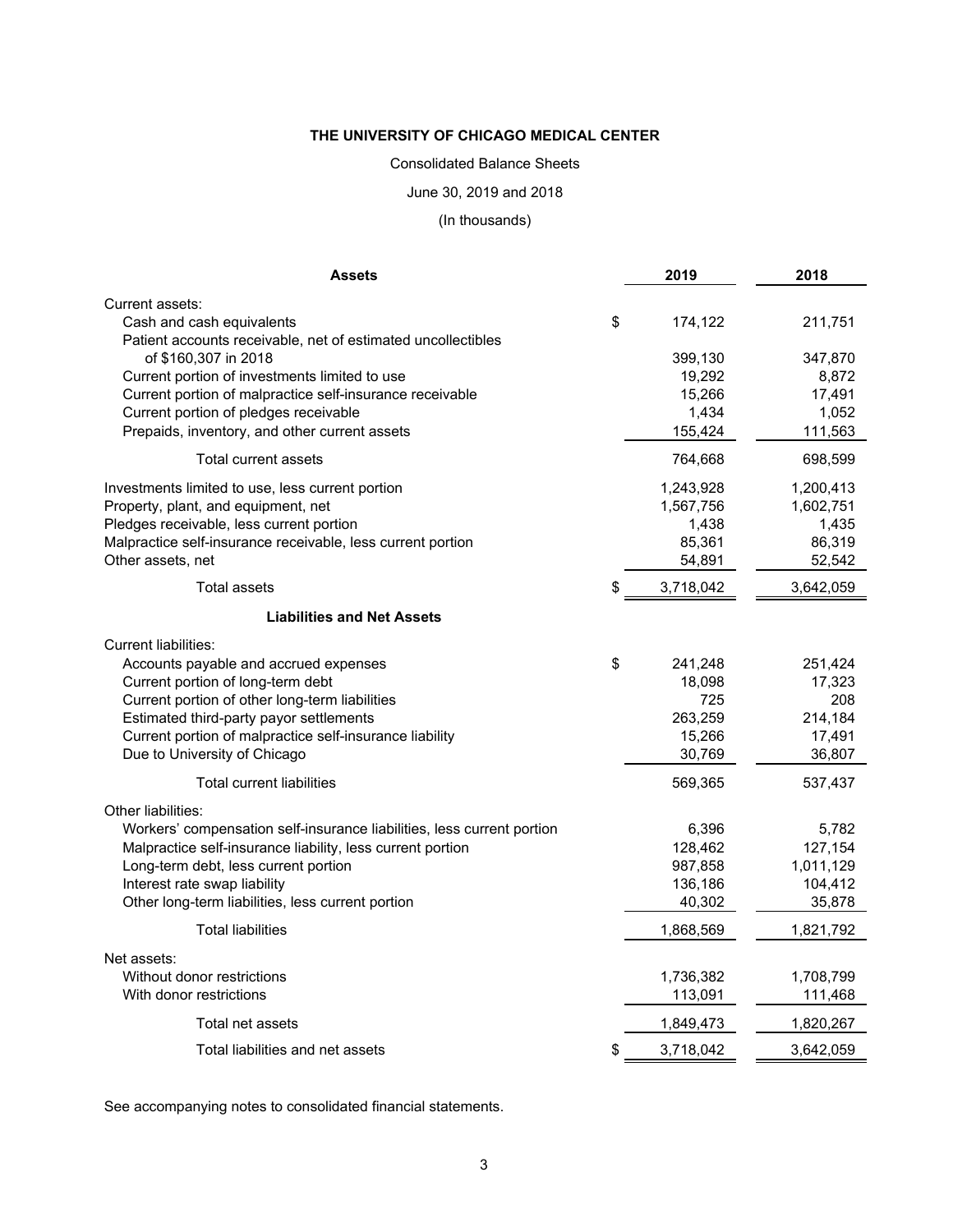## Consolidated Statements of Operations and Changes in Net Assets Without Donor Restrictions

## Years ended June 30, 2019 and 2018

### (In thousands)

|                                                             | 2019            | 2018      |
|-------------------------------------------------------------|-----------------|-----------|
| Operating revenues:                                         |                 |           |
| Net patient service revenue                                 | \$<br>2,121,969 | 2,183,011 |
| Provision for doubtful accounts                             |                 | 182,894   |
|                                                             |                 |           |
| Net patient service revenue after provision for doubtful    |                 |           |
| accounts                                                    | 2,121,969       | 2,000,117 |
| Other operating revenues and net assets released from       |                 |           |
| restrictions used for operating purposes                    | 265,533         | 211,898   |
| Total operating revenues                                    | 2,387,502       | 2,212,015 |
| Operating expenses:                                         |                 |           |
| Salaries, wages, and benefits                               | 992,398         | 943,550   |
| Supplies and other                                          | 767,042         | 679,490   |
| Physician services                                          | 283,142         | 280,780   |
| Insurance                                                   | 28,982          | 46,690    |
| Interest                                                    | 44,456          | 43,924    |
| Medicaid provider tax                                       | 66,640          | 59,773    |
| Depreciation and amortization                               | 128,198         | 125,032   |
| Total operating expenses                                    | 2,310,858       | 2,179,239 |
| Operating revenue in excess of expenses                     | 76,644          | 32,776    |
| Nonoperating gains and losses:                              |                 |           |
| Investment income, net                                      | 60,092          | 65,503    |
| Change in fair value of nonhedged derivative instruments    | (2,003)         | 2,356     |
| Derivative ineffectiveness on hedged derivative instruments | 1,190           | (62)      |
| Other, net                                                  | 7,706           | 604       |
| Revenue and gains in excess of expenses and losses          | 143,629         | 101,177   |
| Other changes in net assets without donor restrictions:     |                 |           |
| Net asset transfers to University of Chicago, net           | (71, 750)       | (71, 750) |
| Change in accrued pension benefits other than net periodic  |                 |           |
| benefit costs                                               | (14, 787)       | (7, 853)  |
| Effective portion of change in valuation of derivatives     | (29, 233)       | 24,635    |
| Net assets released from restriction for capital purposes   | 462             |           |
| Distributions and other, net                                | (738)           | (449)     |
| Increase in net assets without donor restrictions           | \$<br>27,583    | 45,760    |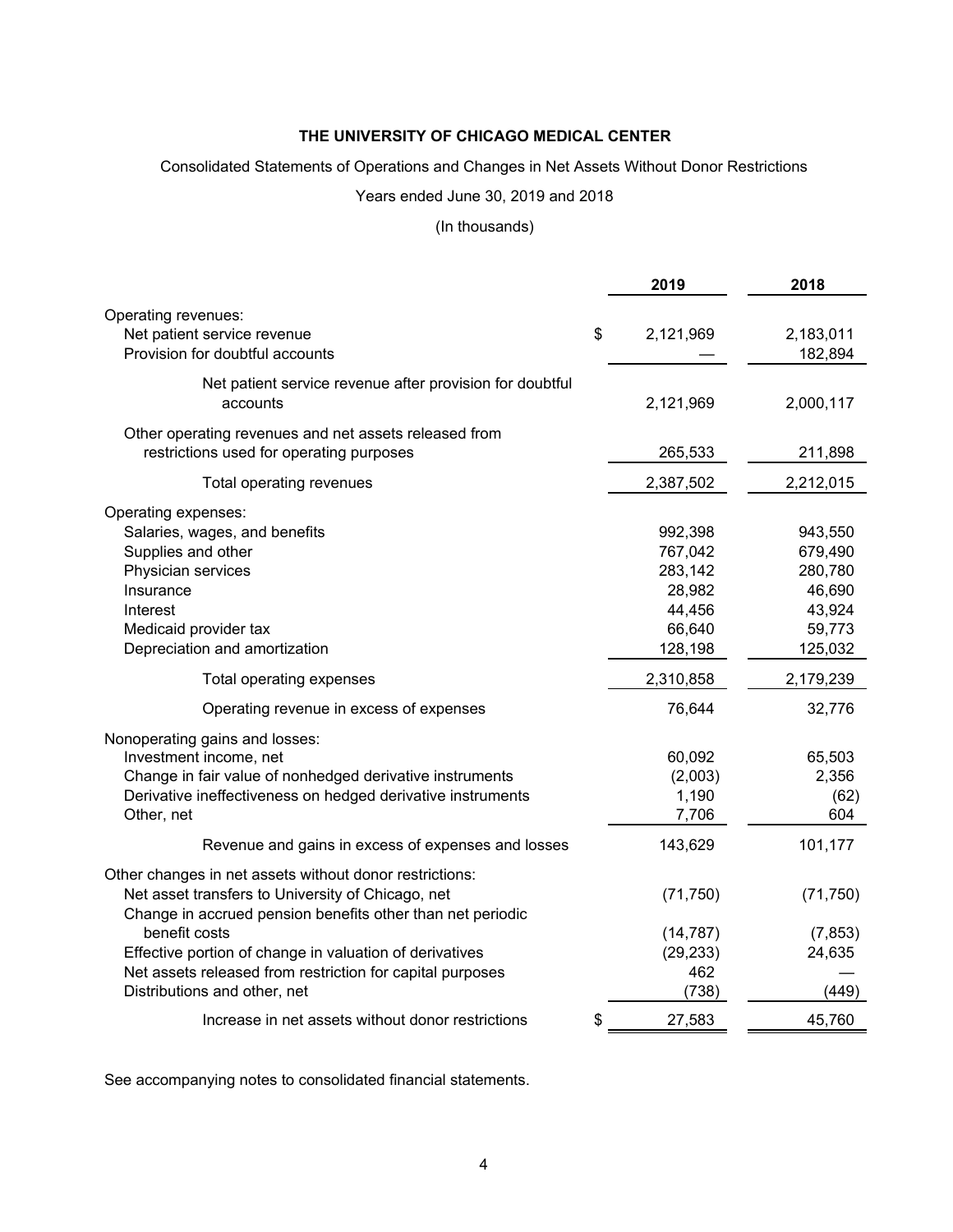Consolidated Statements of Changes in Net Assets

Years ended June 30, 2019 and 2018

## (In thousands)

|                                                                   | 2019            | 2018      |
|-------------------------------------------------------------------|-----------------|-----------|
| Net assets without donor restrictions:                            |                 |           |
| Revenue and gains in excess of expenses and losses                | \$<br>143,629   | 101,177   |
| Net asset transfers to University of Chicago, net                 | (71, 750)       | (71, 750) |
| Change in accrued pension benefits other than net periodic        |                 |           |
| benefit cost                                                      | (14, 787)       | (7, 853)  |
| Effective portion of change in valuation of derivatives           | (29, 233)       | 24,635    |
| Net assets released from restrictions for capital purposes        | 462             |           |
| Distributions and other, net                                      | (738)           | (449)     |
| Increase in net assets without donor restrictions                 | 27,583          | 45,760    |
| Net assets with donor restrictions:                               |                 |           |
| Contributions                                                     | 4,443           | 5,090     |
| Net assets released from restrictions used for operating purposes | (7,072)         | (7, 295)  |
| Investment income                                                 | 4,714           | 5,767     |
| Net assets released from restrictions for capital purposes        | (462)           |           |
| Increase in temporarily restricted net assets                     | 1,623           | 3,562     |
| Change in net assets                                              | 29,206          | 49,322    |
| Net assets at beginning of year                                   | 1,820,267       | 1,770,945 |
| Net assets at end of year                                         | \$<br>1,849,473 | 1,820,267 |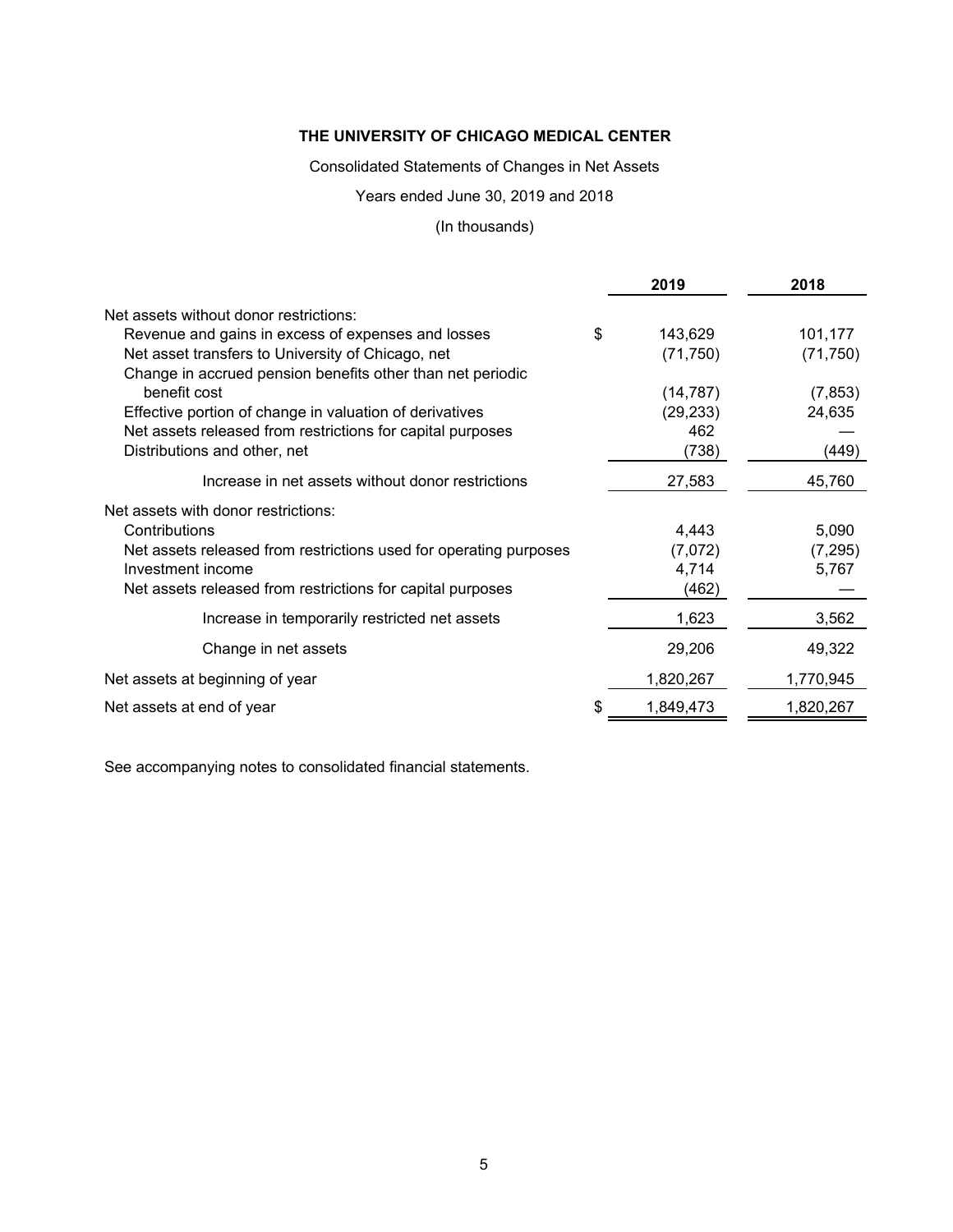Consolidated Statements of Cash Flows

Years ended June 30, 2019 and 2018

|                                                                                 | 2019          | 2018       |
|---------------------------------------------------------------------------------|---------------|------------|
| Cash flows from operating activities:                                           |               |            |
| Change in net assets                                                            | \$<br>29,206  | 49.322     |
| Adjustments to reconcile change in net assets to net cash provided by operating |               |            |
| activities:                                                                     |               |            |
| Net change in unrealized gains and losses on investments                        | (14, 057)     | 544        |
| Net asset transfers to University of Chicago                                    | 71,750        | 71,750     |
| Restricted contributions and investment return                                  | (9, 157)      | (10, 857)  |
| Realized gains on investments                                                   | (31, 705)     | (52, 157)  |
| Net change in valuation of derivatives                                          | 31,774        | (25,038)   |
| Change in accrued pension benefits other than net period benefit cost and other | 14,787        | 7,853      |
| Provision for doubtful accounts                                                 |               | 182,824    |
| Net assets released from restrictions for operations                            | 7,072         | 7,295      |
| Depreciation and amortization                                                   | 128,198       | 125,032    |
| Changes in assets and liabilities:                                              |               |            |
| Patient accounts receivable, net                                                | (51,260)      | (98, 594)  |
| Other assets                                                                    | (43, 412)     | (21, 269)  |
| Accounts payable and accrued expenses                                           | (11, 694)     | 33,972     |
| Due to University of Chicago                                                    | (6,038)       | 8,082      |
| Estimated settlements with third-party payors                                   | 49,075        | 36,003     |
| Self-insurance liabilities                                                      | (303)         | (8,229)    |
| Other liabilities                                                               | (9,846)       | (16, 434)  |
| Net cash provided by operating activities                                       | 154,390       | 290,099    |
| Cash flows from investing activities:                                           |               |            |
| Purchases of property, plant, and equipment                                     | (90, 555)     | (100, 325) |
| Change in construction payables                                                 | 1,518         | (5, 143)   |
| Purchases of investments                                                        | (437, 136)    | (451, 471) |
| Sales of investments                                                            | 428,963       | 517,379    |
| Net cash used in investing activities                                           | (97, 210)     | (39, 560)  |
| Cash flows from financing activities                                            |               |            |
| Proceeds from issuance of long-term debt, including bond premium                |               | 61,220     |
| Payments on long-term obligations                                               | (25, 144)     | (65, 917)  |
| Payments on revolving credit facility                                           |               | (3,000)    |
| Payments for bond issuance costs                                                |               | (349)      |
| Net asset transfers to University of Chicago, net                               | (71, 750)     | (71, 750)  |
| Net assets released from restriction for operations                             | (7,072)       | (7, 295)   |
| Restricted contributions and investment return                                  | 9,157         | 10,857     |
| Net cash used in financing activities                                           | (94, 809)     | (76, 234)  |
| Net (decrease) increase in cash and cash equivalents                            | (37, 629)     | 174,305    |
| Cash and cash equivalents:                                                      |               |            |
| Beginning of year                                                               | 211,751       | 37,446     |
| End of year                                                                     | \$<br>174,122 | 211,751    |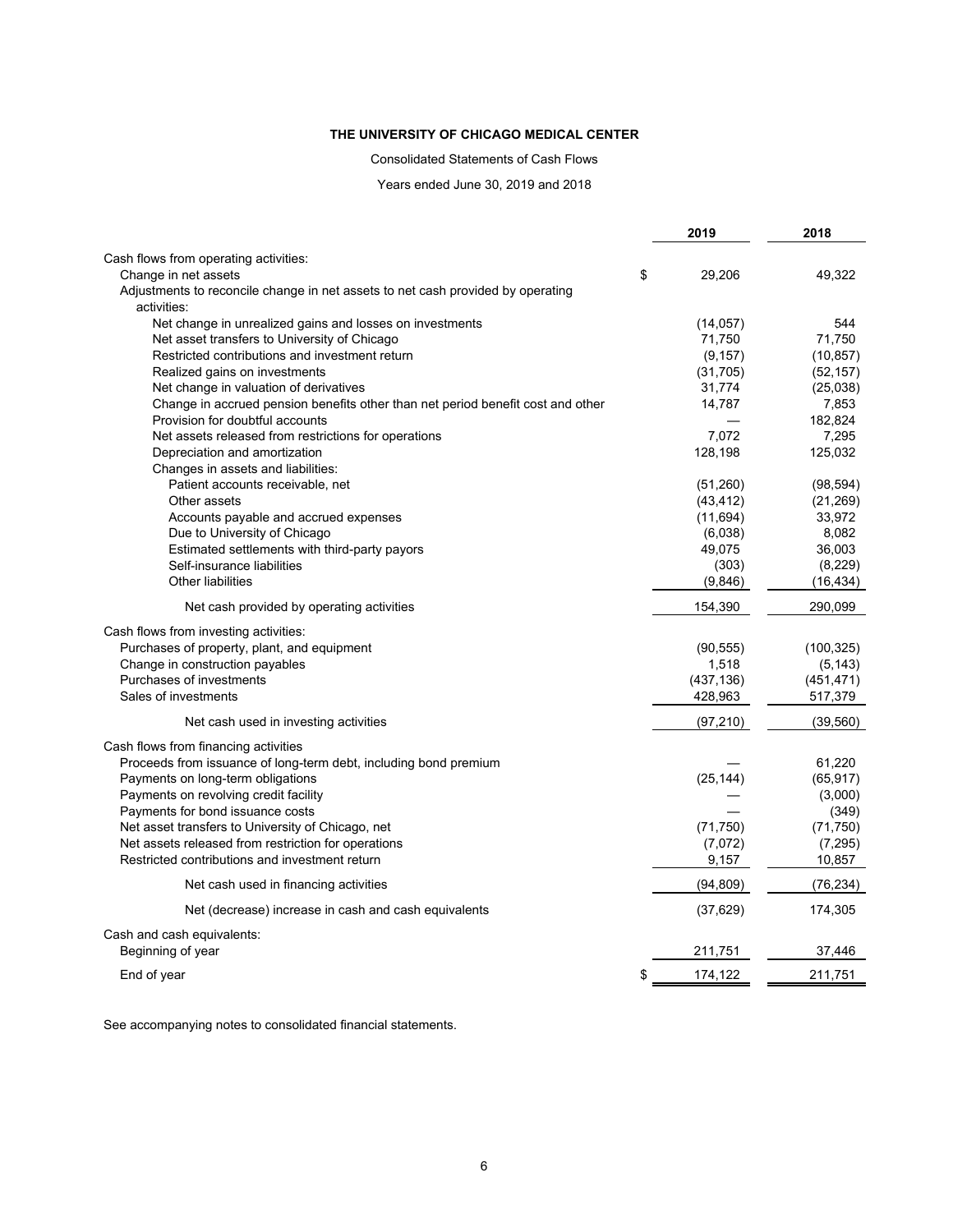Notes to Consolidated Financial Statements June 30, 2019 and 2018 (Dollars in thousands)

### **(1) Organization and Basis of Presentation**

The accompanying consolidated financial statements represent the accounts of The University of Chicago Medical Center and its affiliates (the System). The University of Chicago Medical Center (UCMC) is the parent of an integrated nonprofit health care organization, partnering with the University of Chicago Biological Sciences Division, the University of Chicago Pritzker School of Medicine, and the University of Chicago Physicians Group to provide world-class medical care in an academic setting. UCMC operates the Center for Care and Discovery, the Bernard Mitchell Hospital, the Chicago Lying-In Hospital, the University of Chicago Comer Children's Hospital, the Duchossois Center for Advanced Medicine, the University of Chicago Medicine Care Network, the UCM Community Health and Hospital Division, Inc. (CHHD), and various other outpatient clinics and treatment areas. In May 2018, UCMC opened its Level 1 Trauma Center to serve the South Side of Chicago and surrounding community.

On October 1, 2016, UCMC acquired Ingalls Health System (IHS) through an affiliation and member substitution. As a result of this transaction, IHS became a wholly owned subsidiary of UCMC through the newly created CHHD of UCMC.

On June 28, 2019 UCMC amended its Obligated Group to include the following entities: UCMC (excludes the University of Chicago Medicine Care Network, UCMC Title Holding Corporation and UCMC Title Holding Corporation II NFP), Ingalls Health System, Ingalls Memorial Hospital, Ingalls Development Foundation, and Ingalls Home Care as presented in the supplemental consolidating schedules. Entities of UCMC that are included in the Non-Obligated Group are the University of Chicago Medicine Care Network, University of Chicago Medicine Medical Group, UCMC Title Holding Corporation, and UCMC Title Holding Corporation II NFP. Entities of CHHD that are included in the Non-Obligated Group are Ingalls Provider Group, Ingalls Care Network, Medcentrix, Ingalls Health Ventures, Ingalls Casualty Insurance, and Ingalls Same Day Surgery. These are presented in the supplemental schedules as "Other Non-Obligated Group Entities" for purposes on consolidation.

The University of Chicago (the University), as the sole corporate member of UCMC, elects UCMC's Board of Trustees and approves its bylaws. The UCMC President reports to the University's Executive Vice President for Medical Affairs. The relationship between UCMC and the University is defined in the Medical Center bylaws, an affiliation agreement, an operating agreement, and several leases. See note 4 for agreements and transactions with the University.

### **(2) Summary of Significant Accounting Policies**

### *(a) Principles of Consolidation*

The consolidated financial statements of the System have been prepared on the accrual basis of accounting in accordance with U.S. generally accepted accounting principles. All significant intercompany accounts and transactions have been eliminated in consolidation.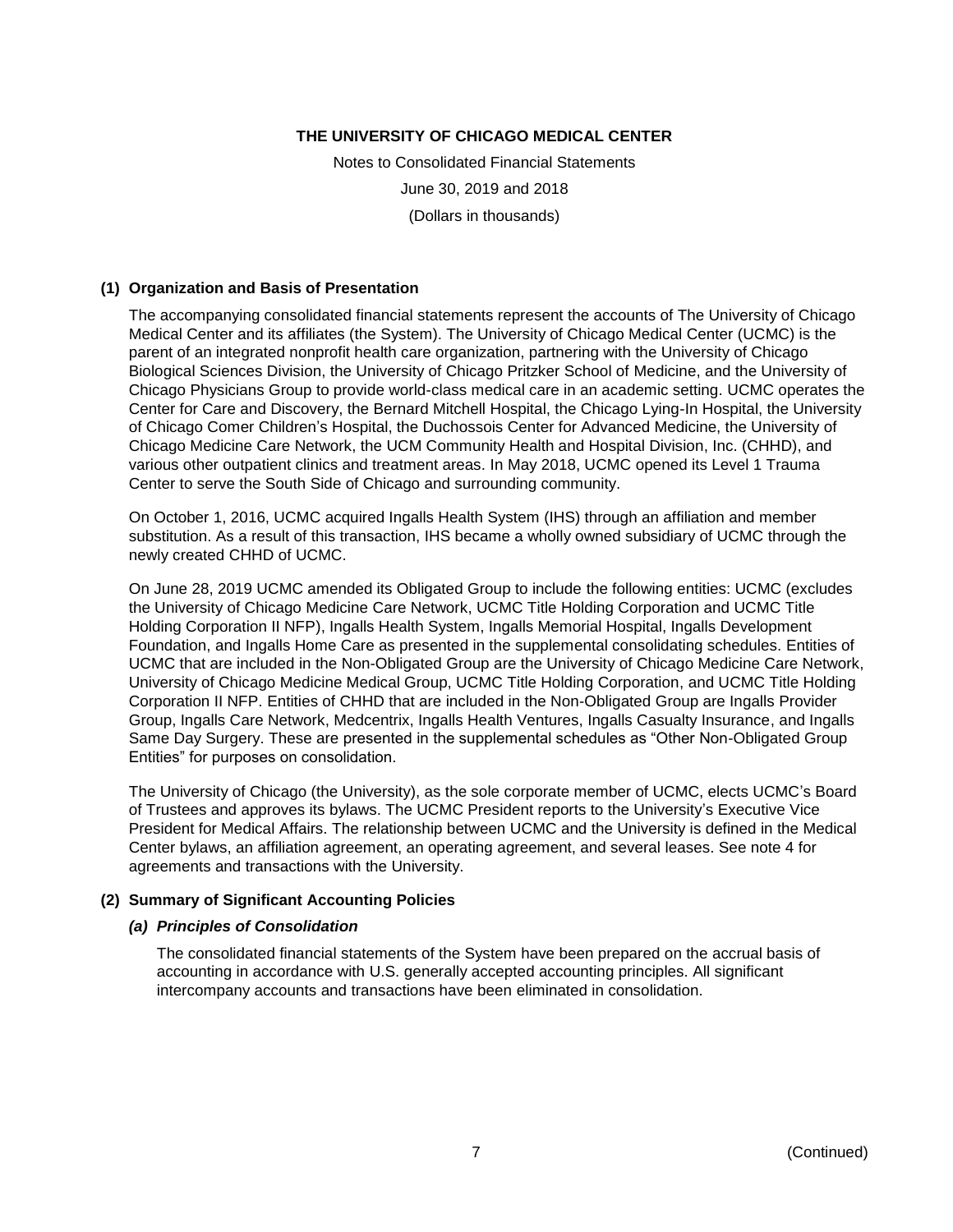Notes to Consolidated Financial Statements June 30, 2019 and 2018 (Dollars in thousands)

### *(b) New Accounting Pronouncements*

In August 2016, Financial Accounting Standards Board (FASB) issued Accounting Standards Update (ASU) No. 2016-14, *Presentation of Financial Statements of Not-for-Profit Entities*. ASU No. 2016-14 represents phase 1 of FASB's not-for-profit financial reporting project, and results reduce the number of net asset classes, require expense presentation by functional and natural classification, require quantitative and qualitative information in liquidity, retain the option to present the cash flow statement on a direct or indirect method, as well as include various other additional disclosure requirements. The requirements of this statement were effective for the System for the year ending June 30, 2019. The impact on financial statement presentation and disclosure includes previous classifications as permanently and temporarily restricted net assets were combined and now presented as net assets with donor restrictions in concurrence with the standard. Additional disclosures were modified to reflect this classification change along with disclosure of liquidity of assets and current liabilities and to disclose the operating expenses by function.

On July 1, 2018, the System adopted ASU No. 2014-09 following the modified retrospective method of application for the adoption of the guidance to all contracts existing on July 1, 2018, resulting in no impact to the System's existing revenue streams. At the adoption of ASU No. 2014-09, the majority of what was previously classified as the provision for bad debts (which would have approximated \$201,012 for the year ended June 30, 2019) is now reflected as an implicit price concession (as defined in ASU No. 2014-09) and, therefore, is included as a reduction to net patient service revenue in the accompanying 2019 consolidated statements of operations and changes in net assets without donor restriction. Such amounts were also reclassified in the 2019 consolidated statements of cash flows to the change in patient accounts receivable. For changes in credit issues not assessed at the date of service, the System will prospectively recognize those amounts as bad debt expense in operating expenses in the accompanying consolidated statements of operations and changes in net assets without donor restriction. For periods prior to the adoption of ASU No. 2014-09, the provision for bad debts has been presented consistent with previous presentation prior to adoption of the new ASU.

The System uses a portfolio approach to apply the new model to classes of payors with similar characteristics and analyzes cash collection trends over an appropriate collection look-back period depending on the payor. The System completed an initial assessment of the impact of the new standard on various reimbursement programs that represent variable consideration and concluded that accounting for these programs under the new standard is substantially consistent with the System's historical accounting practices.

In February 2016, FASB issued ASU No. 2016-02, *Leases*. ASU No. 2016-02 requires entities to recognize all leased assets as assets on the consolidated balance sheet with a corresponding liability. Entities will also be required to present additional disclosures as to the nature and extent of leasing activities. The System implemented the new standard effective July 1, 2019, which is expected to result in the establishment of a right of use asset and lease liability of approximately \$27,700 to \$30,900 in the consolidated balance sheet.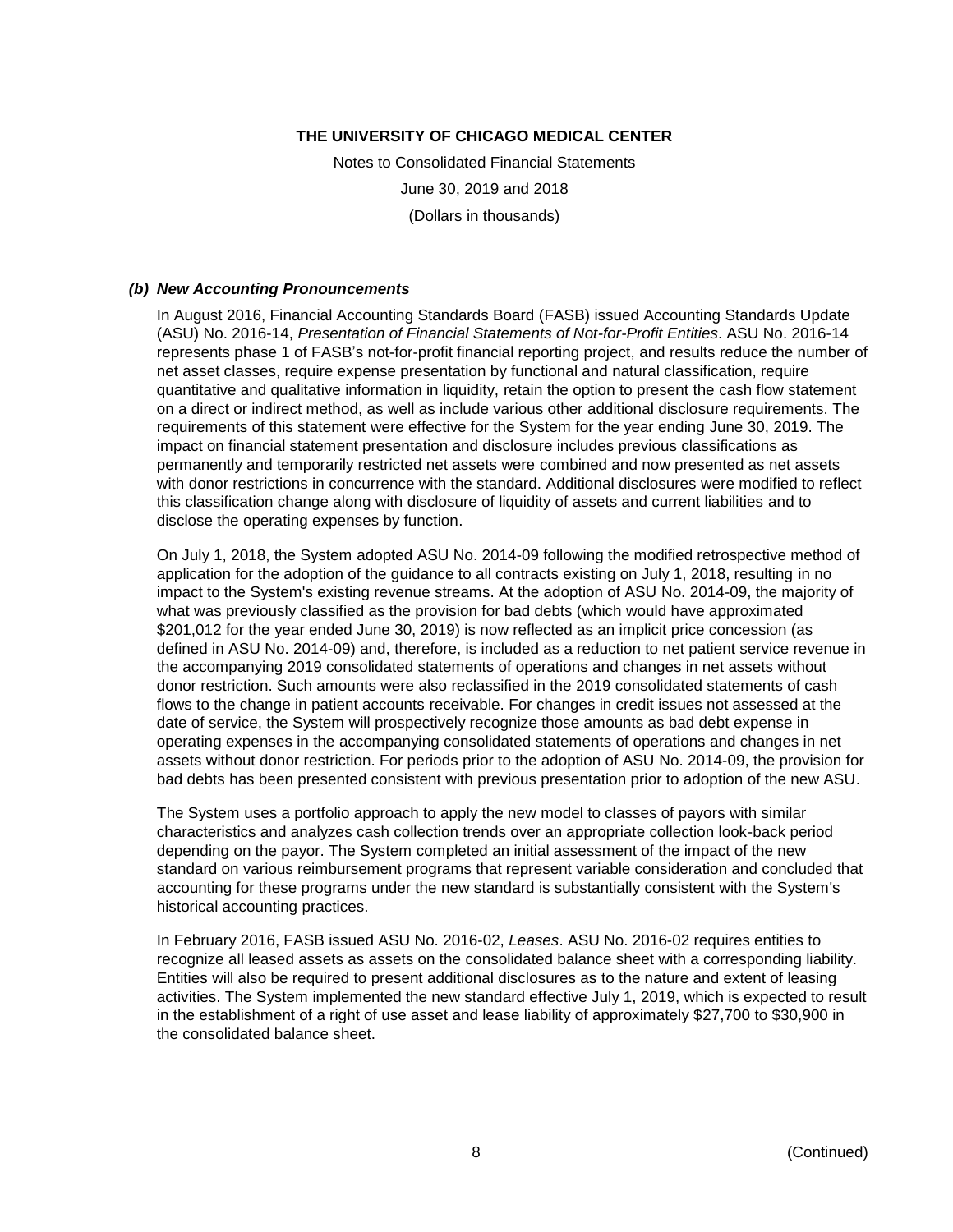Notes to Consolidated Financial Statements June 30, 2019 and 2018 (Dollars in thousands)

#### *(c) Use of Estimates*

The preparation of consolidated financial statements in conformity with U.S. generally accepted accounting principles requires management to make estimates and assumptions that affect the reported amounts of assets and liabilities and disclosure of contingent assets and liabilities at the date of the consolidated financial statements. Estimates also affect the reported amounts of revenue and expenses during the reporting period. Actual results could differ from those estimates.

#### *(d) Community Benefits*

The System's policy is to treat patients in immediate need of medical services without regard to their ability to pay for such services, including patients transferred from other hospitals under the provisions of the Emergency Medical Treatment and Active Labor Act. UCMC also accepts patients through the Perinatal and Pediatric Trauma Networks without regard to their ability to pay for services.

The System developed a Financial Assistance Policy (the Policy) under which patients are offered discounts of up to 100% of charges on a sliding scale. The Policy is based both on income as a percentage of the Federal Poverty Level guidelines and the charges for services rendered. The Policy also contains provisions that are responsive to those patients subject to catastrophic healthcare expenses. Since the System does not pursue collection of these amounts, they are not reported as net patient service revenue. The estimated cost of providing care under this Policy, along with the unreimbursed cost of government sponsored indigent healthcare programs, unreimbursed cost to support education, clinical research, and other community programs for the years ended June 30, 2019 and 2018, are reported in note 6.

### *(e) Fair Value of Financial Instruments*

Fair value is defined as the price that the System would receive upon selling an asset or pay to settle a liability in an orderly transaction among market participants.

The System uses a framework for measuring fair value that includes a hierarchy that categorizes and prioritizes the sources used to measure and disclose fair value. This hierarchy is broken down into three levels based on inputs that market participants would use in valuing the financial instruments based on market data obtained from sources independent of the System. Inputs refer broadly to the assumptions that market participants would use in pricing the asset, including assumptions about risk. Inputs may be observable or unobservable. Observable inputs are inputs that reflect the assumptions market participants would use in pricing the asset developed based on market data obtained from sources independent of the reporting entity. Unobservable inputs are inputs that reflect the reporting entity's own assumptions about the assumptions market participants would use in pricing the asset developed based on the best information available. The three tier hierarchy of inputs is summarized in the three broad levels as follows:

Level 1 – Quoted market prices in active markets for identical investments

Level 2 – Inputs other than quoted prices for similar investments in active markets, quoted prices for identical or similar investments in markets that are not active, or inputs other than quoted prices that are observable, including model-based valuation techniques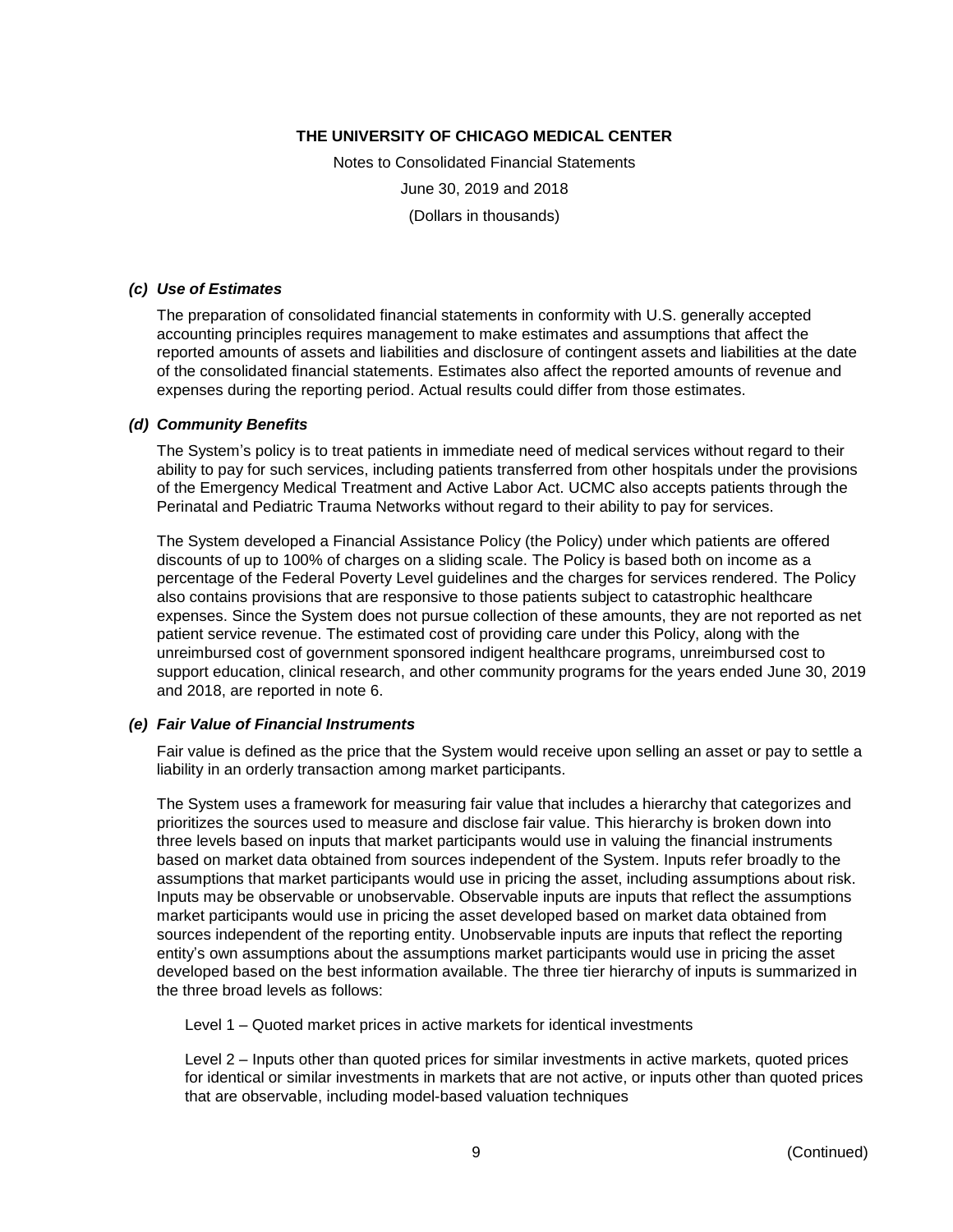Notes to Consolidated Financial Statements June 30, 2019 and 2018 (Dollars in thousands)

Level 3 – Valuation techniques that use significant inputs that are unobservable because they trade infrequently or not at all

### *(f) Cash and Cash Equivalents*

Cash equivalents include U.S. Treasury notes, commercial paper, and corporate notes with original maturities of three months or less, excluding investments whose use is limited.

### *(g) Inventory*

The System values inventories at the lower of cost or market using the first-in, first-out method.

### *(h) Investments*

Investments are classified as trading securities. As such, investment income or loss (including realized or unrealized gains and losses on investments, interest, and dividends) is included in excess of revenue and gains over expenses and losses unless the income is restricted by donor or law.

Investments are recorded in the consolidated financial statements at estimated fair value. If an investment is held directly by an entity and an active market with quoted prices exists, the market price of an identical security is used as reported fair value. Reported fair values for shares in mutual funds are based on share prices reported by the funds as of the last business day of the fiscal year. The System's interests in alternative investment funds, such as private debt, private equity, real estate, natural resources, and absolute return, are generally reported at the net asset value (NAV) reported by the fund managers, which is used as a practical expedient to estimate the fair value, unless it is probable that all or a portion of the investment will be sold for an amount different from NAV. As of June 30, 2019 and 2018, the System had no plans to sell investments at amounts different from NAV.

A significant portion of the System's investments are part of the University's Total Return Investment Pool (TRIP). The System accounts for its investments in TRIP on the fair value method based on its share of the underlying securities, and accordingly, records the investment activity as if the System owned the investments directly using the fair value option election. The University does not engage directly in unhedged speculative investments; however, the Board of the University has authorized the use of derivative investments to adjust market exposure within asset class ranges.

A summary of the inputs used in valuing the System's investments as of June 30, 2019 and 2018 is included in note 7.

### *(i) Investments Limited as to Use*

Investments limited as to use primarily include assets held by trustees under debt and other agreements and designated assets set aside by the Board of Trustees (the Board) for future capital improvements and other specific purposes, over which the Board retains control and may at its discretion subsequently use for other purposes. Investments limited as to use also include investments held under swap collateral posting requirements, investments under the workers' compensation self-insurance trust funds, and investments whose use is restricted by donors. Investments limited as to use are reported as net assets without donor restrictions. Investments whose use is restricted by donors are reported as net assets with donor restrictions.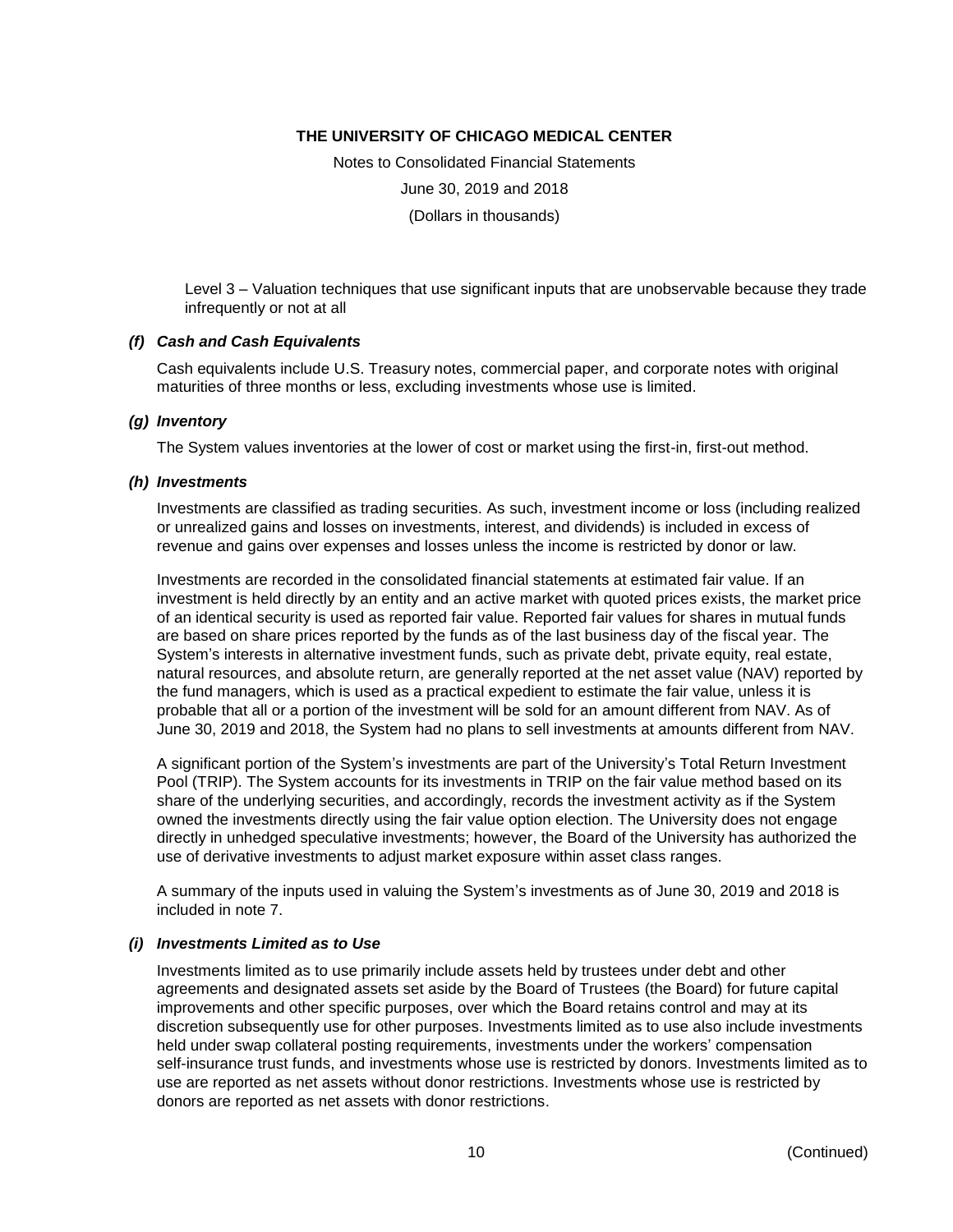Notes to Consolidated Financial Statements June 30, 2019 and 2018 (Dollars in thousands)

### *(j) Derivative Instruments*

The System accounts for derivatives and hedging activities in accordance with Accounting Standards Codification (ASC) Topic 815, *Derivatives and Hedging*, which requires that all derivative instruments be recorded as either assets or liabilities in the balance sheet at their respective fair values.

For hedging relationships, the System formally documents the hedging relationship and its risk management objective and strategy for understanding the hedge, the hedging instrument, the nature of the risk being hedged, how the hedging investment's effectiveness in offsetting the hedged risk will be assessed, and a description of the method for measuring ineffectiveness. This process includes linking all derivatives that are presented as cash flow hedges to specific assets and liabilities in the balance sheet.

### *(k) Property, Plant, and Equipment*

Property, plant, and equipment are reported on the basis of cost, less accumulated depreciation and amortization. Depreciation of property, plant, and equipment is calculated by use of the straight-line method at rates intended to depreciate the cost of assets over their estimated useful lives, which generally range from three to eighty years. Interest costs incurred during the period of construction of capital assets are capitalized as a component of the cost of acquiring those assets.

Gifts of long-lived assets with explicit restrictions by donors that specify how the assets are to be used and gifts of cash or other assets that must be used to acquire long-lived assets are reported as restricted contributions. Absent explicit donor stipulations about how long those long-lived assets must be maintained, expirations of donor restrictions are reported when the donated or acquired long-lived assets are placed in service.

The System periodically assesses the recoverability of long-lived assets (including property, plant, and equipment) when indications of potential impairment based on estimated, undiscounted future cash flows exist. Management considers factors, such as current results, trends, and future prospects, in addition to other economic factors, in determining whether there is an impairment of the asset.

### *(l) Asset Retirement Obligation*

The System recognizes a liability for the fair value of a legal obligation to perform asset retirement activities in which the timing or method of settlement are conditional on a future event if the amount can be reasonably estimated. Upon recognition of a liability, the asset retirement cost is recorded as an increase in the carrying value of the related long-lived asset and then depreciated over the life of the asset. The System's asset retirement obligations arise primarily from regulations that specify how to dispose of asbestos if facilities are demolished or undergo major renovations or repairs. The System's obligation to remove asbestos was estimated using site-specific surveys where available and a per square foot estimate where surveys were unavailable.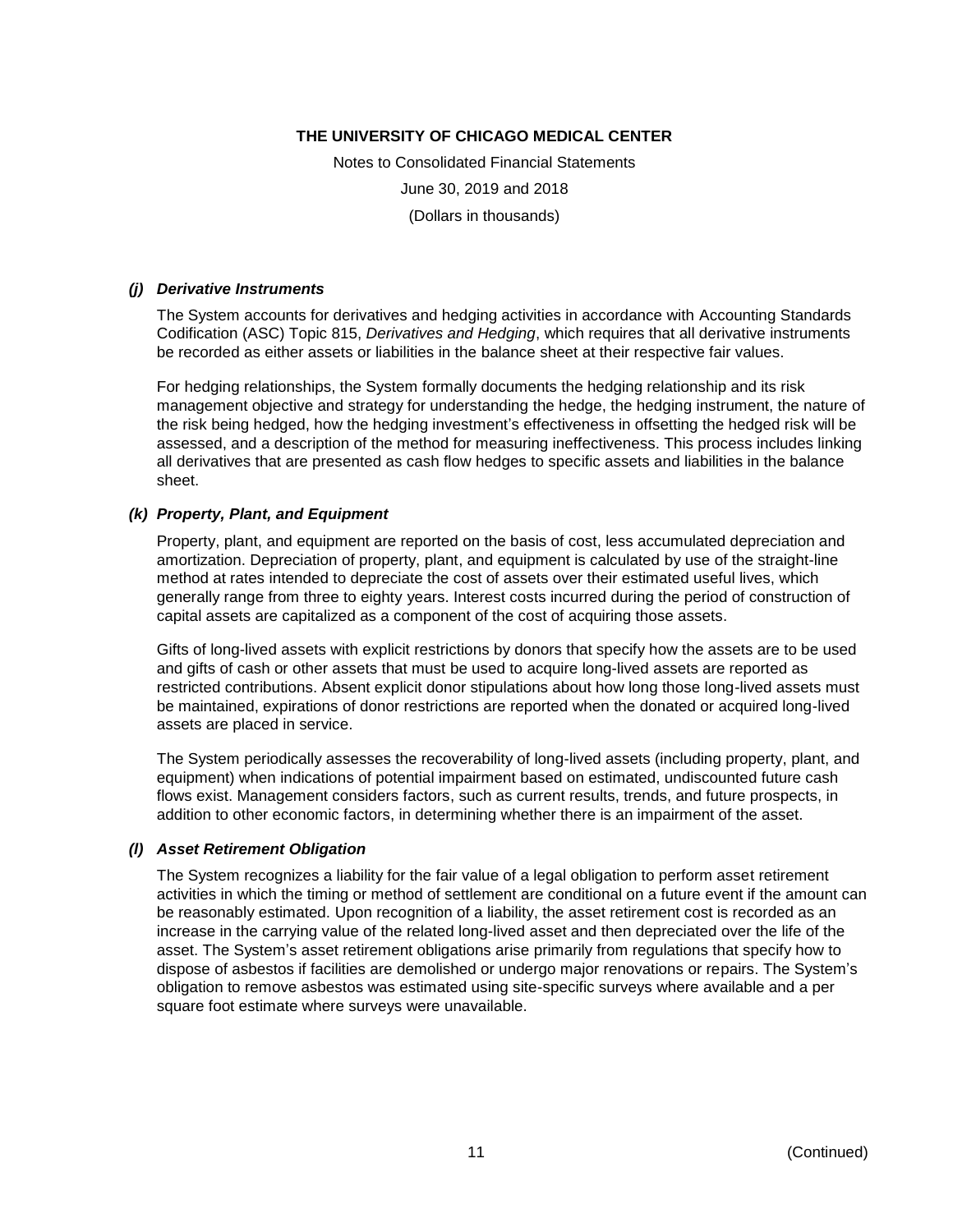Notes to Consolidated Financial Statements June 30, 2019 and 2018 (Dollars in thousands)

#### *(m) Other Assets and Liabilities*

Goodwill and intangible assets principally relate to physician practice acquisitions. Intangible assets are being amortized over a period, generally not to exceed five years. Intangible assets, net of accumulated amortization, were \$210 and \$438 for the years ended June 30, 2019 and 2018, respectively, and are included within other assets, net in the consolidated balance sheets. The System follows the provisions of ASC Subtopic 958-805, *Not-for-Profit Entities – Business* Combinations, which requires goodwill to be reviewed for impairment at least annually using a two-step test. Goodwill at June 30, 2019 and 2018 was \$2,906 and \$2,412, respectively, and is included in other assets, net within the consolidated balance sheets. No goodwill impairment was recorded by the System in 2019 and 2018.

#### *(n) Net Assets*

Net assets are classified into two classes of net assets: without donor restrictions and with donor restrictions. Descriptions of the two net asset categories and the types of transactions affecting each category follows:

Without Donor Restrictions – Net assets that are not subject to donor-imposed restrictions. Items that affect this net asset category principally consist of fees for service and related expenses associated with the core activities of the System: patient care and provision of healthcare services. In addition to these exchange transactions, changes in this category of net assets include investment returns on "funds functioning as endowment" funds, actuarial adjustments to self-insurance liabilities, changes in post retirement benefit obligations, and other types of philanthropic support. The philanthropic support includes gifts without restriction, board designated funds functioning as endowment and restricted gifts whose donor-imposed restrictions were met during the fiscal year, as well as previously restricted gifts and grants for buildings and equipment that have been placed in service.

With Donor Restrictions – Net assets subject to donor-imposed restrictions that will be met either by actions of the System or the passage of time. Items that affect this net asset category are gifts for which donor-imposed restrictions have not been met in the year of receipt, including gifts and grants for buildings and equipment not yet placed in service; endowment, annuity, and life income gifts; pledges and investment returns on "true" endowment funds, and endowments where the principal may be expended upon the passage of a stated period of time (term endowments). Expirations of restrictions on net assets with donor restrictions, including reclassification of restricted gifts and grants for buildings and equipment when the associated long-lived asset is placed in service, are reported as net assets released from restrictions.

Also included in net assets with donor restrictions are net assets subject to donor-imposed restrictions to be maintained permanently by the System, including gifts and pledges wherein donors stipulate that the principal/corpus of the gift be held in perpetuity and that only the income be made available for program operations. Other permanently restricted items in this net asset category include annuity and life income gifts for which the ultimate purpose of the proceeds is permanently restricted.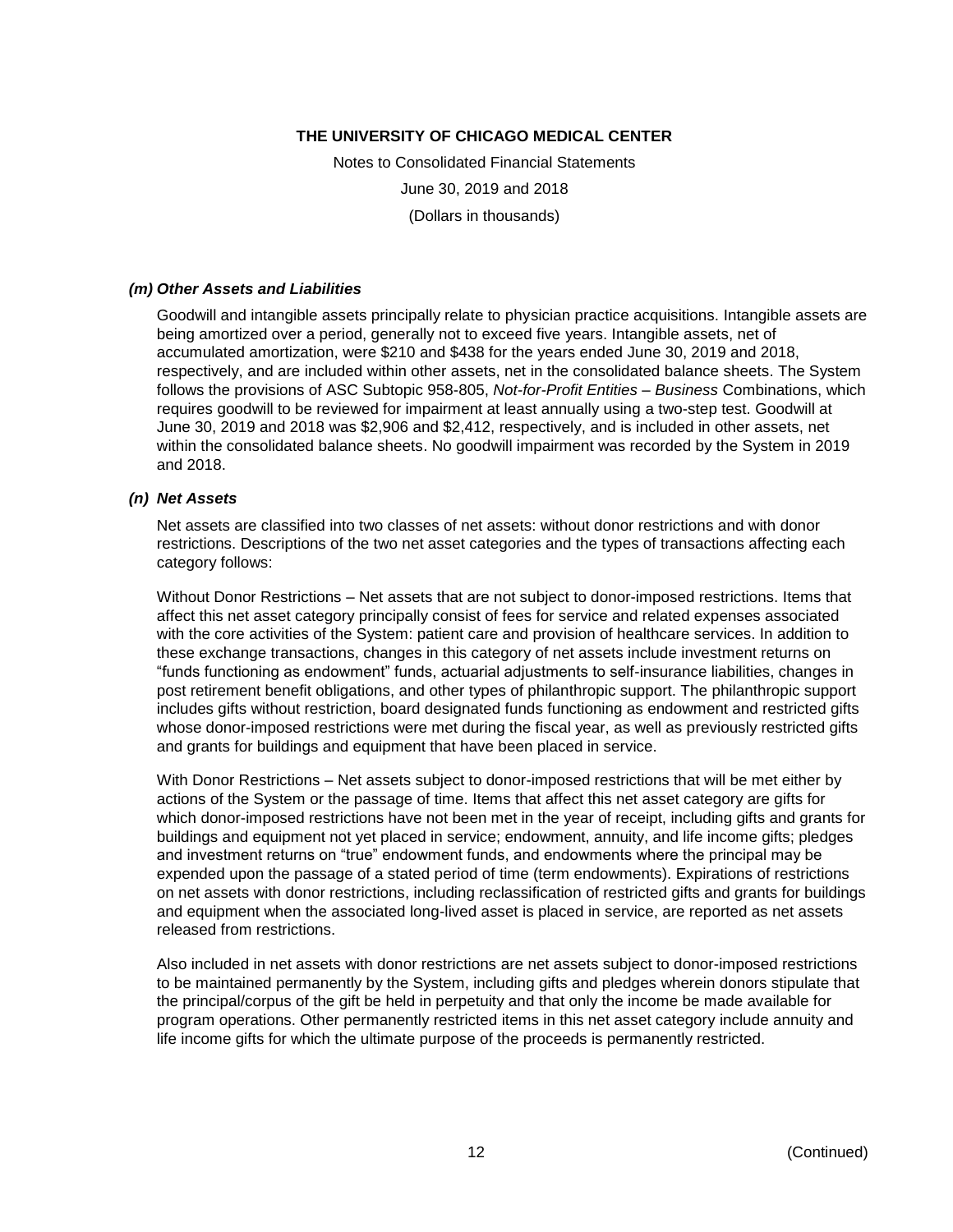Notes to Consolidated Financial Statements

June 30, 2019 and 2018

(Dollars in thousands)

The description of amounts classified as donor restricted net assets (endowments only) as of June 30, 2019 and 2018 is as follows:

|                                                                                                             | <b>Perpetual</b> | Time<br>restricted<br>by donor | Time<br>restricted<br>by law | 2019<br>Total    |
|-------------------------------------------------------------------------------------------------------------|------------------|--------------------------------|------------------------------|------------------|
| Restricted for pediatric healthcare \$<br>Restricted for adult healthcare<br>Restricted for educational and | 4.058<br>4.117   |                                | 17.673<br>57,255             | 21,731<br>61,372 |
| scientific programs                                                                                         | 9,323            |                                | 2,862                        | 12,185           |
|                                                                                                             | \$<br>17.498     |                                | 77.790                       | 95.288           |

|                                        | Perpetual | Time<br>restricted<br>by donor | Time<br>restricted<br>by law | 2018<br>Total |
|----------------------------------------|-----------|--------------------------------|------------------------------|---------------|
| Restricted for pediatric healthcare \$ | 3,951     |                                | 17.478                       | 21,429        |
| Restricted for adult healthcare        | 4.320     |                                | 57.114                       | 61,434        |
| Restricted for educational and         |           |                                |                              |               |
| scientific programs                    | 9,216     |                                | 2,788                        | 12,004        |
| S.                                     | 17.487    |                                | 77,380                       | 94,867        |

The endowment component of net assets without donor restrictions comprises of amounts designated by the Board to function as endowment, which amounted to \$923,571 and \$824,607 as of June 30, 2019 and 2018, respectively.

### *(o) Consolidated Statement of Operations and Changes in Net Assets Without Donor Restrictions*

All activities of the System deemed by management to be ongoing, major, and central to the provision of healthcare services are reported as operating revenue and expenses.

The consolidated statement of operations and changes in net assets without donor restrictions includes revenue and gains in excess of expenses and losses. Changes in net assets without donor restrictions that are excluded from revenue and gains in excess of expenses and losses include net asset transfers to the University, contributions of long-lived assets released from restrictions (including assets acquired using contributions, which by donor restriction were to be used for acquisition of System assets), net assets released from restriction for capital purchases, the effective portion of changes in the valuation of derivatives, change in accrued pension benefits other than net periodic benefit costs, and other, net.

### *(p) Patient Service Revenue, Accounts Receivable, Charity Care, and Third Party Settlements*

### *(i) Patient Service Revenues*

Gross charges are retail charges and generally do not reflect what a hospital is ultimately paid and, therefore, are not displayed in the consolidated statements of operations and changes in net assets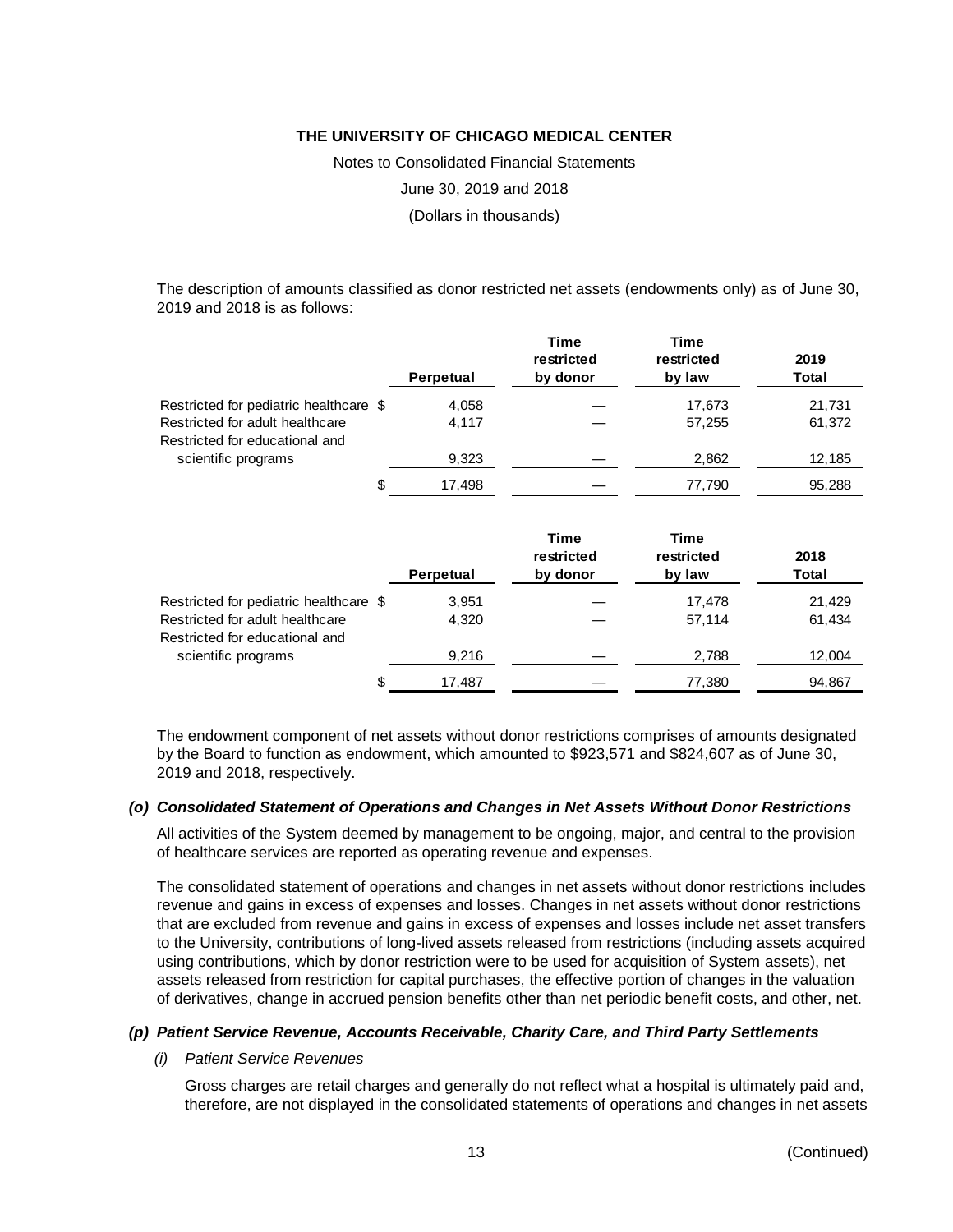Notes to Consolidated Financial Statements June 30, 2019 and 2018 (Dollars in thousands)

without donor restrictions. The system is typically paid amounts that are negotiated with insurance companies or are set by the government. Gross charges are used to calculate Medicare outlier payments and to determine certain elements of payment under managed care contracts (such as stop-loss payments). Because Medicare requires that gross charges be the same for all patients (regardless of payer category), gross charges are what is charged to all patients prior to the application of discounts and allowances.

The System recognizes net operating revenue in the period in which it satisfies the performance obligations under contracts by transferring the services to its customers. The performance obligations for patient contracts are generally completed when the patients are discharged, which generally occurs within days or weeks of the end of the reporting period. As provided for under the guidance, the System does not adjust the promised amount of consideration from patients and third-party payors for the effects of a significant financing component due to the expectation that the period between the time the service is provided to a patient and the time that the patient or a third-party payor pays for that service will be one year or less. Net operating revenues are recognized in the amounts to which it expects to be entitled, which are the transaction prices allocated to the distinct services.

The System has agreements with governmental and other third-party payors that provide for payments to the System at amounts different from established charges. Payment arrangements for major third-party payors may be based on prospectively determined rates, reimbursed cost, discounted charges, per diem payments, or other methods. The transaction price is determined based on gross charges for services provided, reduced by explicit price concessions provided to third-party payers, discounts provided to uninsured patients in accordance with the Financial Assistance Program, and implicit price concessions provided primarily to uninsured patients. The estimates of explicit price concessions and discounts are based on contractual agreements, discount policies, and historical experience. The estimates of implicit price concessions are based on historical collection experience with these classes of patients using the portfolio approach.

### *(ii) Premium and Capitation Revenue*

Premium and capitation revenues are received and recognized as revenue ratably over the period for which the enrolled member is entitled to healthcare services. The timing of the System's performance may differ from the timing of the payment received, which may result in the recognition of a contract asset or a contract liability. The System has no material contract assets or liabilities at June 30, 2019.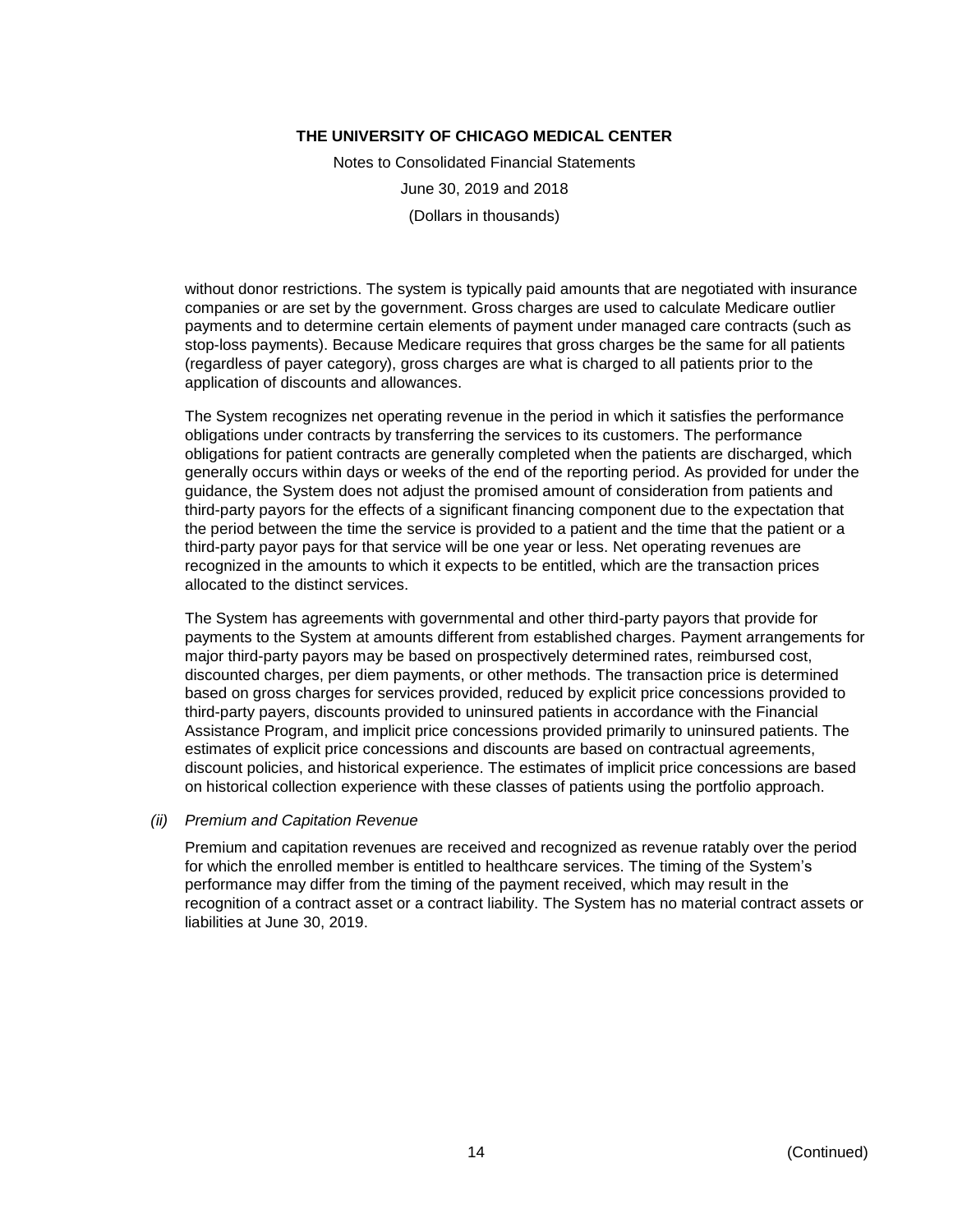Notes to Consolidated Financial Statements June 30, 2019 and 2018 (Dollars in thousands)

#### *(iii) Allowance for Bad Debts*

As a result of adopting ASU No. 2014-09 as described, The System continues to maintain an allowance for bad debts related to performance obligations satisfied prior to July 1, 2018. The System provided for an allowance against patient accounts receivable for amounts that could become uncollectible. The System estimated this allowance based on the aging of accounts receivable, historical collection experience by payor, and other relevant factors. These various factors that can impact the collection, trends, such as changes in the economy, which in turn have an impact on unemployment rates and the number of uninsured and underinsured patients, the increased burden of copayments to be made by patients with insurance coverage and business practices related to collection efforts. These factors continuously change and can have an impact on collection trends the estimation process used by the System. The System recorded a provision for bad debts in the period of services on the basis of past experience, which has historically indicated that many patients are unresponsive or are otherwise unwilling to pay the portion of their bill for which they are financially responsible. There were no revisions to the allowance for doubtful accounts in 2019.

### *(iv) Charity Care*

The System provides charity care to patients who meet the criteria for charity care as published in their Financial Assistance Policy. Patients who qualify are provided care without charge or at amounts less than established rates. System policy is not to pursue collection of amounts determined to qualify as charity care; therefore, they do not report these amounts in net patient revenues. Patient advocates from the System screen patients in the hospital to determine whether those patients meet eligibility requirements for financial assistance programs. They also expedite the process of applying for these government programs.

### *(v) Third Party Settlements*

Revenues under the traditional fee-for-service Medicare and Medicaid programs are based primarily on prospective payment systems. Retrospectively determined cost-based revenues under these programs, which were more prevalent in earlier periods, and certain other payments, such as Indirect Medical Education, Direct Graduate Medical Education, disproportionate share hospital, and bad debt expense reimbursement, which are based on the hospitals' cost reports, are estimated using historical trends and current factors. Cost report settlements under these programs are subject to audit by Medicare and Medicaid auditors and administrative and judicial review, and it can take several years until final settlement of such matters is determined and completely resolved. Because the laws, regulations, instructions, and rule interpretations governing Medicare and Medicaid reimbursement are complex and change frequently, the estimates recorded could change by material amounts.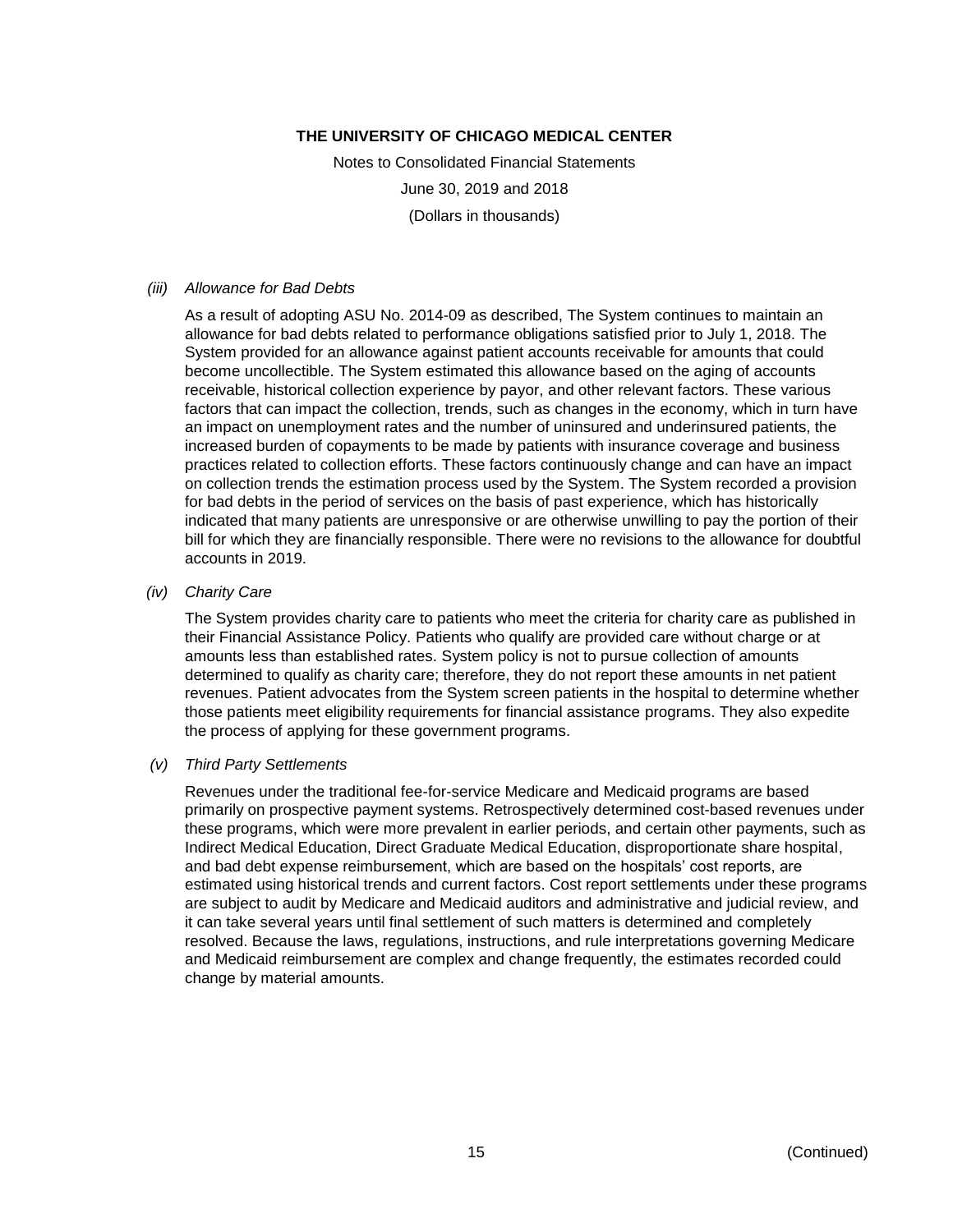Notes to Consolidated Financial Statements June 30, 2019 and 2018 (Dollars in thousands)

The System has an estimation process for recording Medicare net patient service revenue and estimated cost report settlements. As a result, the System record accruals to reflect the expected final settlements on our cost reports. For filed cost reports, the System records the accrual based on those cost reports and subsequent activity, and record a valuation allowance against those cost reports based on historical settlement trends. The accrual for periods for which a cost report is yet to be filed is recorded based on estimates of what are expected to report on the filed cost reports, and a corresponding valuation allowance is recorded as previously described. Cost reports generally must be filed within five months after the end of the annual cost reporting period. After the cost report is filed, the accrual and corresponding valuation allowance may need to be adjusted.

Settlements with third-party payers for retroactive revenue adjustments due to audits, reviews, or investigations are considered variable consideration and are included in the determination of the estimated transaction price for providing patient care using the most likely outcome method. These settlements are estimated based on the terms of the payment agreement with the payer, correspondence from the payer and historical settlement activity, including an assessment to ensure that it is probable that a significant reversal in the amount of cumulative revenue recognized will not occur when the uncertainty associated with the retroactive adjustment is subsequently resolved. Estimated settlements are adjusted in future periods as adjustments become known (that is, new information becomes available), or as years are settled or are no longer subject to such audits, reviews and investigations. Adjustments from the finalization of prior years' cost reports and other third-party settlement estimates resulted in an increase in net patient service revenues of \$190 and \$3,506, for the years ended June 30, 2019 and 2018, respectively.

### *(q) Hospital Assessment Program/Medicaid Provider Tax*

In December 2008, the State of Illinois, after receiving approval by the federal government, implemented a hospital assessment program for the period from July 1, 2008 through June 30, 2013. The program was extended in July 2012 to December 31, 2014 and again in June 2014 to June 30, 2018. In June 2018, the State of Illinois approved SB 1773, which was signed into Illinois Public Law 100-581. The law redesigned the original program as well as the ACA program described below. Under the program, most hospitals in the State of Illinois will provide funding to the state government, which is subsequently matched by the federal government yielding increased Medicaid reimbursement.

In March 2010, the federal government passed the ACA, which expanded Medicaid coverage to millions of low-income Americans and made improvements to both the Medicaid and the Children's Health Insurance Program. Beginning in 2016, coverage for newly eligible adults was expanded to include adults covered by an authorized Medicaid managed care organization, which would be funded by the federal government. Both changes were part of the original assessment program described above and were collapsed into the hospital assessment redesign effective July 1, 2018.

In 2019, reimbursement under the assessment programs resulted in a net increase of \$65,962 in operating income, which includes \$132,602 in Medicaid payments included in net patient service revenue offset by \$66,640 in Medicaid provider tax expense. In 2018, reimbursement under the assessment programs resulted in a net increase of \$64,065 in operating income, which includes \$123,838 in Medicaid payments included in net patient service revenue offset by \$59,773 in Medicaid provider tax expense.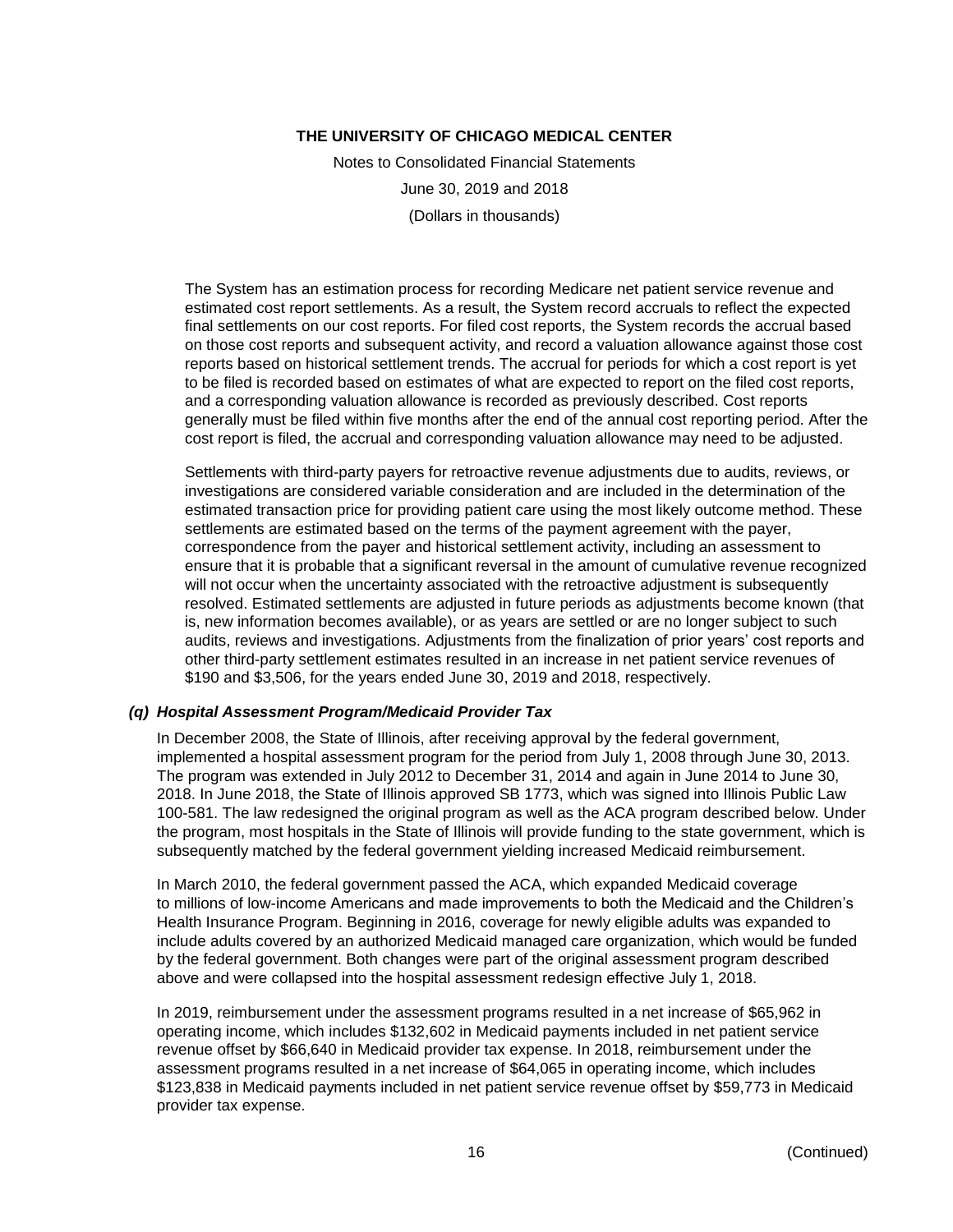Notes to Consolidated Financial Statements June 30, 2019 and 2018 (Dollars in thousands)

### *(r) Income Taxes*

The System applies ASC Topic 740, *Income Taxes*, which clarifies the accounting for uncertainty in income taxes recognized in a company's consolidated financial statements. ASC Topic 740 prescribes a more likely than not recognition threshold and measurement attribute for the financial statement recognition and measurement of a tax position taken or expected to be taken. Under ASC Topic 740, tax positions are evaluated for recognition, derecognition, and measurement using consistent criteria and provide more information about the uncertainty in income tax assets and liabilities. As of June 30, 2019 and 2018, the System does not have an asset or liability recorded for unrecognized tax positions.

UCMC and a substantial number of its subsidiaries are not-for-profit corporations as described in Section 501(c)(3) of the Internal Revenue Code (the Code) and is exempt from federal income taxes on related income pursuant to Section 501(a) of the Code. The University of Chicago Medicine Care Network, LLC and several entities within CHHD, including Ingalls Captive Insurance, Ltd (ICI), Medcentrix, Inc. (MCX), and Ingalls Provider Group (IPG) are taxable entities under applicable sections of the Code.

Deferred income taxes on taxable entities are recognized for the tax consequences of "temporary differences" by applying enacted statutory tax rates applicable to future years to differences between the consolidated financial statement carrying amounts and the tax bases of existing assets and liabilities. As of June 30, 2019 and 2018, ICI has net deferred tax assets primarily relating to net operating losses (NOL) of \$244 and \$398, respectively, which are included within prepaids, inventory, and other current assets in the consolidated balance sheet. A net valuation allowance of \$1,129 and \$1,521 against the gross ICI deferred tax asset of \$1,373 and \$1,919, respectively, were considered necessary, as management believed that it was not more likely than not that the results of future operations would generate sufficient taxable income to realize a portion of the deferred tax assets. IPG has an NOL of \$88 and \$153 at June 30, 2019 and 2018, respectively; however, it has a full valuation allowance as future realization of the NOL is not likely. As of June 30, 2019 and 2018, MCX has an NOL of \$17,074 and \$15,206, respectively; however, it has a full valuation allowance as future realization of the NOL is not likely. Income tax expense for the year ended June 30, 2019 and 2018 were \$153 and \$43, respectively, and are related to ICI. This amount is recorded within supplies and other on the consolidated statement of operations and changes in net assets without donor restrictions.

#### *(s) Reclassifications*

Certain 2018 amounts have been reclassified to conform to the 2019 consolidated financial statement presentation. As a result of the adoption of ASU No. 2016-14, the way the System reports classes of net assets changed from the previously required three classes to two. As of June 30, 2018, temporarily restricted net assets of \$93,981 and permanently restricted net assets of \$17,487 have been combined for presentation as net assets with donor restrictions for 2019.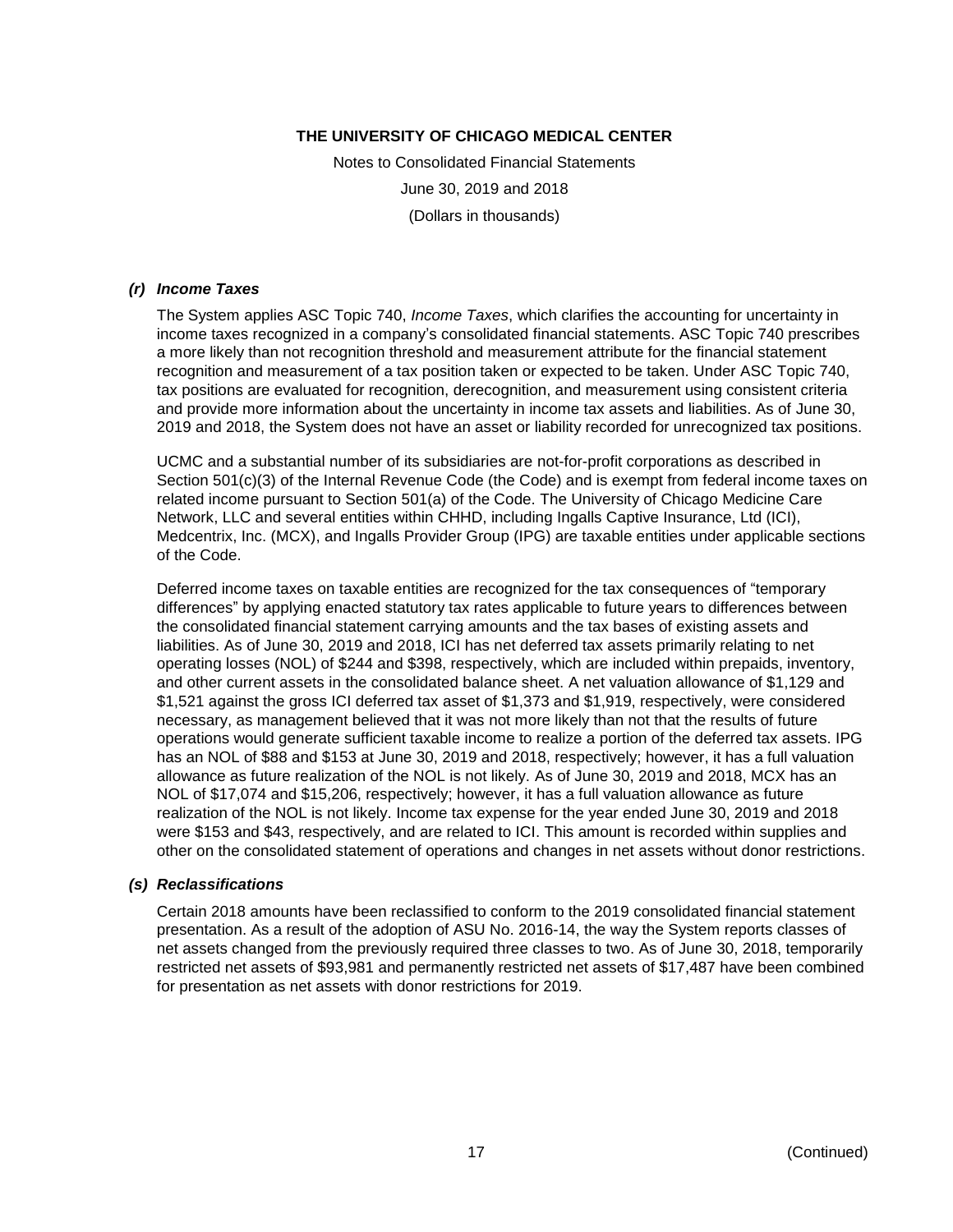Notes to Consolidated Financial Statements June 30, 2019 and 2018 (Dollars in thousands)

### *(t) Subsequent Events*

In connection with the preparation of the consolidated financial statements and in accordance with ASC Topic 855, *Subsequent Events*, the System evaluated events and transactions through November 20, 2019, the date the consolidated financial statements were issued noting no subsequent events requiring recording or disclosure in the consolidated financial statements or related notes to the consolidated financial statements other than the item noted in note 16(c).

### **(3) Financial Assets and Liquidity Resources**

As of June 30, 2019 financial assets and liquidity resources available within one year for general expenditure, such as operating expenses, scheduled principal payments on debt, and capital construction costs not financed with debt, were as follows:

| Financial assets:                                |    |         |
|--------------------------------------------------|----|---------|
| Cash and cash equivalents                        | S  | 174,122 |
| Patient accounts receivable                      |    | 399,130 |
| Total financial assets available within one year |    | 573,252 |
| Liquidity resources:                             |    |         |
| Bank lines of credit                             |    | 50,000  |
| Total financial assets and liquidity resources   |    |         |
| available within one year                        | \$ | 623,252 |
| Current liabilities:                             |    |         |
| Accounts payable and accrued expenses            | \$ | 241,248 |
| Estimated third-party payor settlements          |    | 263,259 |
| Current portion of long-term debt                |    | 18,098  |
| Other current liabilities                        |    | 46,760  |
| Total current liabilities                        | S  | 569,365 |

The System's cash flows have seasonal variations during the year attributable to patient service reimbursement from the State of Illinois, payments from patients and insurance. As discussed in note 10(d), to manage liquidity, the System maintains a line of credit with a financial institution to potentially draw funds as needed during the year to manage cash flows. As of June 30, 2019, amounts outstanding under the line of credit facility amounted to \$0. In addition, as of June 30, 2019, the System has \$923,571 in funds functioning as endowment and \$213,383 of CHHD investments, all available for general expenditure upon Board approval, of which \$761,284 is liquid within 12 months.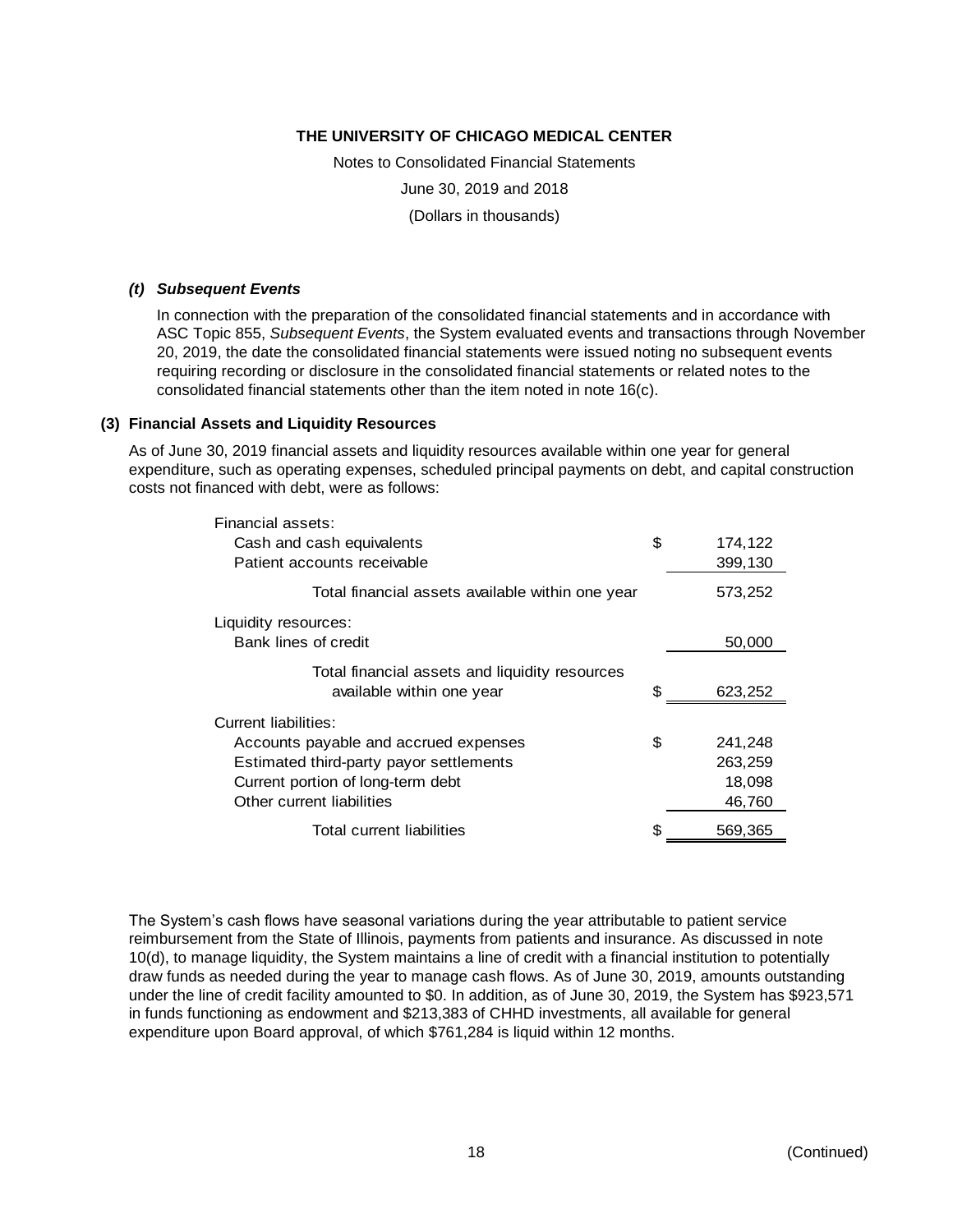Notes to Consolidated Financial Statements June 30, 2019 and 2018 (Dollars in thousands)

### **(4) Agreements and Transactions with the University**

The affiliation agreement with the University provides, among other things, that all members of the medical staff will have academic appointments in the University. The affiliation agreement has an initial term of 40 years ending October 1, 2026 unless sooner terminated by mutual consent or as a result of a continuing breach of a material obligation therein or in the operating agreement. The affiliation agreement automatically renews for additional successive 10-year terms following expiration of the initial term, unless either party provides the other with at least two years' prior written notice of its election not to renew.

The operating agreement, as amended, provides, among other things, that the University gives UCMC the right to use and operate certain facilities. The operating agreement is coterminous with the affiliation agreement.

The Lease Agreements provide, among other things, that UCMC will lease from the University certain of the healthcare facilities and land that UCMC operates and occupies. The lease agreements are coterminous with the affiliation agreement.

UCMC purchases various services from the University, including certain employee benefits, utilities, security, telecommunications, and insurance. In addition, certain UCMC accounting records are maintained by the University. During the years ended June 30, 2019 and 2018, the University charged UCMC \$31,036 and \$28,706, respectively, for utilities, security, telecommunications, insurance, and overhead.

The University's Division of Biological Sciences provides physician services to UCMC. In 2019 and 2018, UCMC recorded \$259,650 and \$252,587, respectively, in expense related to these services.

UCMC's Board of Trustees adopted a plan of support under which it would provide annual net asset transfers to the University for support of academic programs in biology and medicine. All commitments under this plan are subject to the approval of UCMC's Board of Trustees and do not represent legally binding commitments until that approval. Unpaid portions of commitments approved by the UCMC Board of Trustees are reflected as current liabilities. UCMC recorded net asset transfers of \$71,750 in 2019 and 2018 for this support.

### **(5) Net Patient Service Revenue and Patient Receivables**

The System has agreements with third-party payors that provide for reimbursement at amounts different from their established rates. A summary of the reimbursement methodologies with major third-party payors is as follows:

### *(a) Medicare*

The System is paid for various services rendered to Medicare program beneficiaries under prospectively determined rates. These rates vary according to patient classification systems that are based on clinical, diagnostic, and other factors. The prospectively determined rates are not subject to retroactive adjustment. The System's classification of patients under the prospective payment systems and the appropriateness of the patients' admissions are subject to validation reviews.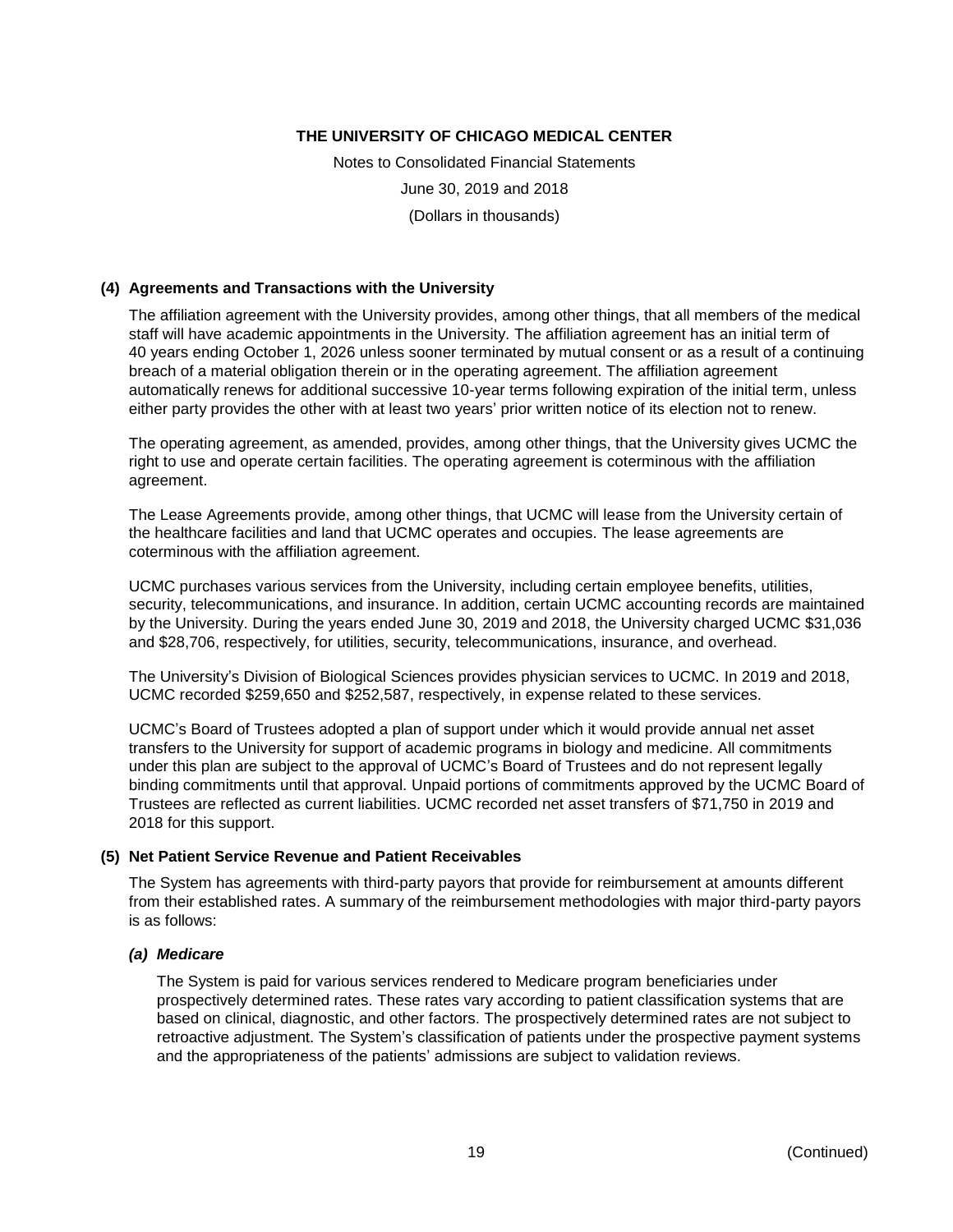Notes to Consolidated Financial Statements June 30, 2019 and 2018 (Dollars in thousands)

Other services rendered to Medicare beneficiaries are reimbursed based on a combination of prospectively determined rates and cost reimbursement methodologies. For the cost reimbursement, the System is reimbursed at a tentative rate with final settlement determined after submission of annual cost reports by the System and audits by the Medicare fiscal intermediary. UCMC's Medicare reimbursement reports through June 30, 2013 have been audited by the Medicare fiscal intermediary. CHHD's Medicare reimbursement reports through September 30, 2013 have been audited by the Medicare fiscal intermediary.

### *(b) Medicaid*

The System is paid for inpatient acute care services rendered to Medicaid program beneficiaries under prospectively determined rates per discharge. For inpatient acute care services, payment rates vary according to a patient classification system that is based on clinical, diagnostic, and other factors. Medicaid outpatient services are reimbursed based on fee schedules. Medicaid reimbursement methodologies may be subject to periodic adjustment, as well as to changes in existing payment levels and rates, based on the amount of funding available to the State of Illinois Medicaid program and any such changes could have a significant effect on the System's revenue.

### *(c) Blue Cross*

The System also participates as a provider of healthcare services under reimbursement agreements with Blue Cross under its indemnity program. The provisions of the agreements stipulate that services will be reimbursed at a tentative reimbursement rate and that final reimbursement for these services is determined after the submission of an annual cost report by the System and a review by Blue Cross. UCMC's and CHHD's Blue Cross reimbursement reports for 2018 and prior years have been reviewed by Blue Cross.

### *(d) Other*

The System has also entered into payment agreements with certain commercial insurance carriers, health maintenance organizations, and preferred provider organizations. The basis for payment under these agreements is negotiated by the System and includes prospectively determined rates per discharge, discounts from established charges, and prospectively determined per diem rates.

Net patient service revenue recognized in the period from these major payor sources are as follows:

|                                                 |    | 2019      | 2018      |
|-------------------------------------------------|----|-----------|-----------|
| Medicare                                        | \$ | 597,322   | 532.943   |
| Medicaid                                        |    | 463,259   | 360,813   |
| Managed care                                    |    | 1,054,753 | 1,094,905 |
| Patients and other                              |    | 6,635     | 11,456    |
| Net patient service revenue after provision for |    |           |           |
| doubtful accounts                               | S  | 2,121,969 | 2,000,117 |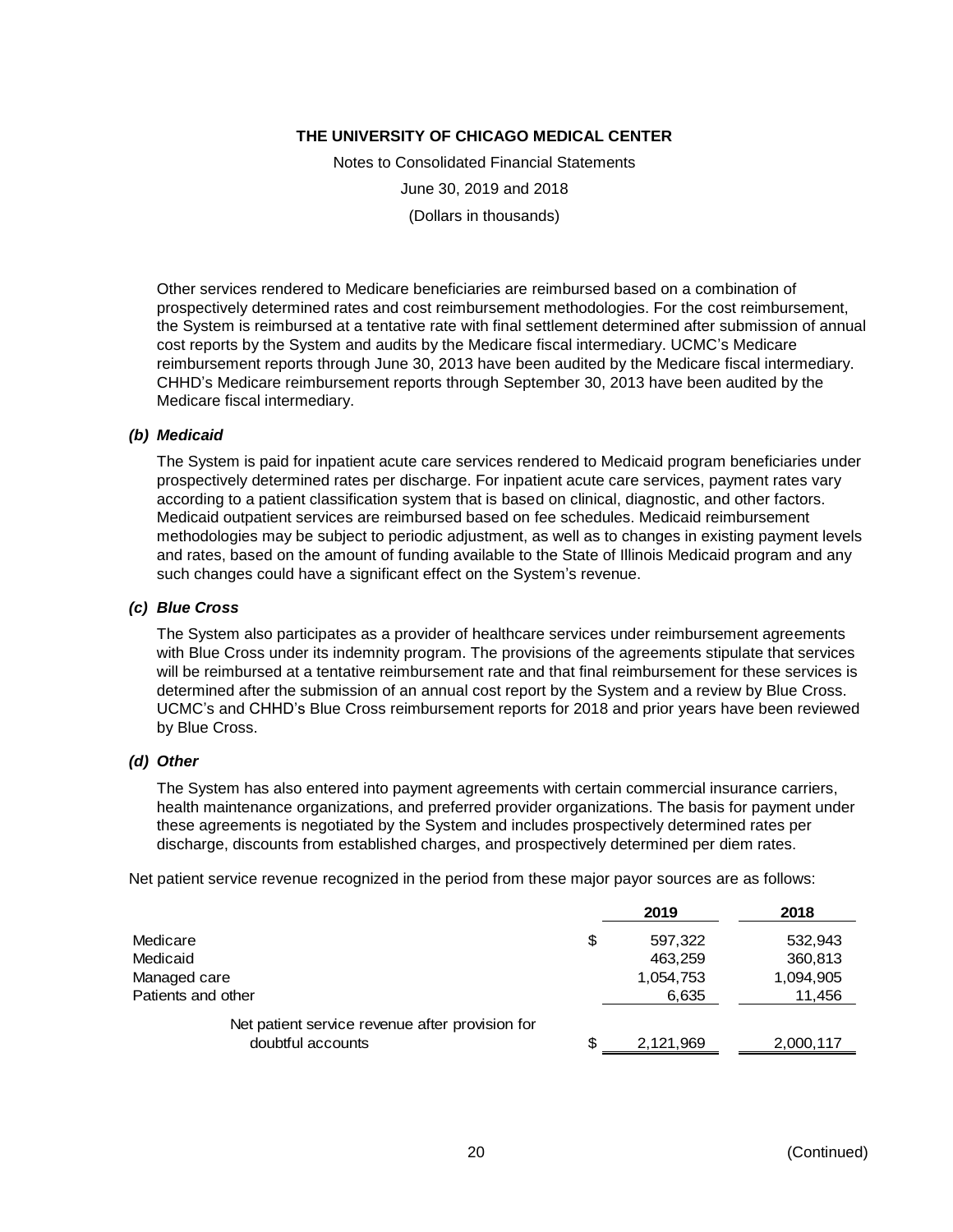Notes to Consolidated Financial Statements June 30, 2019 and 2018 (Dollars in thousands)

The mix of receivables from patients and third-party payors as of June 30, 2019 and 2018 are as follows:

|                    | 2019       | 2018       |
|--------------------|------------|------------|
| Medicare           | 19.0 %     | 18.2 %     |
| Medicaid           | 35.1       | 28.5       |
| Managed care       | 44.6       | 50.5       |
| Patients and other | 1.3        | 2.8        |
|                    | $100.0 \%$ | $100.0 \%$ |

A summary of the System's utilization percentages based upon gross patient service revenue is as follows:

|                    | 2019    | 2018    |
|--------------------|---------|---------|
| Medicare           | 39.2%   | 39.0%   |
| Medicaid           | 25.1    | 23.1    |
| Managed care       | 33.4    | 35.4    |
| Patients and other | 2.3     | 2.5     |
|                    | 100.0 % | 100.0 % |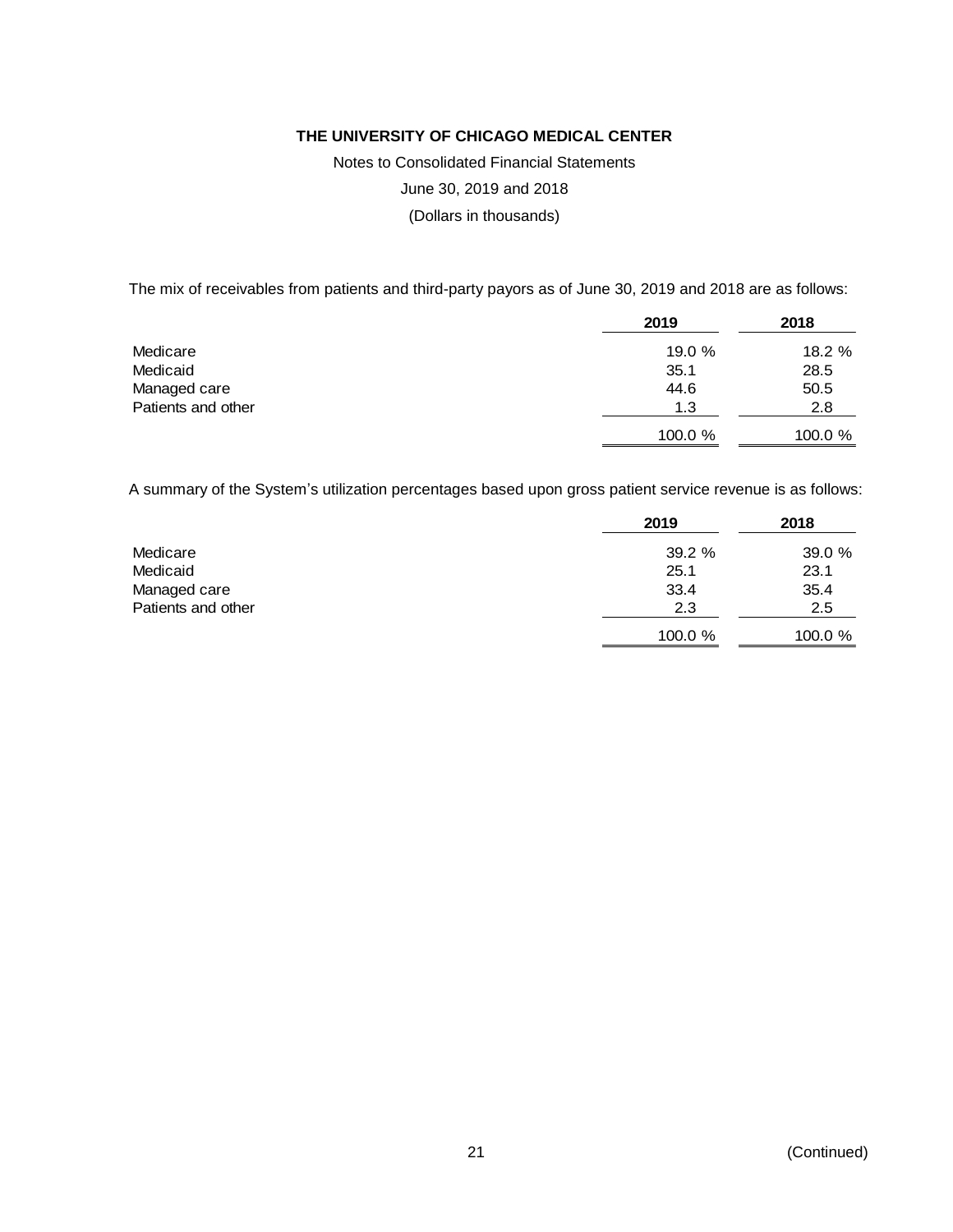Notes to Consolidated Financial Statements June 30, 2019 and 2018 (Dollars in thousands)

#### **(6) Community Benefits**

The following is a summary of the System's unreimbursed cost of providing care, as defined under its Financial Assistance Policy, along with the unreimbursed cost of government sponsored indigent healthcare programs, unreimbursed cost to support education, clinical research, and other community programs for the years ended June 30, 2019 and 2018:

|                                                             | 2019         | 2018    |
|-------------------------------------------------------------|--------------|---------|
| Uncompensated care:                                         |              |         |
| Medicaid sponsored indigent healthcare                      | \$<br>70,991 | 100,417 |
| Medicare sponsored indigent healthcare - cost report        | 162,160      | 150,818 |
| Medicare sponsored indigent healthcare - physician services | 21,751       | 2,703   |
| Total uncompensated care                                    | 254,902      | 253,938 |
| Charity care                                                | 33,266       | 26,967  |
|                                                             | 288,168      | 280,905 |
| Unreimbursed education and research:                        |              |         |
| Education (unaudited)                                       | 59,528       | 70,983  |
| Research (unaudited)                                        | 48,000       | 48,000  |
| Total unreimbursed education and research                   | 107,528      | 118,983 |
| Total community benefits                                    | 395,696      | 399,888 |

The System determines the costs associated with providing charity care by aggregating the applicable direct and indirect costs, including salaries, wages and benefits, supplies, and other operating expenses, to determine a cost-to-charge ratio. The cost to charge ratio is applied to the charity care gross charges to calculate the charity care amount reported above. The System has not amended its financial assistance policies in 2019.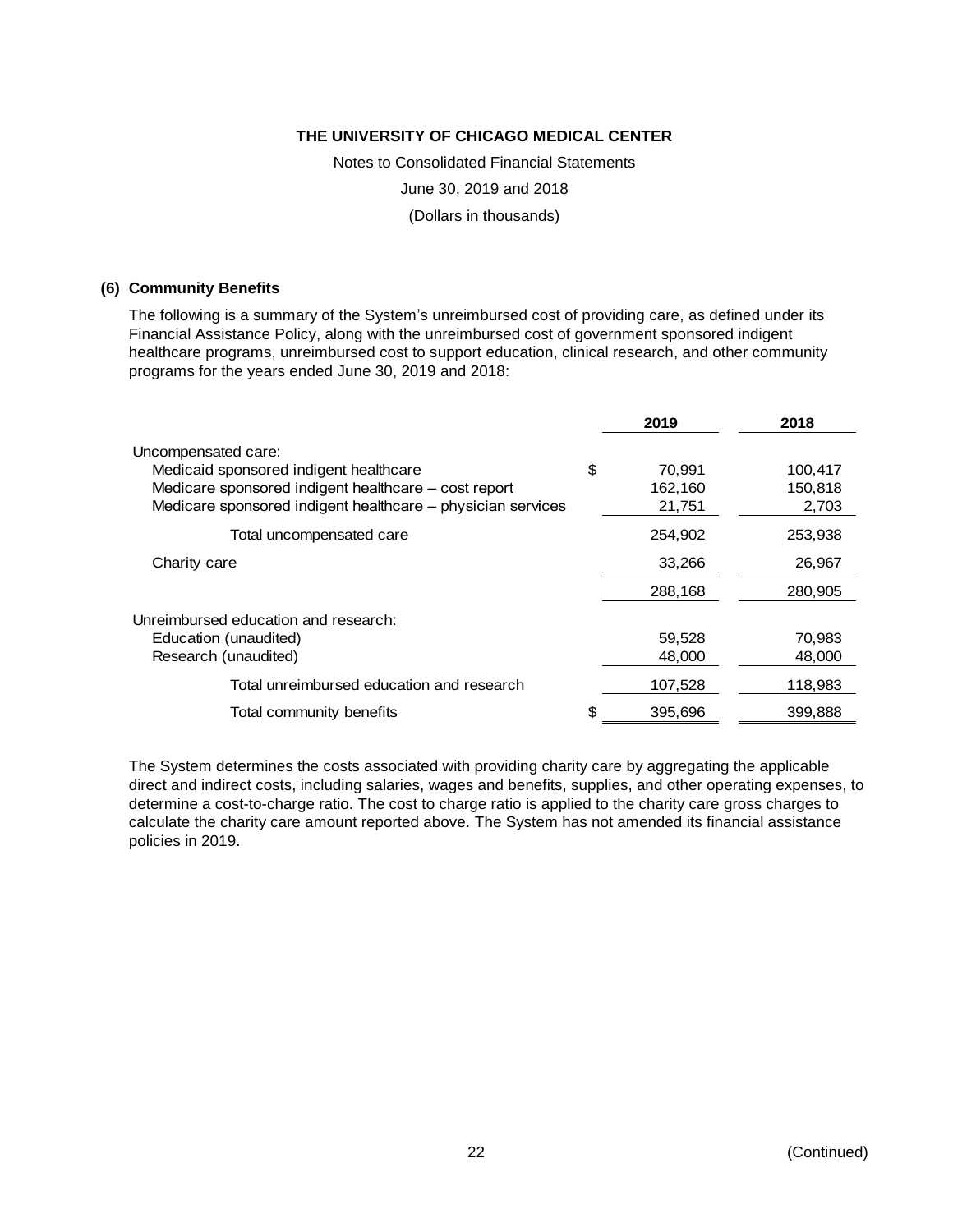Notes to Consolidated Financial Statements

June 30, 2019 and 2018

(Dollars in thousands)

#### **(7) Investments Limited as to Use**

The composition of investments limited as to use is as follows at June 30 2019 and 2018:

|                                    | <b>Separately</b> |             |              |              |           |
|------------------------------------|-------------------|-------------|--------------|--------------|-----------|
|                                    | invested          | <b>TRIP</b> | <b>Other</b> | <b>Total</b> | 2018      |
| Investments carried at fair value: |                   |             |              |              |           |
| Cash equivalents                   | \$<br>2,292       | 9.922       | 373          | 12,587       | 12,928    |
| Global public equities             | 86,866            | 309,503     |              | 396,369      | 346,269   |
| Private debt                       |                   | 48,412      |              | 48,412       | 41,107    |
| Private equity:                    |                   |             |              |              |           |
| U.S. venture capital               | 5,795             | 62,842      |              | 68.637       | 54,507    |
| U.S. corporate finance             |                   | 37,173      |              | 37,173       | 31,321    |
| International                      | 5                 | 66,517      |              | 66,522       | 54,328    |
| Real assets:                       |                   |             |              |              |           |
| Real estate                        |                   | 59,443      |              | 59,443       | 55,485    |
| Natural resources                  |                   | 63,373      |              | 63,373       | 67,378    |
| Absolute return:                   |                   |             |              |              |           |
| Equity oriented                    |                   | 60,733      |              | 60,733       | 90,477    |
| Global macro/relative value        |                   | 48,038      |              | 48,038       | 52,934    |
| Multistrategy                      |                   | 65,510      |              | 65,510       | 67,111    |
| Credit oriented                    |                   | 52,344      |              | 52,344       | 50,245    |
| Protection oriented                |                   | 18,402      |              | 18,402       | 16,816    |
| Fixed income:                      |                   |             |              |              |           |
| U.S. Treasuries, including TIPS    |                   | 58,529      |              | 58,529       | 55,883    |
| Other fixed income                 | 162,450           |             | 718          | 163,168      | 164,949   |
| Other:                             |                   |             |              |              |           |
| Beneficial interests in trust      |                   |             | 9.303        | 9,303        | 9,316     |
| Funds in trust                     |                   |             | 34,677       | 34,677       | 38,231    |
| Total investments                  | \$<br>257,408     | 960,741     | 45,071       | 1,263,220    | 1,209,285 |

Investments classified as other consist of construction and debt proceeds to pay interest, donor restricted investments in beneficial interests in trusts, workers' compensation, self-insurance, and trustee-held funds. Investments limited as to use are classified as current assets to the extent they are available to meet current liabilities. Investments are presented in the consolidated financial statements as follows:

|                                                                                                   | 2019                | 2018               |
|---------------------------------------------------------------------------------------------------|---------------------|--------------------|
| Current portion of investments limited to use<br>Investments limited to use, less current portion | 19.292<br>1.243.928 | 8.872<br>1,200,413 |
| Total investments limited to use                                                                  | 1.263.220           | 1,209,285          |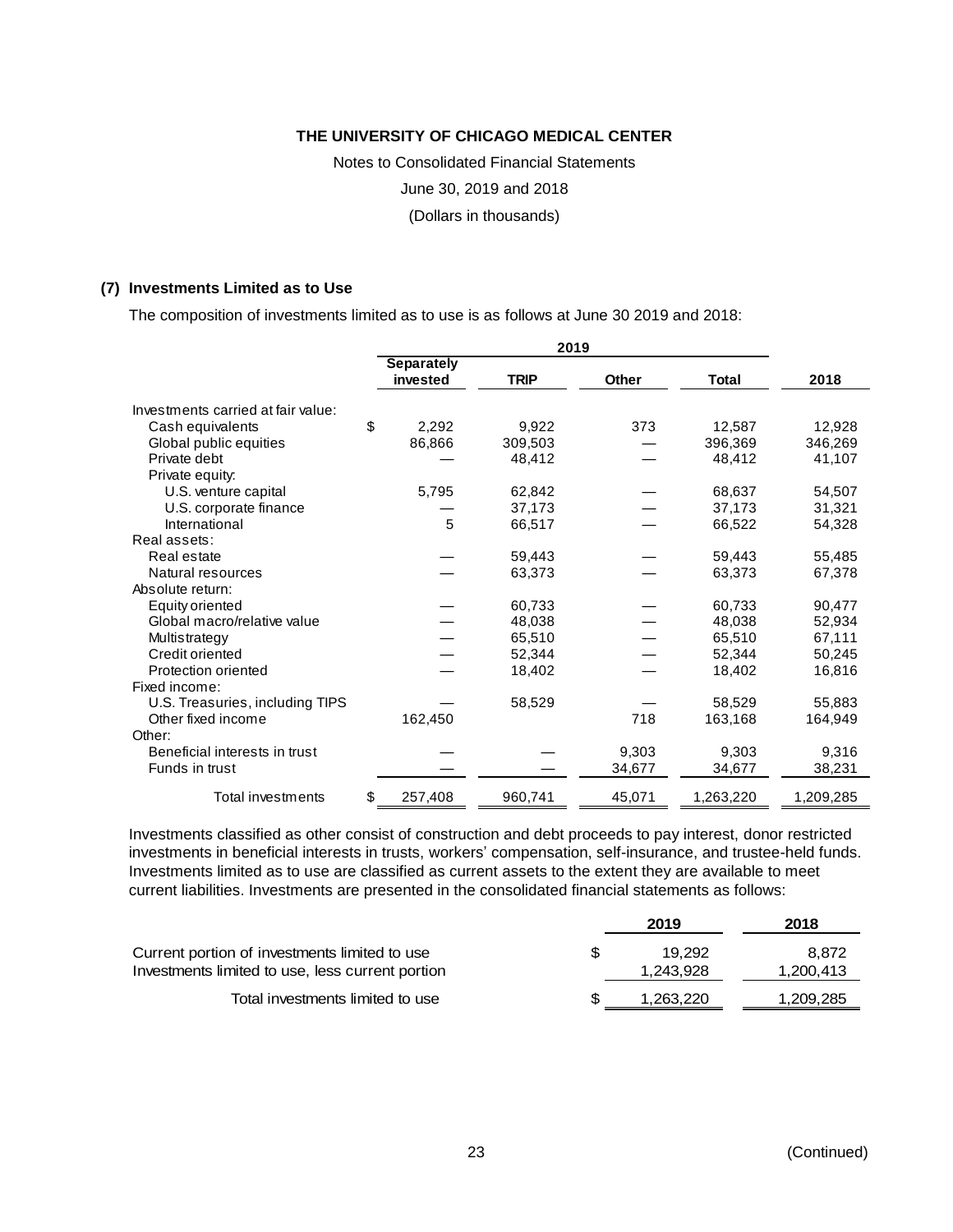Notes to Consolidated Financial Statements June 30, 2019 and 2018 (Dollars in thousands)

A summary of investments limited as to use for the years ended June 30 is as follows:

|                                                               | <b>UCMC</b>     | <b>CHHD</b> | Total     | 2018      |
|---------------------------------------------------------------|-----------------|-------------|-----------|-----------|
| Investments limited as to use:                                |                 |             |           |           |
| By the board for capital<br>improvements/restrictions         |                 |             |           |           |
| by donors                                                     | \$<br>222.972   | 44.830      | 267.802   | 295,835   |
| Funds held by custodian/trustee<br>under indenture agreements | 185             |             | 185       | 164       |
| Funds held by trustee for<br>self-insurance                   | 4.503           | 16.239      | 20,742    | 32.413    |
| Collateral for interest rate swap                             | 13.750          |             | 13,750    |           |
| <b>TRIP</b> investments                                       | 782.884         | 177,857     | 960.741   | 880,873   |
| <b>Total investments</b>                                      |                 |             |           |           |
| limited to use                                                | \$<br>1,024,294 | 238,926     | 1,263,220 | 1,209,285 |

The composition of investment income, net is as follows for the years ended June 30:

|                                                             |    | <b>UCMC</b> | <b>CHHD</b> | Total  | 2018   |
|-------------------------------------------------------------|----|-------------|-------------|--------|--------|
| Interest and dividend income, net                           | \$ | 12,282      | 2.048       | 14.330 | 13,890 |
| Realized gains on sales<br>of securities, net               |    | 25,884      | 5.821       | 31.705 | 52,157 |
| Change in unrealized gains<br>and losses on securities, net |    | 10,069      | 3,988       | 14,057 | (544)  |
|                                                             | \$ | 48,235      | 11,857      | 60,092 | 65,503 |

Investment income, net within the System's restricted investments was \$4,714 and \$5,767 for the year ended June 30, 2019 and 2018, respectively.

Outside of TRIP, UCMC also invests in private equity limited partnerships. As of June 30, 2019, UCMC has commitments of \$1,700 remaining to fund private equity limited partnerships.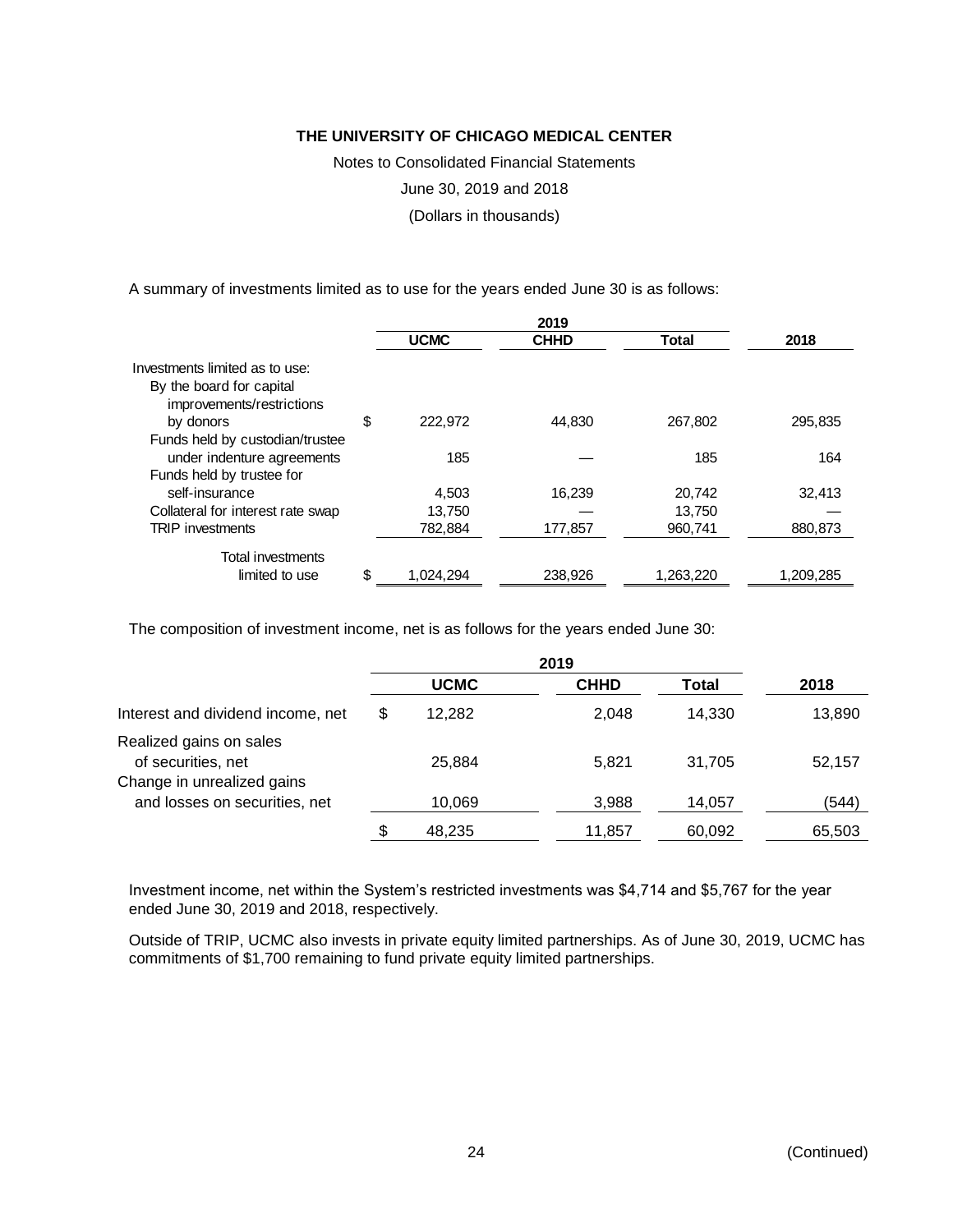Notes to Consolidated Financial Statements June 30, 2019 and 2018 (Dollars in thousands)

#### *Fair Value of Financial Instruments*

The overall investment objective of the System is to invest its assets in a prudent manner that will achieve a long-term rate of return sufficient to fund a portion of its annual operating activities and increase investment value after inflation. The System diversifies its investments among various asset classes incorporating multiple strategies and external investment managers, including the University Investment Office. Major investment decisions for investments held in TRIP and managed by the University are authorized by the University Board of Trustee's Investment Committee, which oversees the University's investment program in accordance with established guidelines.

The carrying amount reported in the consolidated statements of financial position for the following approximates fair value because of the short maturities of these instruments: cash and cash equivalents, patient accounts receivable, accounts payable and accrued expenses, and estimated payables under third-party reimbursement programs. Cash equivalent investments include cash equivalents and fixed-income investments, with maturities of less than one year, which are valued based on quoted market prices in active markets. The majority of these investments are held in U.S. money market accounts. Global public equity investments consist of separate accounts, commingled funds with liquidity ranging from daily to monthly, and limited partnerships. Securities held in separate accounts and daily traded commingled funds are generally valued based on quoted market prices in active markets. Commingled funds with monthly liquidity are valued based on independently determined NAV. Limited partnership interests in equity-oriented funds are valued based upon NAV provided by external fund managers.

Investments in private debt, private equity, real estate, and natural resources are in the form of limited partnership interests, which typically invest in private securities for which there is no readily determinable market value. In these cases, market value is determined by external managers based on a combination of discounted cash flow analysis, industry comparables, and outside appraisals. Where private equity, real estate, and natural resources managers hold publicly traded securities, these securities are generally valued based on market prices. The value of the limited partnership interests is held at the manager's reported NAV, unless information becomes available indicating the reported NAV may require adjustment. The methods used by managers to assess the NAV of these external investments vary by asset class. The University's Investment Office monitors the valuation methodologies and practices of managers on behalf of the System.

The absolute return portfolio comprises investments of limited partnership interests in hedge funds and drawdown private equity style partnerships whose managers have the authority to invest in various asset classes at their discretion, including the ability to invest long and short. The majority of the underlying holdings are marketable securities. The remainder of the underlying holdings is held in marketable securities that trade infrequently or in private investments, which are valued by the manager on the basis of an appraised value, discounted cash flow, industry comparables, or some other method. Most hedge funds that hold illiquid investments designate them in special side pockets, which are subject to special restrictions on redemption.

Fixed-income investments consist of directly held actively traded treasuries, separately managed accounts, commingled funds, and bond mutual funds that hold securities, the majority of which have maturities greater than one year. These are valued based on quoted market prices in active markets.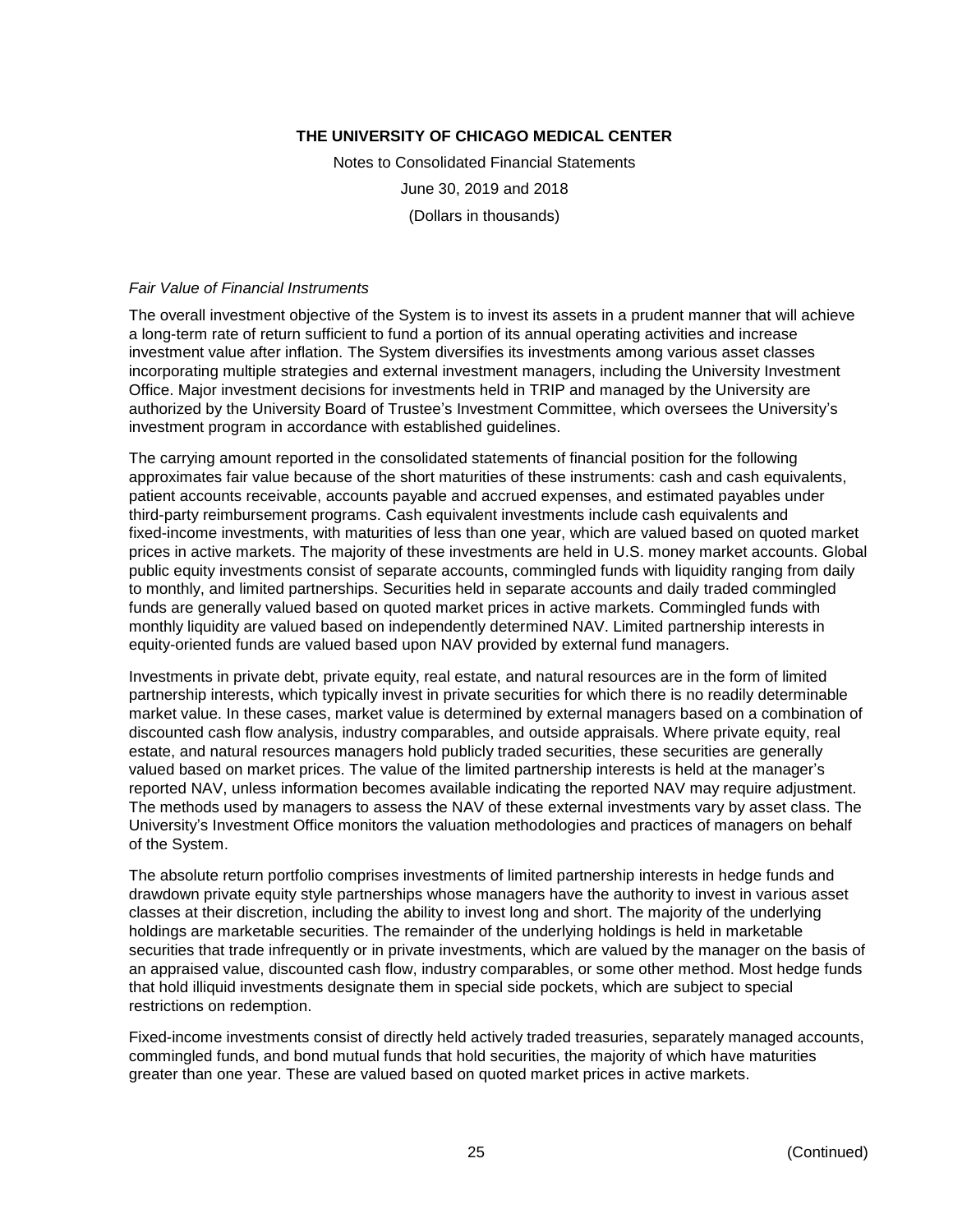Notes to Consolidated Financial Statements June 30, 2019 and 2018 (Dollars in thousands)

Beneficial interests in trusts represent restricted investments that are assets held by third-party trustees for beneficial interests in perpetual trusts, comprising equities, fixed-income securities, and money market funds.

Funds in trust investments consist primarily of project construction funds and workers' compensation trust funds. Funds in trust comprise 1% cash and cash equivalents, 99% fixed income investments and 0% equity investments at June 30, 2019 and comprised 4% cash and cash equivalents, 88% fixed income investments, and 8% equity investments at June 30, 2018.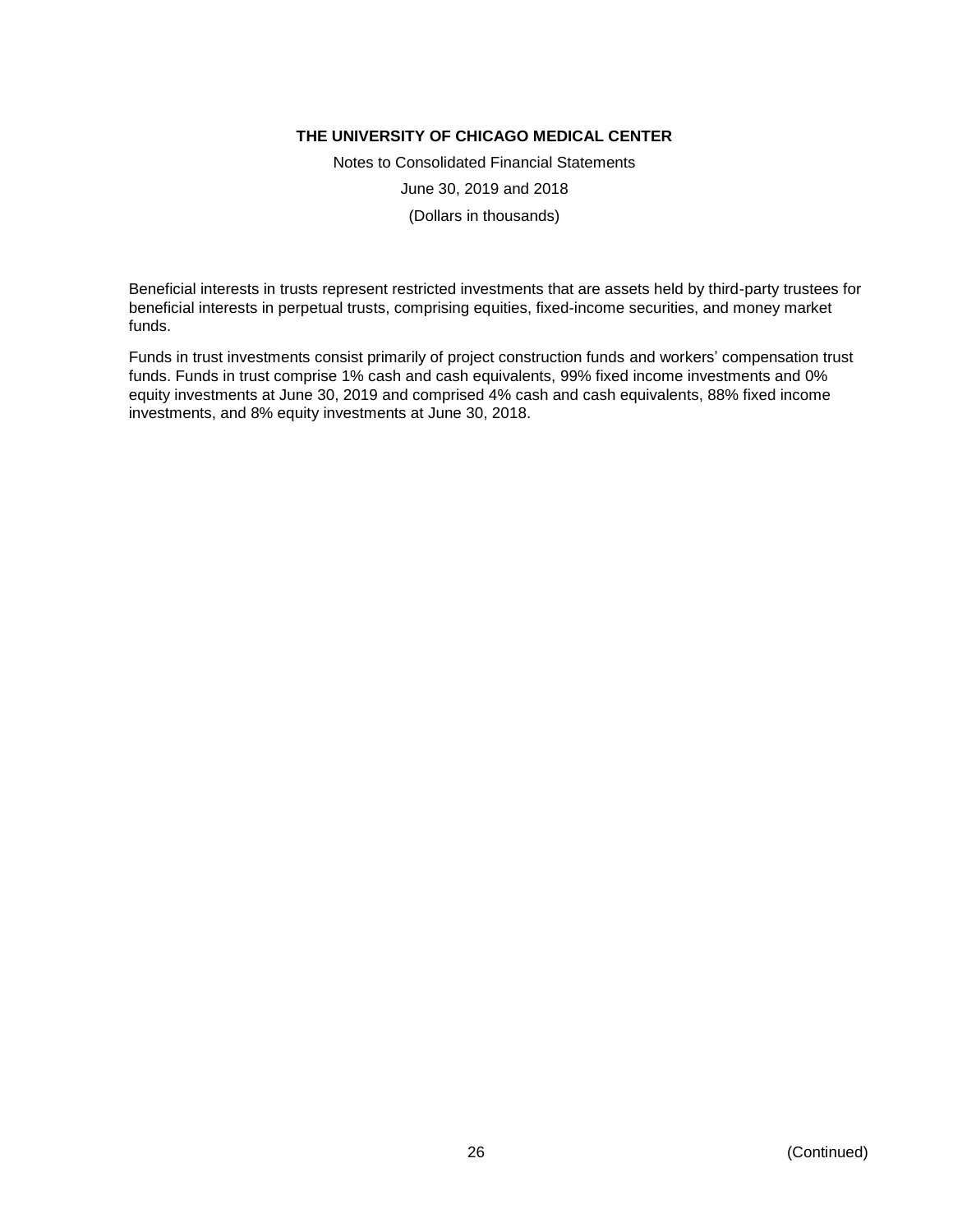Notes to Consolidated Financial Statements

June 30, 2019 and 2018

(Dollars in thousands)

The System believes that the reported amount of its investments is a reasonable estimate of fair value as of June 30, 2019 and 2018. Because of the inherent uncertainties of valuation, these estimated fair values may differ significantly from values that would have been used had a ready market existed. Assets and liabilities recorded at fair value as of June 30, 2019 and 2018 were as follows:

| Assets                      | Quoted<br>prices in<br>active<br>markets<br>(Level 1) | Significant<br>other<br>observable<br>inputs<br>(Level 2) | Significant<br>unobservable<br>inputs<br>(Level 3) | 2019<br>Total<br>fair value |
|-----------------------------|-------------------------------------------------------|-----------------------------------------------------------|----------------------------------------------------|-----------------------------|
| Cash and cash equivalents   | \$<br>174,122                                         |                                                           |                                                    | 174,122                     |
| Investments:                |                                                       |                                                           |                                                    |                             |
| Cash equivalents            | 12,587                                                |                                                           |                                                    | 12,587                      |
| Global public equities      | 166,427                                               |                                                           |                                                    | 166,427                     |
| Private equity - U.S.       |                                                       |                                                           |                                                    |                             |
| Venture Capital             | 5,302                                                 |                                                           |                                                    | 5,302                       |
| Real assets:                |                                                       |                                                           |                                                    |                             |
| Real estate                 | 16,196                                                |                                                           |                                                    | 16,196                      |
| Natural resources           | 9,660                                                 |                                                           |                                                    | 9,660                       |
| Absolute return:            |                                                       |                                                           |                                                    |                             |
| Global macro/relative value | 8,836                                                 |                                                           |                                                    | 8,836                       |
| Fixed income:               |                                                       |                                                           |                                                    |                             |
| U.S. Treasuries,            |                                                       |                                                           |                                                    |                             |
| including TIPS              | 58,529                                                |                                                           |                                                    | 58,529                      |
| Other fixed income          | 163,168                                               |                                                           |                                                    | 163,168                     |
| Restricted investments      |                                                       |                                                           | 9,303                                              | 9,303                       |
| Funds in trust              | 18,438                                                | 16,239                                                    |                                                    | 34,677                      |
| Investments measured at net |                                                       |                                                           |                                                    |                             |
| asset value <sup>1</sup>    |                                                       |                                                           |                                                    | 778,535                     |
| Total investments at        |                                                       |                                                           |                                                    |                             |
| fair value                  | 633,265                                               | 16,239                                                    | 9,303                                              | 1,437,342                   |
| Other assets                | 7,385                                                 |                                                           |                                                    | 7,385                       |
| Total assets at             |                                                       |                                                           |                                                    |                             |
| fair value                  | \$<br>640,650                                         | 16,239                                                    | 9,303                                              | 1,444,727                   |
|                             |                                                       |                                                           |                                                    |                             |
| <b>Liabilities</b>          |                                                       |                                                           |                                                    |                             |
| Interest rate swap payable  | \$                                                    | 136,186                                                   |                                                    | 136,186                     |
| Total liabilities at        |                                                       |                                                           |                                                    |                             |
| fair value                  | \$                                                    | 136,186                                                   |                                                    | 136,186                     |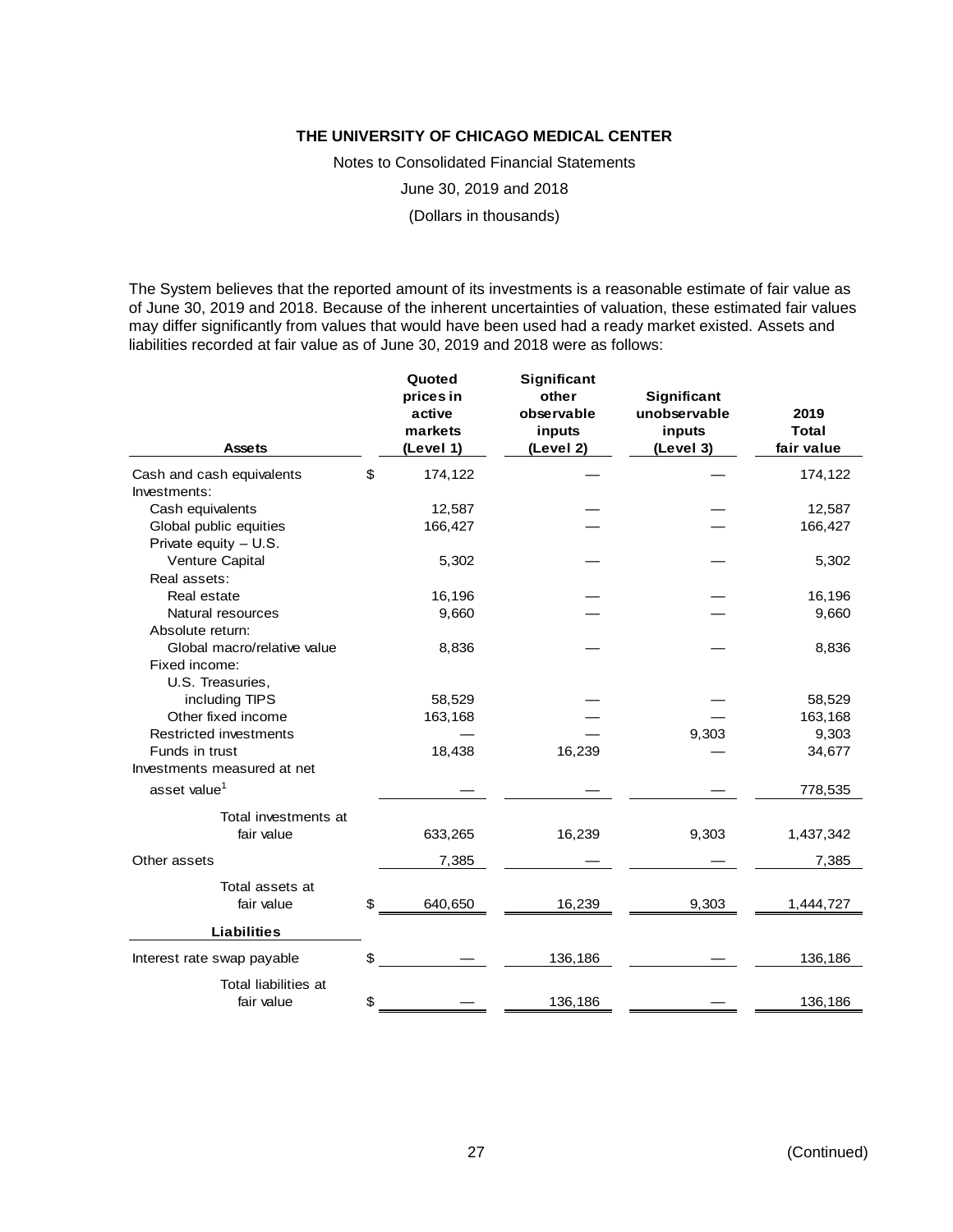Notes to Consolidated Financial Statements June 30, 2019 and 2018 (Dollars in thousands)

| <b>Assets</b>               | Quoted<br>prices in<br>active<br>markets<br>(Level 1) | Significant<br>other<br>observable<br>inputs<br>(Level <sub>2</sub> ) | Significant<br>unobservable<br>inputs<br>(Level 3) | 2018<br><b>Total</b><br>fair value |
|-----------------------------|-------------------------------------------------------|-----------------------------------------------------------------------|----------------------------------------------------|------------------------------------|
| Cash and cash equivalents   | \$<br>211,751                                         |                                                                       |                                                    | 211,751                            |
| Investments:                |                                                       |                                                                       |                                                    |                                    |
| Cash equivalents            | 12,928                                                |                                                                       |                                                    | 12,928                             |
| Global public equities      | 173,926                                               | 13,549                                                                |                                                    | 187,475                            |
| Private equity - U.S.       |                                                       |                                                                       |                                                    |                                    |
| Venture Capital             | 5,613                                                 |                                                                       |                                                    | 5,613                              |
| Real assets:                |                                                       |                                                                       |                                                    |                                    |
| Real estate                 | 14,533                                                |                                                                       |                                                    | 14,533                             |
| Natural resources           | 9,326                                                 |                                                                       |                                                    | 9,326                              |
| Absolute return:            |                                                       |                                                                       |                                                    |                                    |
| Global macro/relative value | 9,239                                                 | 2,997                                                                 |                                                    | 12,236                             |
| Fixed income:               |                                                       |                                                                       |                                                    |                                    |
| U.S. Treasuries,            |                                                       |                                                                       |                                                    |                                    |
| including TIPS              | 55,883                                                |                                                                       |                                                    | 55,883                             |
| Other fixed income          | 164,949                                               |                                                                       |                                                    | 164,949                            |
| Restricted investments      |                                                       |                                                                       | 9,316                                              | 9,316                              |
| Funds in trust              | 7,632                                                 | 30,599                                                                |                                                    | 38,231                             |
| Investments measured at net |                                                       |                                                                       |                                                    |                                    |
| asset value <sup>1</sup>    |                                                       |                                                                       |                                                    | 698,795                            |
| Total investments at        |                                                       |                                                                       |                                                    |                                    |
| fair value                  | 665,780                                               | 47,145                                                                | 9,316                                              | 1,421,036                          |
| Other assets                | 6,590                                                 |                                                                       |                                                    | 6,590                              |
| Total assets at             |                                                       |                                                                       |                                                    |                                    |
| fair value                  | \$<br>672,370                                         | 47,145                                                                | 9,316                                              | 1,427,626                          |
|                             |                                                       |                                                                       |                                                    |                                    |
| <b>Liabilities</b>          |                                                       |                                                                       |                                                    |                                    |
| Interest rate swap payable  | \$                                                    | 104,414                                                               |                                                    | 104,414                            |
| Total liabilities at        |                                                       |                                                                       |                                                    |                                    |
| fair value                  | \$                                                    | 104,414                                                               |                                                    | 104,414                            |

<sup>1</sup> Certain investments that are measured at fair value using the NAV per share (or its equivalent) practical expedient have not been categorized in the fair value hierarchy. The fair value amounts presented in this table are intended to permit reconciliation of the fair value hierarchy to the amounts presented in the balance sheets.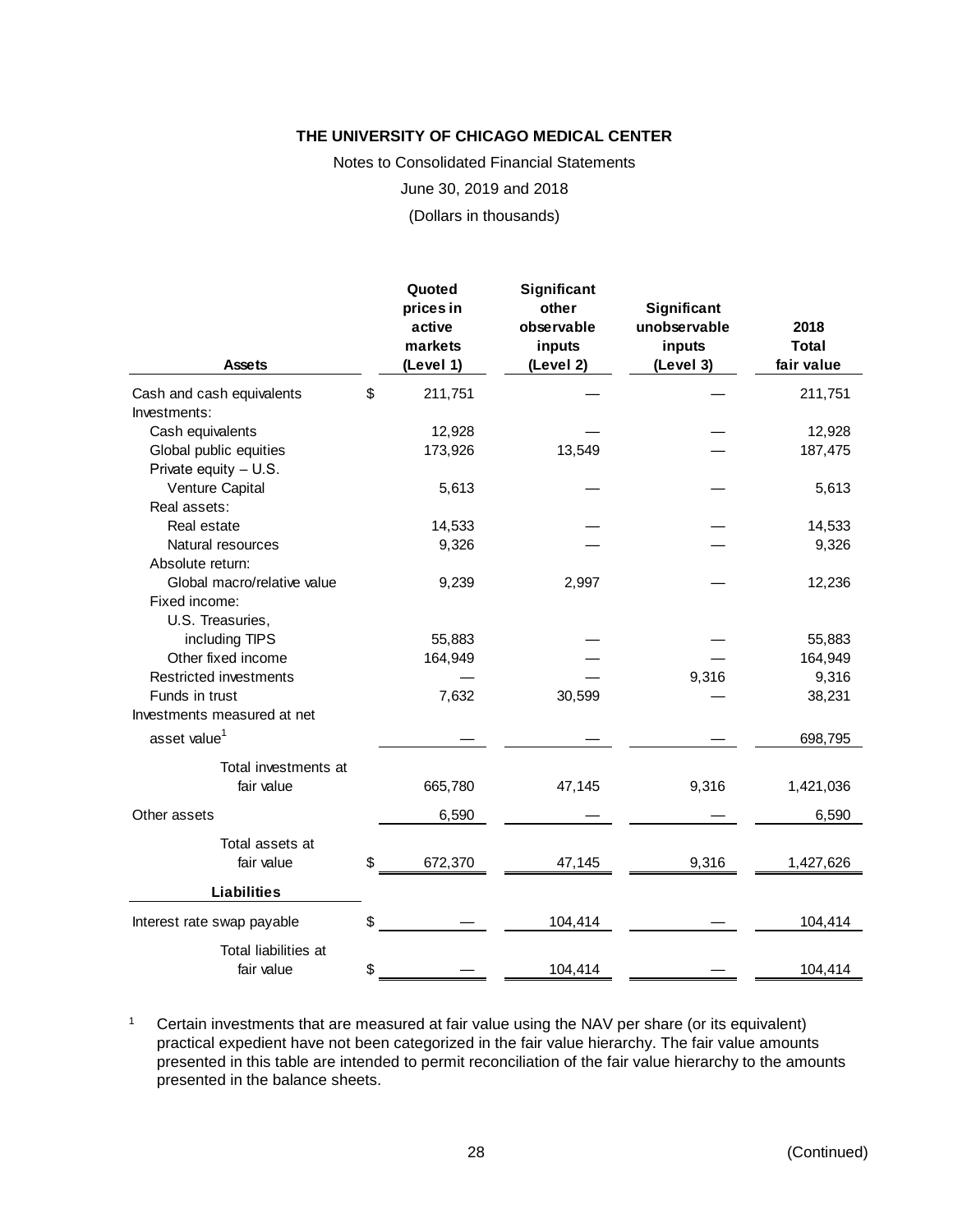Notes to Consolidated Financial Statements June 30, 2019 and 2018 (Dollars in thousands)

During 2019, there were no transfers between investment Levels 1 and 2 or between Levels 2 and 3. The interest rate swap arrangement has inputs, which can generally be corroborated by market data and is, therefore classified within Level 2.

The following table presents activity for the year ended June 30, 2019 for assets measured at fair value using unobservable inputs classified in Level 3:

|                                                                    |   | Level 3<br>rollforward |
|--------------------------------------------------------------------|---|------------------------|
| Beginning fair value<br>Change in unrealized gains and losses, net | S | 9,316<br>(13)          |
| Ending fair value                                                  | S | 9.303                  |

In addition, investment securities are exposed to various risks, such as interest rate, credit, and overall market volatility. Due to the level of risk associated with certain investment securities, it is reasonably possible that changes in the values of the System's investments could occur in the next term and that such changes could materially affect the amounts reported in the consolidated financial statements. The methods described above may produce a fair value calculation that may not be indicative of net realizable value or reflective of future fair values. Furthermore, while the System believes its valuation methods are appropriate and consistent with other market participants, the use of different methodologies or assumptions to determine the fair value of certain financial instruments could result in a different estimate of fair value at the reporting date.

The significant unobservable inputs used in the fair value measurement of the System's long-lived partnership investments include a combination of cost, discounted cash flow analysis, industry comparables, and outside appraisals. Significant changes in any inputs used by investment managers in determining NAVs in isolation would result in a significant changes in fair value measurement.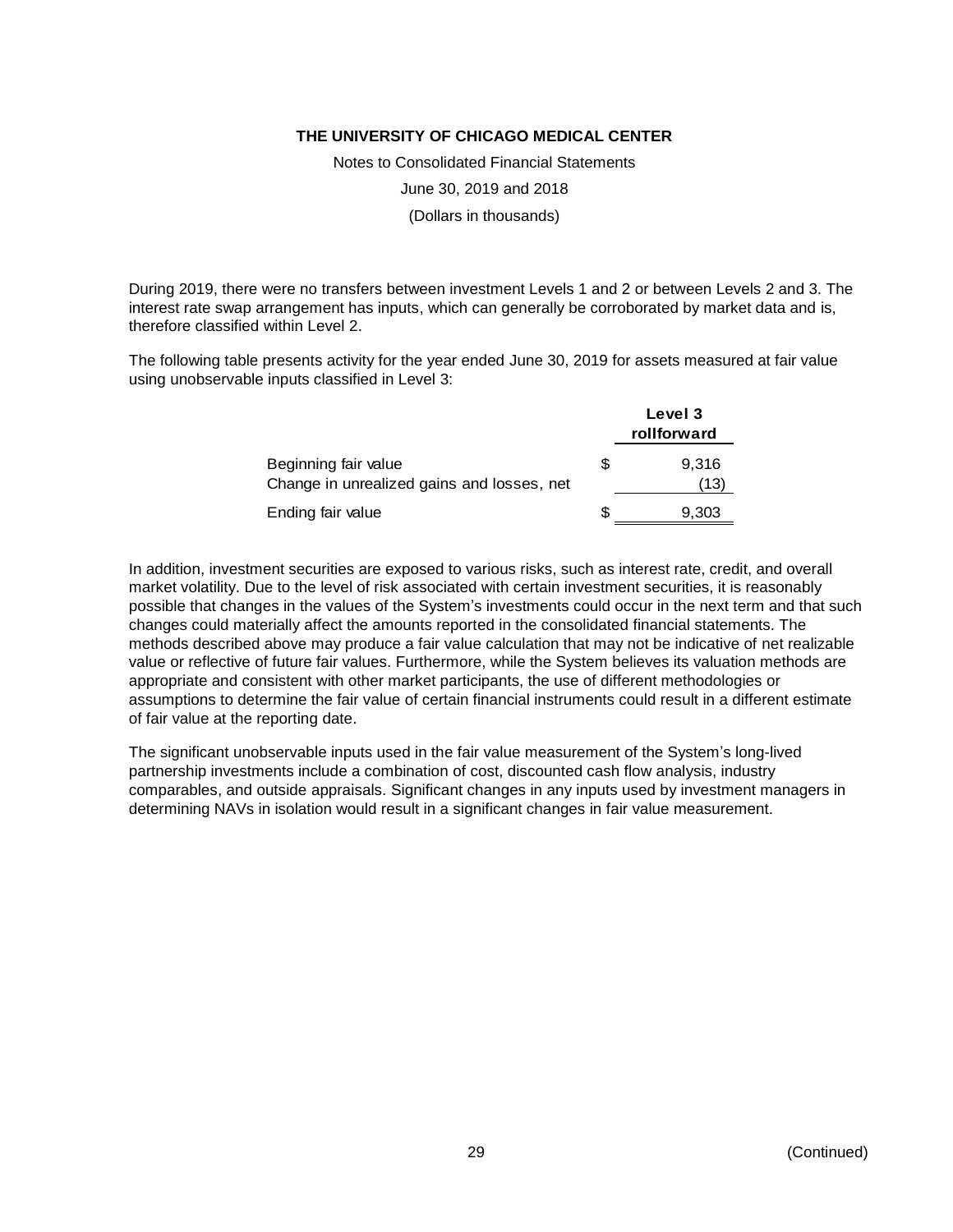Notes to Consolidated Financial Statements

June 30, 2019 and 2018

(Dollars in thousands)

The System has made investments in various long-lived partnerships and, in other cases, has entered into contractual agreements that may limit its ability to initiate redemptions due to notice periods, lockups, and gates. Details on typical redemption terms by asset class and type of investment are provided below:

|                                                                               | Remaining<br>life           | <b>Redemption terms</b>                                                                                       | <b>Redemption restrictions</b><br>and terms                                                                                                  |
|-------------------------------------------------------------------------------|-----------------------------|---------------------------------------------------------------------------------------------------------------|----------------------------------------------------------------------------------------------------------------------------------------------|
| Cash                                                                          | N/A                         | Daily                                                                                                         | None                                                                                                                                         |
| Global public equities:<br>Commingled funds<br>N/A                            |                             | Daily to triennial with notice<br>periods of 2 to 180 days                                                    | Lock-up provisions for up to 3 years;<br>some investments have a portion<br>of capital held in side pockets<br>with no redemptions permitted |
| Partnerships                                                                  | N/A                         | Monthly to biennial with notice<br>periods of 7 to 90 days                                                    | Lock-up provisions for up to 4 years;<br>some investments have a portion<br>of capital held in side pockets<br>with no redemptions permitted |
| Separate accounts                                                             | N/A                         | Daily with notice periods of<br>1 to 7 days                                                                   | Lock-up provisions ranging for up to<br>1 year                                                                                               |
| Private debt:<br>Drawdown partnerships<br>Partnerships                        | 1 to 11 years<br>N/A        | Redemptions not permitted<br>Redemptions not permitted                                                        | N/A<br>Capital held in side pockets with no<br>redemptions permitted                                                                         |
| Mutual bond and equity<br>funds                                               | N/A                         | Daily to monthly with notice<br>periods of 1 to 30 days                                                       | None                                                                                                                                         |
| Real estate funds                                                             | N/A                         | Quarterly with notice periods<br>of 45 to 90 days                                                             | None                                                                                                                                         |
| Funds of funds                                                                | N/A                         | Monthly to quarterly with notice<br>periods of 15 to 185 days                                                 | None                                                                                                                                         |
|                                                                               | Remaining<br>life           | <b>Redemption terms</b>                                                                                       | <b>Redemption restrictions</b><br>and terms                                                                                                  |
| Private equity:<br>Drawdown partnerships<br>Separate accounts<br>Partnerships | 1 to 21 years<br>N/A<br>N/A | Redemptions not permitted<br>Daily with notice period of 1 day<br>Semiannual with notice period<br>of 90 days | N/A<br>None<br>A portion of capital is held in side<br>pockets with no redemptions<br>permitted                                              |
| Real estate:<br>Drawdown partnerships<br>Separate accounts                    | 1 to 16 years<br>N/A        | Redemptions not permitted<br>Daily with notice period of 5 days                                               | N/A<br>None                                                                                                                                  |
| Natural resources:<br>Drawdown partnerships<br>Commingled funds               | 1 to 17 years<br>N/A        | Redemptions not permitted<br>Daily with notice period of 1 day                                                | N/A<br>None                                                                                                                                  |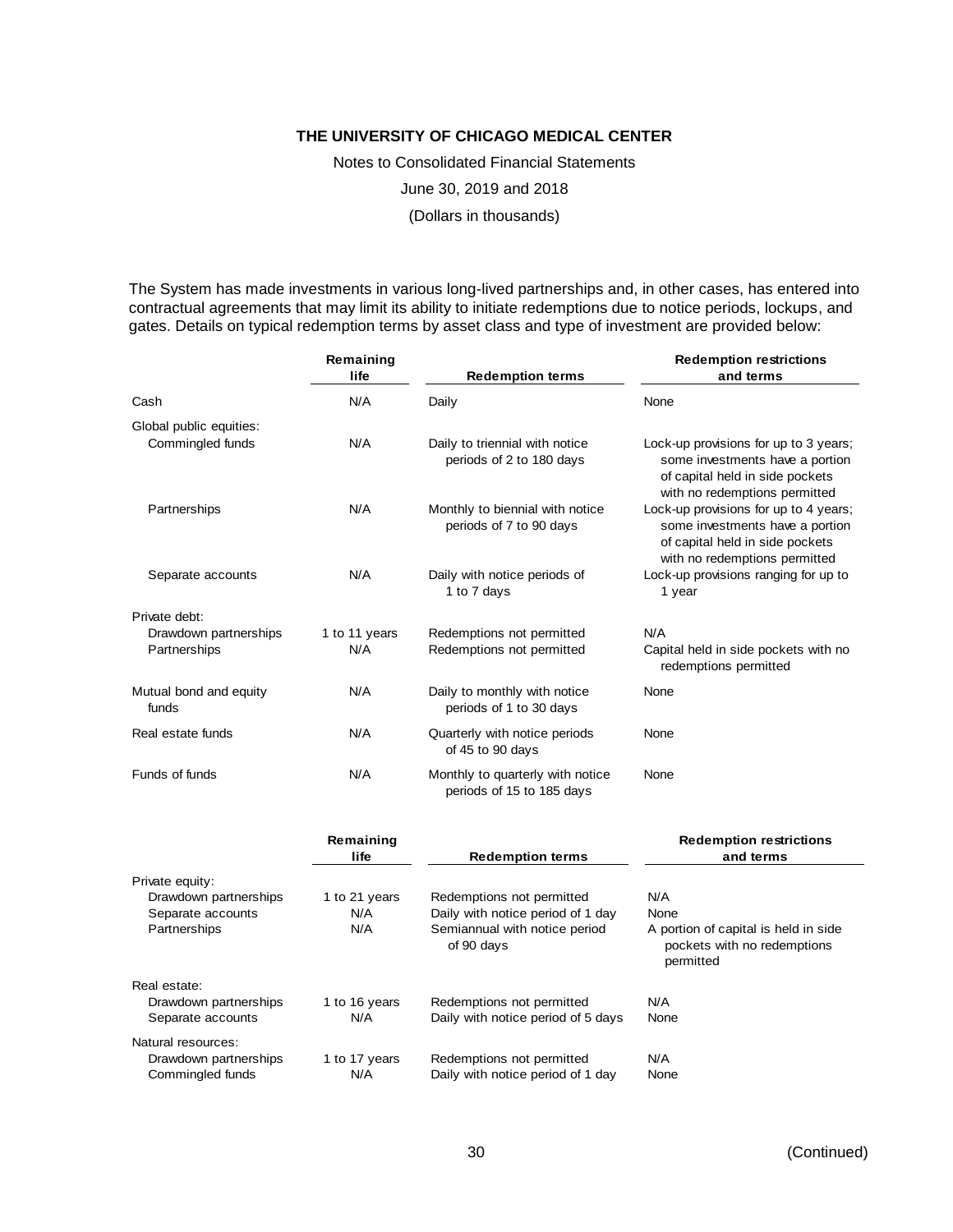Notes to Consolidated Financial Statements June 30, 2019 and 2018 (Dollars in thousands)

|                       | Remaining<br>life | <b>Redemption terms</b>                                            | <b>Redemption restrictions</b><br>and terms                                                                                                  |
|-----------------------|-------------------|--------------------------------------------------------------------|----------------------------------------------------------------------------------------------------------------------------------------------|
| Absolute return:      |                   |                                                                    |                                                                                                                                              |
| Commingled funds      | N/A               | Daily to triennial with notice<br>periods of 1 to 122 days         | Lock-up provisions for up to 3 years;<br>some investments have a portion<br>of capital held in side pockets<br>with no redemptions permitted |
| Drawdown partnerships | 1 to 4 years      | Redemptions not permitted                                          | N/A                                                                                                                                          |
| Partnerships          | N/A               | Quarterly to triennial with<br>notice periods of 45 to<br>180 days | Lock-up provisions for up to 5 years;<br>some investments have a portion<br>of capital held in side pockets<br>with no redemptions permitted |
| Fixed income:         |                   |                                                                    |                                                                                                                                              |
| Commingled funds      | N/A               | Weekly to monthly with notice<br>periods of 5 to 10 days           | None                                                                                                                                         |
| Separate accounts     | N/A               | Daily to monthly with notice<br>periods of 1 to 30 days            | None                                                                                                                                         |
| Funds in trust        | N/A               | Daily                                                              | None                                                                                                                                         |

### **(8) Endowments**

The System's endowment consists of individual donor-restricted endowment funds and board-designated endowment funds for a variety of purposes plus the following where the assets have been designated for endowment: pledges receivable, split interest agreements, and other net assets. The endowment includes both donor-restricted endowment funds and funds designated by the Board of Trustees to function as endowments. The net assets associated with endowment funds, including funds designated by the Board of Trustees to function as endowments, are classified and reported based on the existence or absence of donor-imposed restrictions.

Illinois is governed by the Uniform Prudent Management of Institutional Funds Act (UPMIFA). The Board of Trustees of UCMC has interpreted UPMIFA as sustaining the preservation of the original gift as of the gift date of the donor-restricted endowment funds absent explicit donor stipulations to the contrary. As a result of this interpretation, the System classifies as net assets with donor restrictions (a) the original value of gifts donated to the permanent endowment, (b) the original value of subsequent gifts to the permanent endowment, and (c) accumulations to the permanent endowment made in accordance with the direction of the applicable donor gift instrument at the time the accumulation is added to the fund.

The System has beneficial interests in trusts. The System has recorded its share of the principal of the trusts as net assets with donor restrictions. Distributions from the trusts are recorded within net assets without restrictions if unrestricted; otherwise, they are classified as net assets with donor restrictions until appropriated for expenditure. In some instances the historical costs basis of the funds is not available as the System received the shares in 1929. The fair value of assets associated with individual donor-restricted endowment funds may fall below the amount of the original donation as a result of unfavorable market conditions. There were no such deficiencies at June 30, 2019 and 2018, respectively.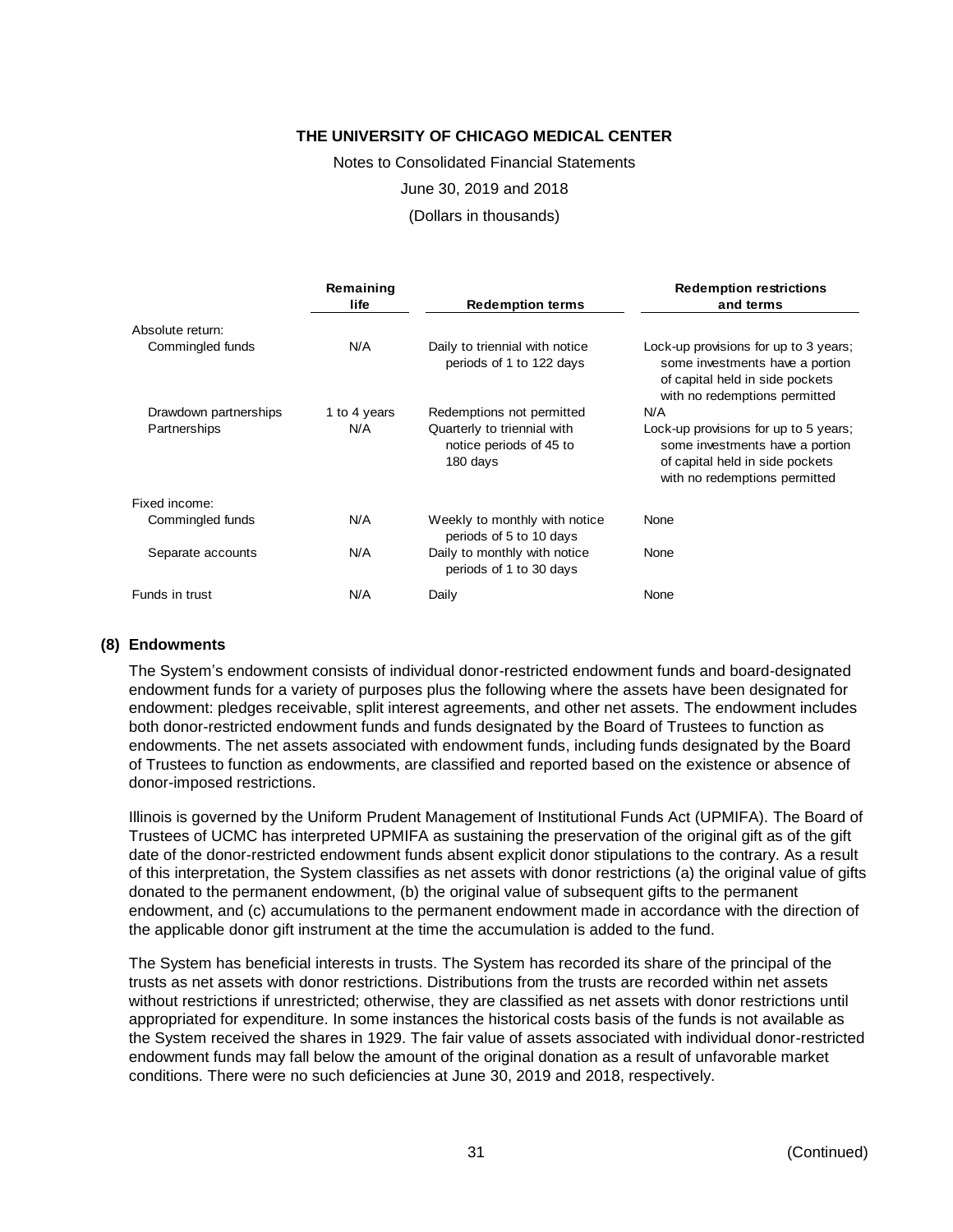Notes to Consolidated Financial Statements

June 30, 2019 and 2018

(Dollars in thousands)

The System has the following donor-restricted endowment activities during the years ended June 30, 2019 and 2018 delineated by net asset class:

|                                                                                        | 2019                                 |                                   |                   |
|----------------------------------------------------------------------------------------|--------------------------------------|-----------------------------------|-------------------|
|                                                                                        | <b>Without donor</b><br>restrictions | <b>With donor</b><br>restrictions | <b>Total</b>      |
| Changes in the fair value of endowment investments:<br>Investment return:              |                                      |                                   |                   |
| Endowment yield (interest and dividends)<br>Net appreciation (realized and unrealized) | \$<br>12,282                         | 935                               | 13,217            |
| on investments                                                                         | 35,953                               | 3,779                             | 39,732            |
| Investment return, net of payout                                                       | 48,235                               | 4,714                             | 52,949            |
| Endowment payout                                                                       | (41, 314)                            | (3,900)                           | (45, 214)         |
| Net investment return                                                                  | 6,921                                | 814                               | 7,735             |
| Other changes in endowment investments:                                                |                                      |                                   |                   |
| Gifts and pledge payments received in cash<br>Other changes                            | 89,042<br>3,001                      | 13                                | 89,055<br>3,001   |
| Total other changes in endowment<br>investments                                        | 92,043                               | 13                                | 92,056            |
| Net change in endowment investments                                                    | 98,964                               | 827                               | 99,791            |
| Endowment investments at:                                                              |                                      |                                   |                   |
| Beginning of year                                                                      | 824,607                              | 94,867                            | 919,474           |
| End of year                                                                            | \$<br>923,571                        | 95,694                            | 1,019,265         |
| Investments by type of fund:<br>Donor-restricted "true" endowment:                     |                                      |                                   |                   |
| Historical gift value                                                                  | \$                                   | 17,487                            | 17,487            |
| Appreciation                                                                           |                                      | 78,207                            | 78,207<br>923,571 |
| Board-designated "funds functioning as endowment"                                      | 923,571                              |                                   |                   |
| Total $-$ As above                                                                     | \$<br>923,571                        | 95,694                            | 1,019,265         |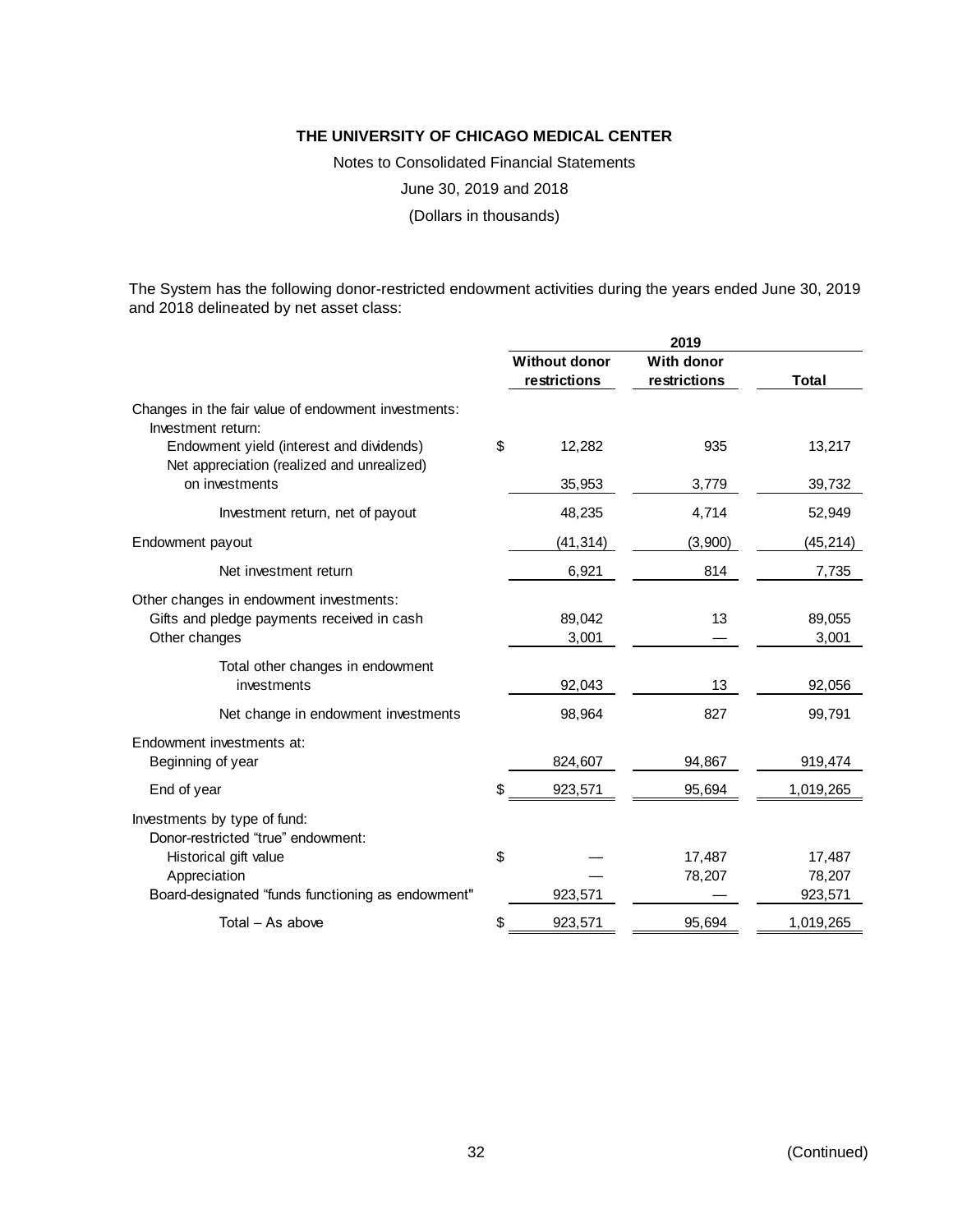Notes to Consolidated Financial Statements

June 30, 2019 and 2018

(Dollars in thousands)

|                                                                                        | 2018                                 |                            |                |  |
|----------------------------------------------------------------------------------------|--------------------------------------|----------------------------|----------------|--|
|                                                                                        | <b>Without donor</b><br>restrictions | With donor<br>restrictions | Total          |  |
| Changes in the fair value of endowment investments:<br>Investment return:              |                                      |                            |                |  |
| Endowment yield (interest and dividends)<br>Net appreciation (realized and unrealized) | \$<br>10,748                         | 719                        | 11,467         |  |
| on investments                                                                         | 37,964                               | 5,081                      | 43,045         |  |
| Investment return, net of payout                                                       | 48,712                               | 5,800                      | 54,512         |  |
| Endowment payout                                                                       | (41, 431)                            | (4, 819)                   | (46, 250)      |  |
| Net investment return                                                                  | 7,281                                | 981                        | 8,262          |  |
| Other changes in endowment investments:                                                |                                      |                            |                |  |
| Gifts and pledge payments received in cash<br>Other changes                            | 3,333                                | 1,234                      | 1,234<br>3,333 |  |
|                                                                                        |                                      |                            |                |  |
| Total other changes in endowment<br>investments                                        | 3,333                                | 1,234                      | 4,567          |  |
| Net change in endowment investments                                                    | 10,614                               | 2,215                      | 12,829         |  |
| Endowment investments at:                                                              |                                      |                            |                |  |
| Beginning of year                                                                      | 813,993                              | 92,652                     | 906,645        |  |
| End of year                                                                            | \$<br>824,607                        | 94,867                     | 919,474        |  |
| Investments by type of fund:<br>Donor-restricted "true" endowment:                     |                                      |                            |                |  |
| Historical gift value                                                                  | \$                                   | 17,487                     | 17,487         |  |
| Appreciation                                                                           |                                      | 77,380                     | 77,380         |  |
| Board-designated "funds functioning as endowment"                                      | 824,607                              |                            | 824,607        |  |
| Total $-$ As above                                                                     | \$<br>824,607                        | 94,867                     | 919,474        |  |

#### *Investment and Spending Policies*

The System has adopted endowment investment and spending policies that attempt to provide a predictable stream of funding to programs supported by its endowment while seeking to maintain the purchasing power of endowment assets. The System expects its endowment funds to provide an average rate of return of approximately 6% annually. To achieve its long-term rate of return objectives, the System relies on a total return strategy in which investment returns are achieved through both capital appreciation (realized and unrealized gains) and current yield (interest and dividends). Actual returns in any given year may vary from this amount.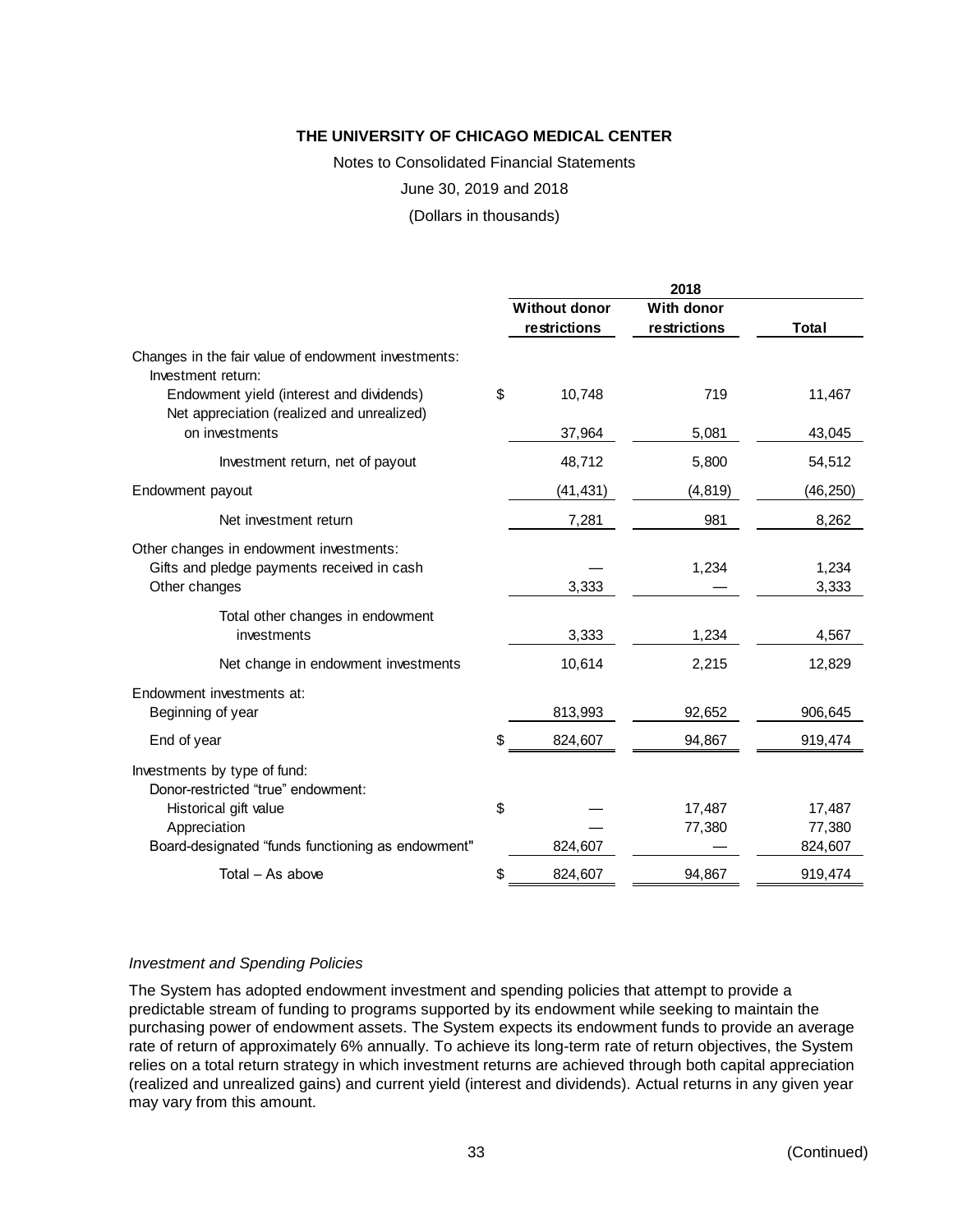Notes to Consolidated Financial Statements June 30, 2019 and 2018 (Dollars in thousands)

For endowments invested in TRIP, the Board of Trustees of the System has adopted the University's method to be used to appropriate endowment funds for expenditure, including following the University's payout formula. The University utilizes the total return concept in allocating endowment income. In accordance with the University's total return objective, between 4.5% and 5.5% of a 12-quarter moving average of the fair value of endowment investments, lagged by one year, is available each year for expenditure in the form of endowment payout. The exact payout percentage, which is set each year by the Board of Trustees with the objective of a 5% average payout over time, was 5.5% for the fiscal years ended June 30, 2019 and 2018. If endowment income received is not sufficient to support the total return objective, the balance is provided from capital gains. If income received is in excess of the objective, the balance is reinvested in the endowment.

For endowments invested apart from TRIP, the System calculates a payout of 4% annually on a rolling 24-month average market value. In establishing this policy, the Board considered the expected long term rate of return on its endowment.

### **(9) Property, Plant, and Equipment**

The components of property, plant, and equipment as of June 30 are as follows:

|                                           |     | 2019        | 2018       |
|-------------------------------------------|-----|-------------|------------|
| Land and land rights                      | \$  | 55,610      | 55,587     |
| Buildings and improvements                |     | 1,847,108   | 1,824,214  |
| Equipment                                 |     | 717,720     | 686,998    |
| Construction in progress                  |     | 30,237      | 33,295     |
|                                           |     | 2,650,675   | 2,600,094  |
| Less accumulated depreciation             |     | (1,082,919) | (997, 343) |
| Total property, plant, and equipment, net | \$. | 1,567,756   | 1,602,751  |

The System's net property, plant, and equipment cost includes \$7,800 and \$8,300 at June 30, 2019 and 2018 representing assets under capital leases with the University. The cost of buildings that are jointly used by the University and the System is allocated based on the lease provisions. In addition, land and land rights include \$18,900 and \$20,700 for 2019 and 2018, respectively, which represents the unamortized portion of initial lease payments made to the University.

A clinic in the Streeterville area of Chicago is under construction. Spending for this clinic during fiscal year 2019 was \$3,800 with a total budget of \$17,100. Capitalized interest costs in 2019 and 2018 were approximately \$400 and \$1,100, respectively. Construction in progress consists of various routine capital improvements and renovation projects. As of June 30, 2019, the System had total contractual commitments associated with ongoing capital projects of approximately \$18,000.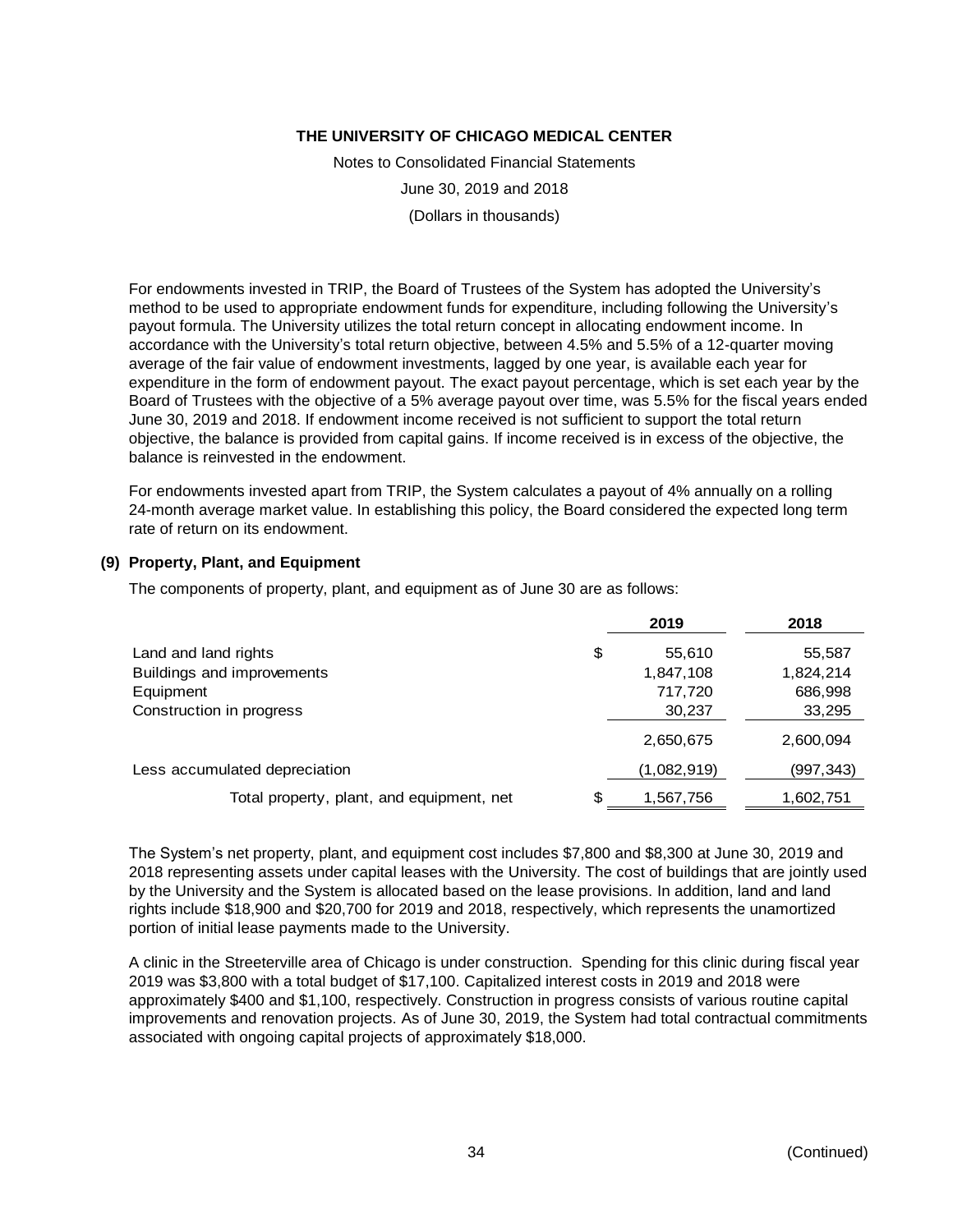Notes to Consolidated Financial Statements June 30, 2019 and 2018 (Dollars in thousands)

#### **(10) Long-Term Debt**

The long-term debt of both UCMC and CHHD is issued pursuant to the second Amended and Restated Master Trust Indenture (MTI) dated as of June 1, 2019, as subsequently amended and supplemented. The Obligated Group Members are UCMC, CHHD, Ingalls Memorial Hospital, Ingalls Home Care, and Ingalls Development Foundation. Each series of bonds is collateralized by the unrestricted receivables of the obligated Group Members and subject to certain restrictions under the MTI.

Effective June 28, 2019, the CHHD Obligated Group was combined with the UCMC Obligated Group, and became subject to the second Amended and Restated Master Trust Indenture (MTI) dated as of June 1, 2019, as subsequently amended and supplemented.

Long-term debt at June 30, 2019 and 2018 consists of the following:

|                                                              | <b>Fiscal year</b> |               |           |           |
|--------------------------------------------------------------|--------------------|---------------|-----------|-----------|
|                                                              | maturity           | Interest rate | 2019      | 2018      |
| University of Chicago Medical Center:                        |                    |               |           |           |
| Fixed rate:                                                  |                    |               |           |           |
| Illinois Finance Authority:                                  |                    |               |           |           |
| Series 2009A and 2009B, 2009B partially legally              |                    |               |           |           |
| defeased in 2017                                             | 2027               | $5.0\%$ \$    | 83.575    | 94.630    |
| Series 2009D1 and 2009D2 (Synthetically fixed rate)          | 2044               | 3.9           | 70,000    | 70,000    |
| Series 2009E1 and 2009E2 (Synthetically fixed rate)          | 2044               | 3.9           | 70,000    | 70,000    |
| Series 2010A and 2010B (Synthetically fixed rate)            | 2045               | 3.9           | 92,500    | 92,500    |
| Series 2011A and 2011B (Synthetically fixed rate)            | 2045               | 3.9           | 92,500    | 92,500    |
| Series 2012A                                                 | 2037               | 4.7           | 60,495    | 62,595    |
| Series 2015A                                                 | 2029               | 5.0           | 21,895    | 21,895    |
| Series 2016A                                                 | 2027               | 5.0           | 22,830    | 22,830    |
| Series 2016B                                                 | 2042               | 5.0           | 164,490   | 164,490   |
| Teachers Insurance and Annuity Association of America (TIAA) |                    |               |           |           |
| Series 2017A                                                 | 2047               | 4.4           | 30,000    | 30,000    |
| Unamortized premium                                          |                    |               | 24,119    | 26,265    |
| Total fixed rate                                             |                    |               | 732,404   | 747,705   |
| Variable rate:                                               |                    |               |           |           |
| Series 2013A                                                 | 2020               | 3.0           | 69,801    | 71,159    |
| Illinois Educational Facilities Authority (IEFA)             | 2038               | 1.6           | 66,029    | 69,353    |
| Total variable rate                                          |                    |               | 135,830   | 140,512   |
| Unamortized debt issuance costs                              |                    |               | (6,030)   | (6,630)   |
| Less current portion of long-term debt                       |                    |               | (15, 208) | (14, 513) |
| Total UCMC long-term portion of debt, less current           |                    |               |           |           |
| portion                                                      |                    | \$            | 846,996   | 867,074   |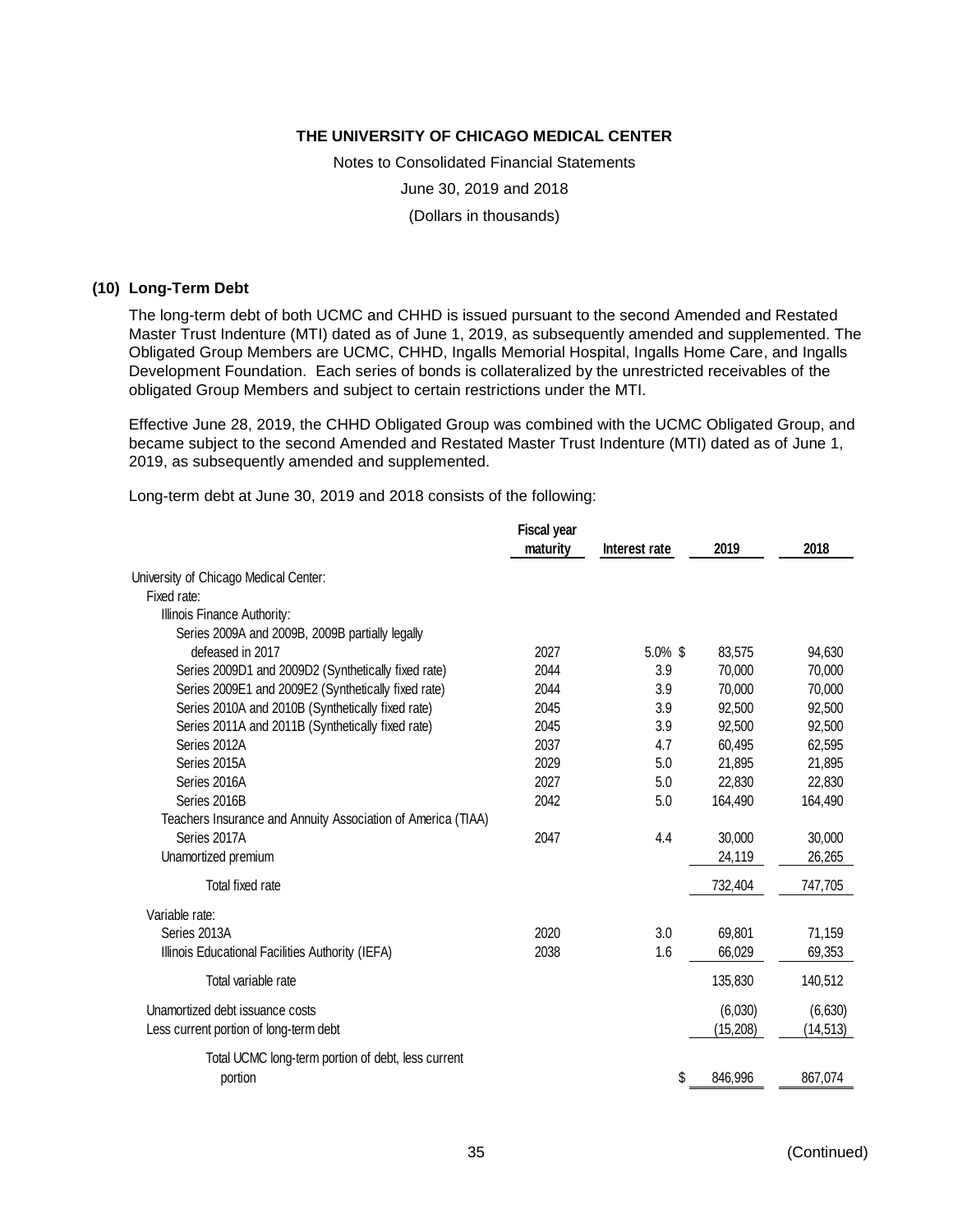Notes to Consolidated Financial Statements

June 30, 2019 and 2018

(Dollars in thousands)

|                                                               | <b>Fiscal year</b> |                  |           |           |
|---------------------------------------------------------------|--------------------|------------------|-----------|-----------|
|                                                               | maturity           | Interest rate    | 2019      | 2018      |
| UCMC Title Holding Corporation:                               |                    |                  |           |           |
| Fixed rate:                                                   |                    |                  |           |           |
| Brownfield Revitalization 40 - Promissory note A              | 2024               | $1.5\%$ \$       | 4,850     | 4,850     |
| Urban Development Fund XLVI - Promissory note A               | 2024               | 1.5              | 4,850     | 4,850     |
| Urban Development Fund LI - Promissory note A                 | 2024               | 1.8              | 6,500     | 6,500     |
| Citi NMTC - QLICI                                             | 2032               | 1.2              | 3,476     | 3,476     |
| Citi NMTC - QLICI                                             | 2032               | 1.2              | 1,620     | 1,620     |
| URP QLICI - Loan A                                            | 2047               | 1.0              | 7,334     | 7,334     |
| URP QLICI - Loan B                                            | 2047               | 1.0              | 2,666     | 2,666     |
| SCORE QLICI - Loan A                                          | 2047               | 1.0              | 4,176     | 4,176     |
| SCORE QLICI - Loan B                                          | 2047               | 1.0              | 1,704     | 1,704     |
| CNI QLICI - Loan A                                            | 2047               | 1.0              | 3,455     | 3,455     |
| CNI QLICI - Loan B                                            | 2047               | 1.0              | 1,545     | 1,545     |
| Total UCMC Title Holding Corporation debt                     |                    |                  | 42,176    | 42,176    |
| Community Health and Hospital Division:                       |                    |                  |           |           |
| Fixed Rate: Series 2013                                       | 2043               | $3.5 - 5.0\%$ \$ | 60,145    | 60,915    |
| Fixed Rate: Series 2017                                       | 2026               | 4.6              | 38,300    | 40,340    |
| Unamortized debt fair value adjustment as part of acquisition |                    |                  | 4,011     | 4,367     |
| Unamortized debt issuance costs                               |                    |                  | (880)     | (933)     |
| Total debt and unamortized premiums (discount)                |                    |                  | 101,576   | 104,689   |
| Less current portion of long-term debt                        |                    |                  | (2,890)   | (2, 810)  |
| Total CHHD debt, excluding current portion                    |                    |                  | 98,686    | 101,879   |
| Total notes and bonds payable                                 |                    | S                | 1,005,956 | 1,028,452 |
| Less current portion                                          |                    |                  | (18,098)  | (17, 323) |
| Long-term debt, excluding current portion                     |                    |                  | 987,858   | 1,011,129 |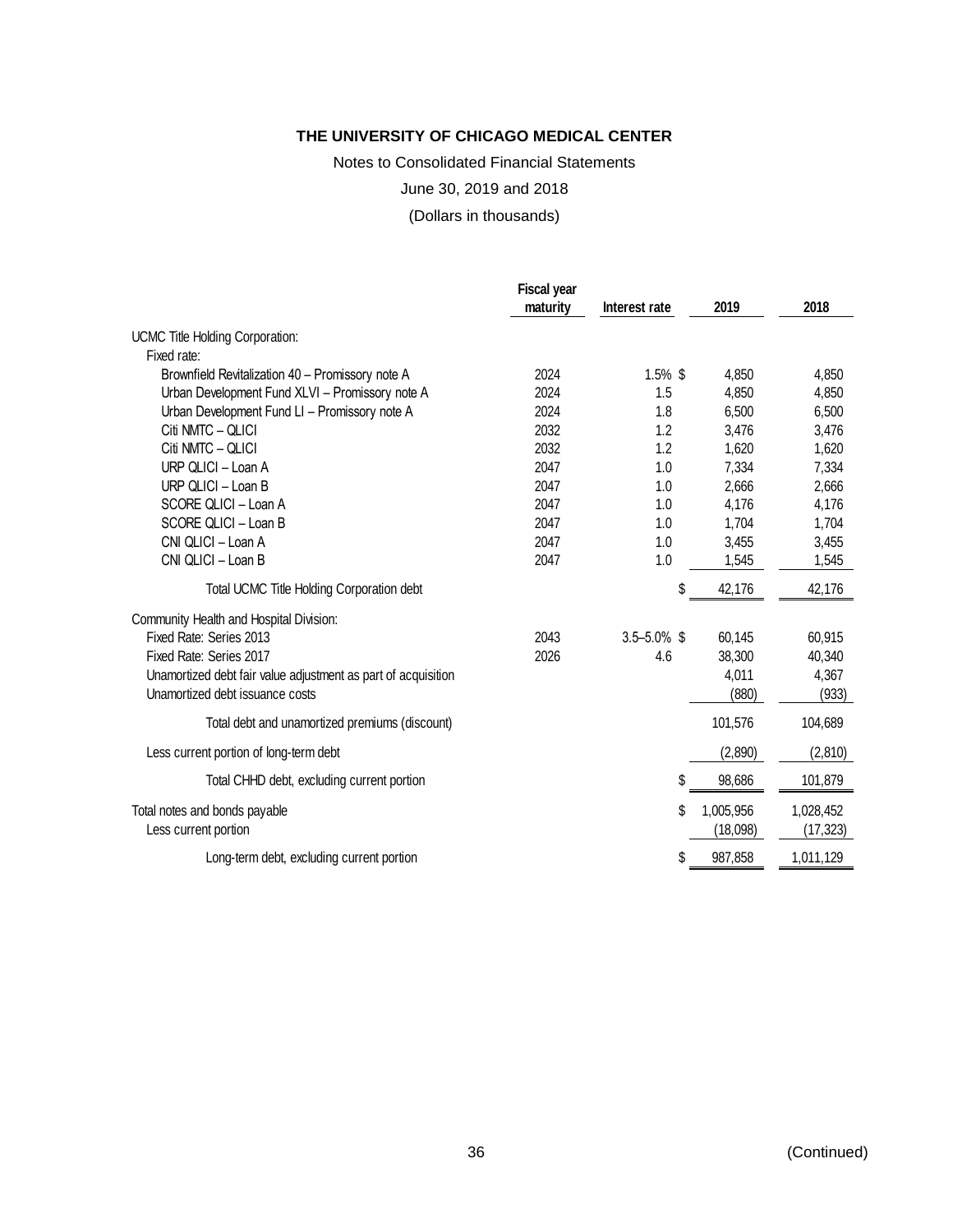Notes to Consolidated Financial Statements June 30, 2019 and 2018

(Dollars in thousands)

Scheduled annual repayments for the next five years and thereafter are as follows at June 30:

| Year ending June 30: |               |
|----------------------|---------------|
| 2020                 | \$<br>18,098  |
| 2021                 | 19,230        |
| 2022                 | 21,510        |
| 2023                 | 21,948        |
| 2024                 | 21,938        |
| Thereafter           | 882,012       |
|                      | \$<br>984.736 |

### *(a) UCMC Obligated Group*

Under its various credit agreements, UCMC is subject to certain financial covenants, including maintaining a minimum debt service coverage ratio; maintaining minimum levels of days' cash on hand; maintaining debt to capitalization at certain levels; limitations on selling, leasing, or otherwise, disposing of UCMC property; and certain other nonfinancial covenants.

### *(i) Letters of Credit*

Payment on each of the variable rate demand revenue bonds is also collateralized by a letter of credit. The letter of credit that supports the Series 2009D bonds expires in June 2022. The letter of credit that supports the 2009E bonds expires in July 2021. The letters of credit that support the Series 2010A and Series 2010B bonds expire in November 2020 and July 2021, respectively, and the letters of credit that support the Series 2011A and Series 2011B bonds expire in May 2021. Payment of each of the IEFA bonds is collateralized by a letter of credit maturing May 2022. The letters of credit are subject to certain restrictions, which include financial ratio requirements. The most restrictive financial ratio is to maintain a debt service coverage ratio of 1:25:1.

Included in UCMC's debt is \$66,029 of commercial paper revenue notes and \$325,000 of variable rate demand bonds. In the event that UCMC's remarketing agents are unable to remarket the bonds, the trustee of the bonds will tender them under the letters of credit. Scheduled repayments under the letters of credit are between zero and three years, beginning after a grace period of at least one year from the event, and bear interest rates different from those associated with the original bond issue. Any bonds tendered are still eligible to be remarketed. Bonds subsequently remarketed would be subject to the original bond repayment schedules.

### *(b) UCMC Title Holding Corporation*

During 2018, UCMC entered into New Market Tax Credit (NMTC) financing agreements with various entities for the purposes of financing various projects at UCMC that would benefit the surrounding community. The NMTC program was established in 2000 by the United States Congress and is administered by the Department of Treasury to encourage private investment in qualifying low-income communities. Pursuant to Section 45(D) of the Internal Revenue Code, UCMC's NMTC structure consists of an NMTC investor (Investor) who provided qualified equity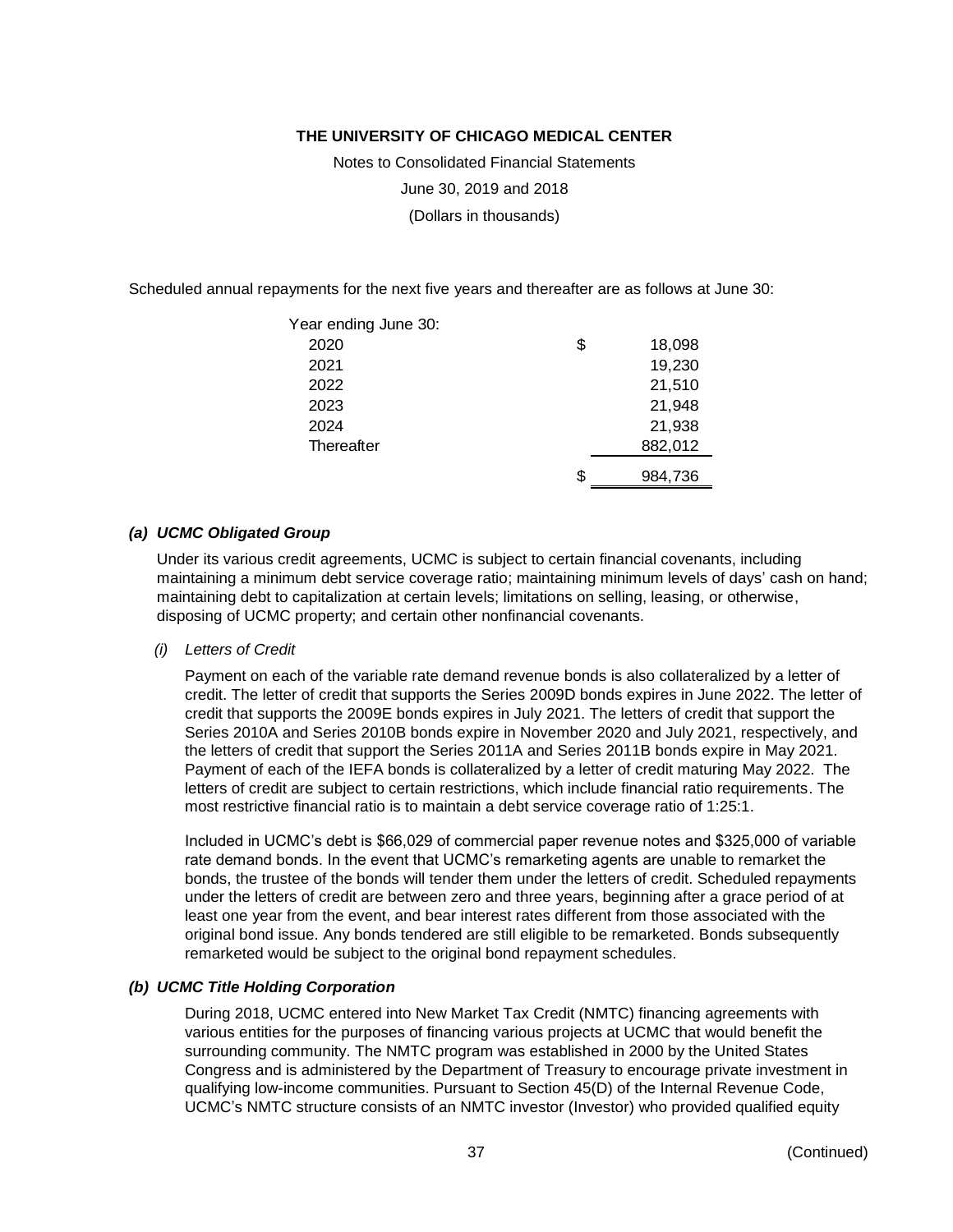Notes to Consolidated Financial Statements June 30, 2019 and 2018 (Dollars in thousands)

investments to a community development entity (CDE) who in turn provided debt financing to a separate not for profit tax exempt entity, which is a qualified active low income community business (QALICB).

In August 2017, UCMC was a lender in the NMTC structure for the construction of a new emergency department and adult trauma center. Because UCMC has the power to appoint all board members of UCMC Title Holding Corporation II NFP, the QALICB has been consolidated in the financial statements. The Investor made qualifying equity investments into various CDE funds, including UCMC Trauma Center NMTC Investment Fund, LLC (the CDE Funds), which in turn provided debt financing of \$20,880 to UCMC Title Holding Corporation to fund qualified construction costs and equipment, as required under the terms of the agreement. Management anticipates that the NMTC structure will stay in effect through July 2025 when the NMTC tax compliance period expires. At that time, management believes the Investor will exercise its Put Option in the Put and Call Agreement, allowing UCMC to acquire a 100% equity interest in the investment fund. If the Put Option is not exercised, UCMC has the right to call for the purchase of a 100% equity interest in the investment fund at a fair market value. In either case, once the option is exercised, UCMC's loan to the investment fund would be extinguished, the investment fund and the CDE Funds would be dissolved, and the loans from the CDE Funds to UCMC Title Holding Corporation II NFP would be extinguished.

### *(c) Community Health and Hospital Division*

### *(i) Recent Financing Activity*

In December 2017, CHHD issued variable rate bonds, Series 2017, in the amount of \$40,340. The Series 2017 bonds were initially sold to JPMorgan Chase Bank. In 2019, the Series 2017 bonds were restructured and now bear interest at a fixed rate until December 28, 2026 when they are subject to mandatory redemption.

### *(d) Lines of Credit*

As of June 30, 2019, UCMC has a \$50,000 line of credit from a commercial bank. As of June 30, 2019 and 2018, no amount was outstanding under this line. On September 24, 2019, UCMC renewed the line of credit with an expiration date of September 25, 2020 and the line of credit was increased to \$100,000.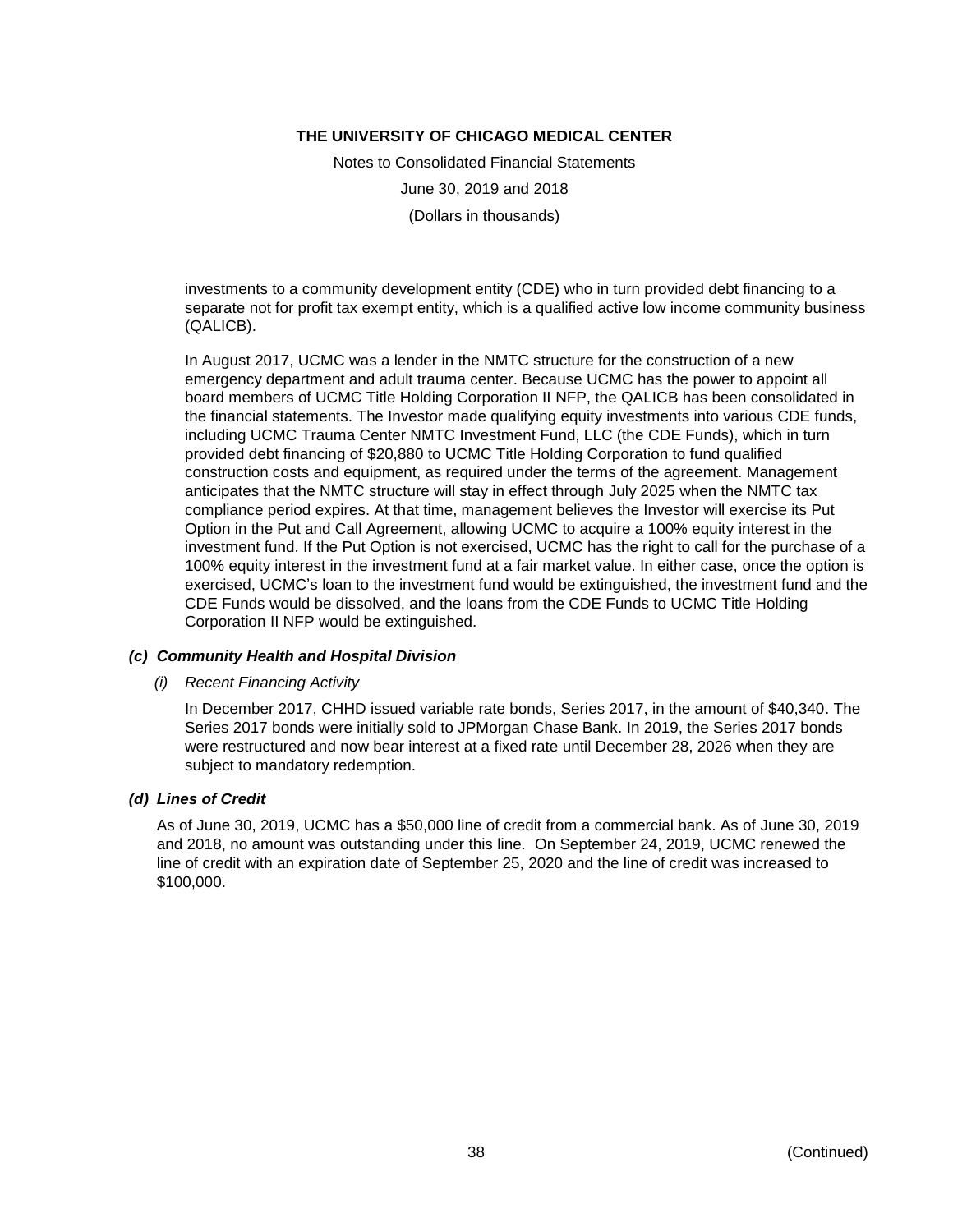Notes to Consolidated Financial Statements June 30, 2019 and 2018 (Dollars in thousands)

### *(i) Other Debt Related Items*

Scheduled principal repayments on long-term debt based on the variable rate demand notes being put back to the System and a corresponding draw being made on the underlying credit facility, if available, are as follows:

| Year ending June 30: |    |         |
|----------------------|----|---------|
| 2020                 | \$ | 18,098  |
| 2021                 |    | 158,036 |
| 2022                 |    | 174,847 |
| 2023                 |    | 120,834 |
| 2024                 |    | 21,938  |
| Thereafter           |    | 490,983 |
|                      | S  | 984,736 |

The System paid interest, net of capitalized interest, of approximately \$37,700 and \$37,000 in 2019 and 2018, respectively.

### **(11) Derivative Instruments**

The System has interest rate related derivative instruments to manage its exposure on debt instruments. By using derivative financial instruments to manage the risk of changes in interest rates, the System exposes itself to credit risk and market risk. Credit risk is the failure of the counterparty to perform under the terms of the derivative contracts. When the fair value of a derivative contract is positive, the counterparty owes the System, which creates credit risk for the System. When the fair value of a derivative contract is negative, the System owes the counterparty, and therefore, it does not possess credit risk; however, the System is required to post collateral to the counterparty when certain thresholds as defined in the derivative agreements are met. Market risk is the adverse effect on the value of a financial instrument that results from a change in interest rates. The market risk associated with interest rate changes is managed by establishing and monitoring parameters that limit the types and degree of market risk that may be undertaken. System management also mitigates risk through periodic reviews of their derivative positions in the context of their total blended cost of capital.

The System is required to post collateral under the specific terms and conditions for the various interest rate swap agreements as described below. At June 30, 2019 and 2018, \$13,750 and \$0 was held as collateral, respectively, and was recorded in current portion of investments limited to use and included in Note 7 as Funds in Trust for disclosure. Collateral postings are primarily driven by the value of the swap as measured at the reset date. Collateral requirements increase if credit ratings were to be downgraded.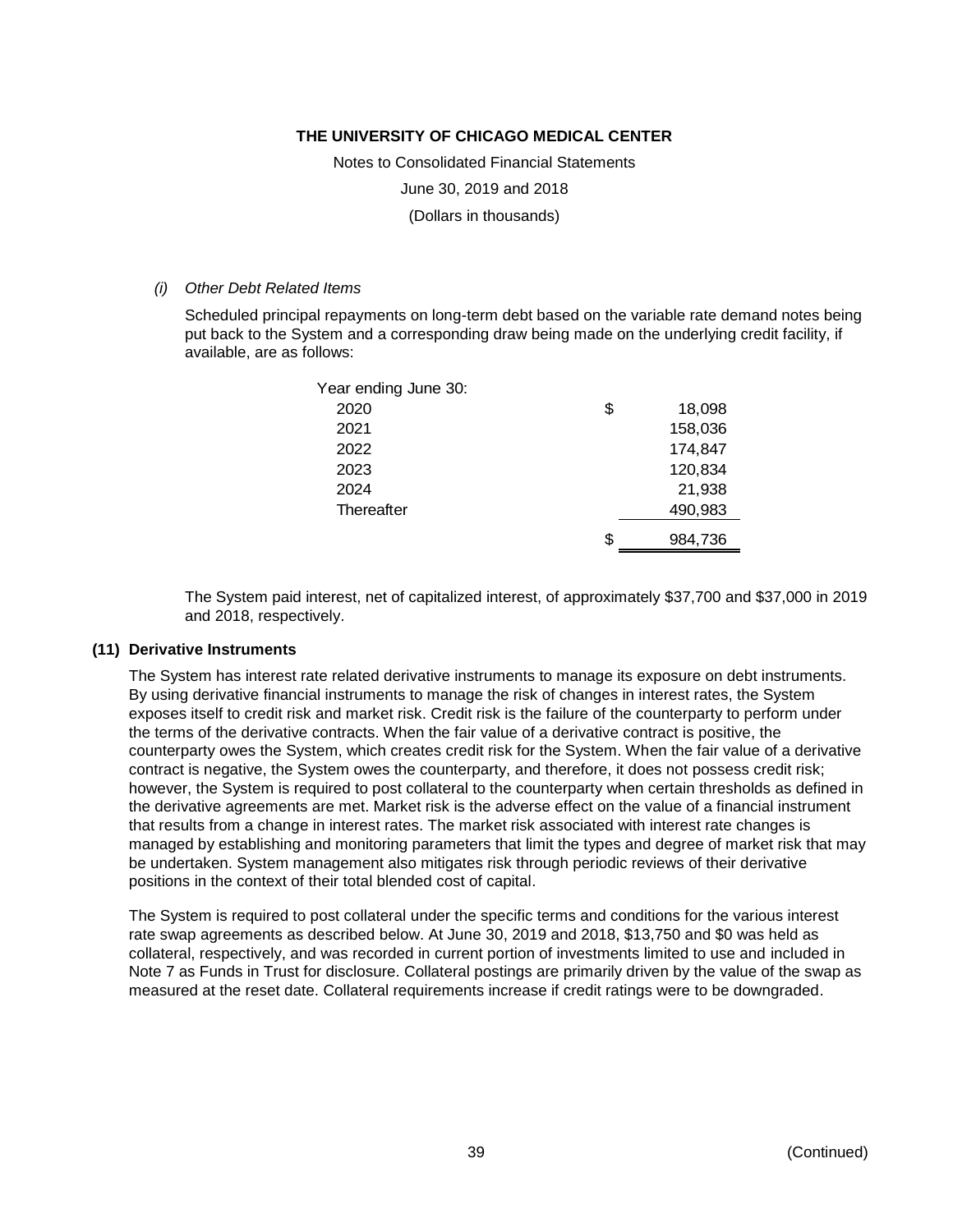Notes to Consolidated Financial Statements June 30, 2019 and 2018 (Dollars in thousands)

The fair value of each swap is the estimated amount UCMC would receive or pay to terminate the swap agreement at the reporting date, taking into account current interest rates and the current creditworthiness of the swap counterparties. The fair value is included in interest rate swap liability on the consolidated balance sheets, while the change in fair value is recorded in net assets without donor restrictions for the effective portion of the change and in nonoperating gains and losses for the ineffective portion of the change

### *UCMC Interest Rate Swap Agreement*

In August 2006, UCMC entered into a forward starting swap transaction against contemplated variable rate borrowing for the Center for Care and Discovery. This is a cash flow hedge against interest on the variable rate debt. The fair value of these swap agreements is the estimated amount that UCMC would have to pay or receive to terminate the agreements as of the consolidated balance sheet date, taking into account current interest rates and the current creditworthiness of the swap counterparty. The swap values are based on the London Interbank Rate (LIBOR). The inputs to the fair value estimate are considered Level 2 in the fair value hierarchy.

In July 2011, UCMC novated the original swap agreement to divide the original notional amount in two equal parts between financial institutions. The fair value of the terminated portion of the hedge on the date of the novation was recorded in net assets in the amount of \$35,123 and is being amortized into interest expense over the life of the related debt (approximately \$1,726 of amortization in 2019 and 2018), commencing on February 23, 2013, the date the Center for Care and Discovery was placed into service. The new agreement is being accounted for as a hedge. The combined notional amount of the swap is \$325,000 with an effective start date of August 2011. Management has determined that the interest rate swaps are effective, and have qualified for hedge accounting. The fair value of the UCMC swap agreement liabilities was \$127,068 and \$97,299 at June 30, 2019 and 2018, respectively, and has been included in other long-term liabilities in the accompanying consolidated balance sheets. The net effective portion of the change in fair value on the UCMC swap agreements of \$(29,233) and \$24,635 in 2019 and 2018, respectively, has been included in the change in net assets without donor restrictions in the accompanying 2019 and 2018 consolidated statements of operations and changes in net assets without donor restriction. Management has recognized ineffectiveness of approximately \$1,190 in 2019 and an ineffectiveness of \$(62) in 2018 in nonoperating gains and losses. This movement reflects the spread between tax-exempt interest rates and LIBOR during the period. The effective portion of these swaps is included in other changes in unrestricted net assets. The interest rate swaps terminate on February 1, 2044. Cash settlement payments related to the swaps are recorded in interest expense.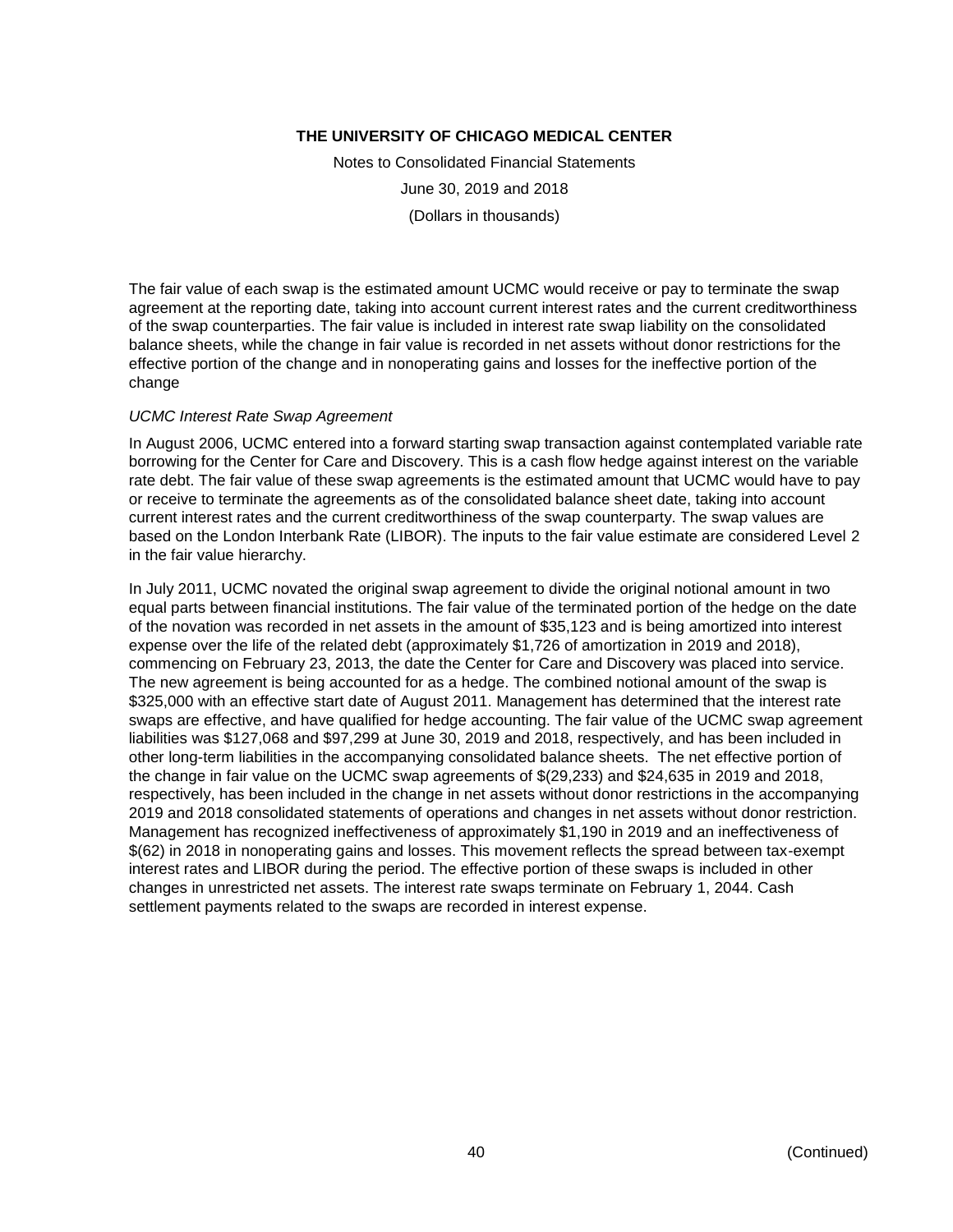Notes to Consolidated Financial Statements June 30, 2019 and 2018 (Dollars in thousands)

The following summarizes the general terms of each of UCMC's swap agreements:

| <b>Effective date</b> | <b>Associated</b><br>debt series | <b>Original term</b> | Current<br>notional amount | <b>UCMC</b> pays | <b>UCMC</b> receives |
|-----------------------|----------------------------------|----------------------|----------------------------|------------------|----------------------|
| August 9, 2011        | 2009 D/E, 2010                   |                      |                            |                  |                      |
| August 9, 2011        | A/B, 2011 A/B<br>2009 D/E, 2010  | 32.5 Years           | 162.500.000<br>SS.         | 3.89%            | 68% of LIBOR         |
|                       | A/B, 2011 A/B                    | 32.5 Years           | 162,500,000                | 3.97%            | 68% of LIBOR         |

### *CHHD Swap Agreement*

CHHD entered into an interest rate swap agreement on June 28, 2004 to lock in long-term fixed rates on the Series 2004 variable-rate debt issuance, with a notional amount of \$40,125 and a maturity date of May 15, 2034. This agreement was amended on March 1, 2013. Under the amended agreement, the notional amount and maturity did not change, and CHHD receives, on a monthly basis, 67% of one-month LIBOR plus 47.5 basis points and makes payments on a monthly basis, an annualized fixed rate of 4.61%. The swap is not designated as a hedging instrument, and therefore, the change in fair value of the 2004 interest rate swap agreement of \$(2,003) and \$2,356 in 2019 and 2018, respectively, was recognized as a component of nonoperating gains in the accompanying consolidated statement of operations and changes in net assets without donor restriction. The fair value of the Series 2004 interest rate swap agreement liability of \$9,118 and \$7,115 at June 30, 2019 and 2018, respectively, is included as a component of other long-term liabilities in the accompanying consolidated balance sheet. The differential to be paid or received under the Series 2004 interest rate swap agreement is recognized monthly and has been included as a component of interest expense in the accompanying consolidated statement of operations and changes in net assets without donor restriction.

A summary of outstanding positions under the interest rate swap agreements for CHHD at June 30, 2019 is as follows:

| <b>Series</b>                         | <b>Notional</b><br>amount | <b>Maturity date</b> | Rate received | Rate paid          |
|---------------------------------------|---------------------------|----------------------|---------------|--------------------|
| 2004 Interest rate swap<br>Agreement: | 40.125                    | May 15, 2034         | % of LIBOR *  | <b>Fixed 4.61%</b> |

\* Rate received is 67% of one-month LIBOR plus 47.5 basis points.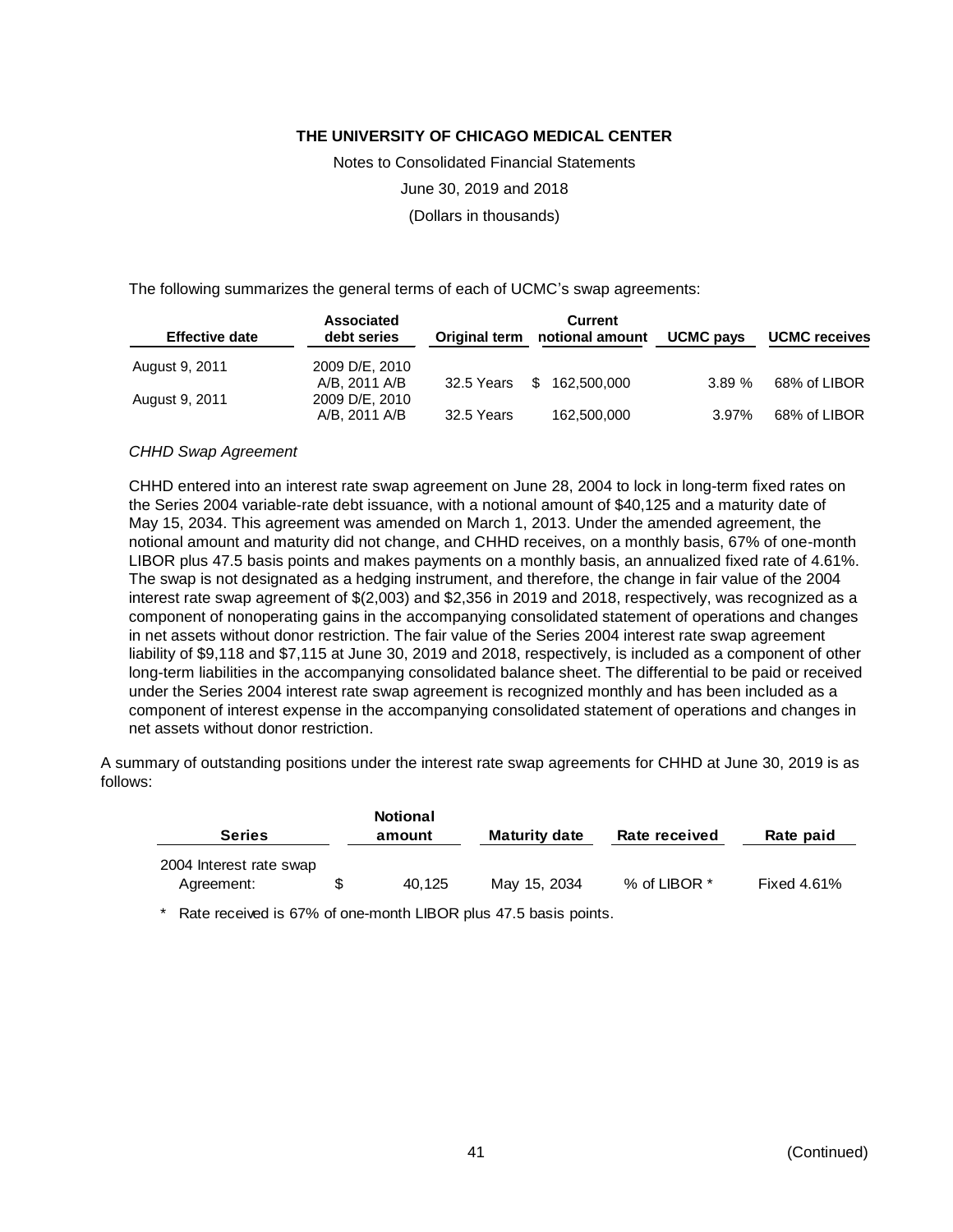Notes to Consolidated Financial Statements June 30, 2019 and 2018 (Dollars in thousands)

#### **(12) Commitments**

#### *Leases*

The System leases office space and equipment under leases that are classified as operating leases. Future minimum payments required under noncancelable leases as of June 30 are as follows:

|                                            | Operating    | Capital |
|--------------------------------------------|--------------|---------|
| 2020                                       | \$<br>6,184  | 1,987   |
| 2021                                       | 6,569        | 1,547   |
| 2022                                       | 6,393        | 1,468   |
| 2023                                       | 6,171        | 1,319   |
| 2024 and thereafter                        | 33,583       | 13,573  |
|                                            | \$<br>58,900 | 19,894  |
| Less amount representing interest          |              | 7,984   |
| Present value of net minimum capital lease |              |         |
| payments                                   |              | 11,910  |

The amount of total assets capitalized under these leases at both June 30, 2019 and June 30, 2018 is \$13,600 and \$11,300 with related accumulated depreciation of \$2,400 and \$1,200, respectively. Rental expense was approximately \$10,900 and \$9,400 for the years ended June 30, 2019 and 2018, respectively.

### **(13) Insurance**

### *Professional and General Liability*

The System maintains separate self-insurance programs for UCMC and CHHD. UCMC is included under certain of the University's insurance programs. Since 1977, UCMC, in conjunction with the University, has maintained a self-insurance program for its medical malpractice liability. This program is supplemented with commercial excess insurance above the University's self-insurance retention, which for the years ended June 30, 2019 and 2018 was \$5,000 per claim and unlimited in the aggregate. Claims in excess of \$5,000 are subject to an additional self-insurance retention limited to \$12,500 per claim and \$22,500 in aggregate. There are no assurances that the University will be able to renew existing policies or procure coverage on similar terms in the future.

CHHD maintains a self-insurance program for professional and general liability. Coverage from commercial insurance carriers is maintained for claims in excess of self-insured retentions at various levels by policy year. CHHD established a trust fund with an independent trustee for the administration of assets funded under the malpractice and general liability self-insurance program.

The System has engaged professional consultants for calculating an estimated liability for medical malpractice self-insurance and is actuarially determined based upon estimated claim reserves and various assumptions, and represents the estimated present value of self-insurance claims that will be settled in the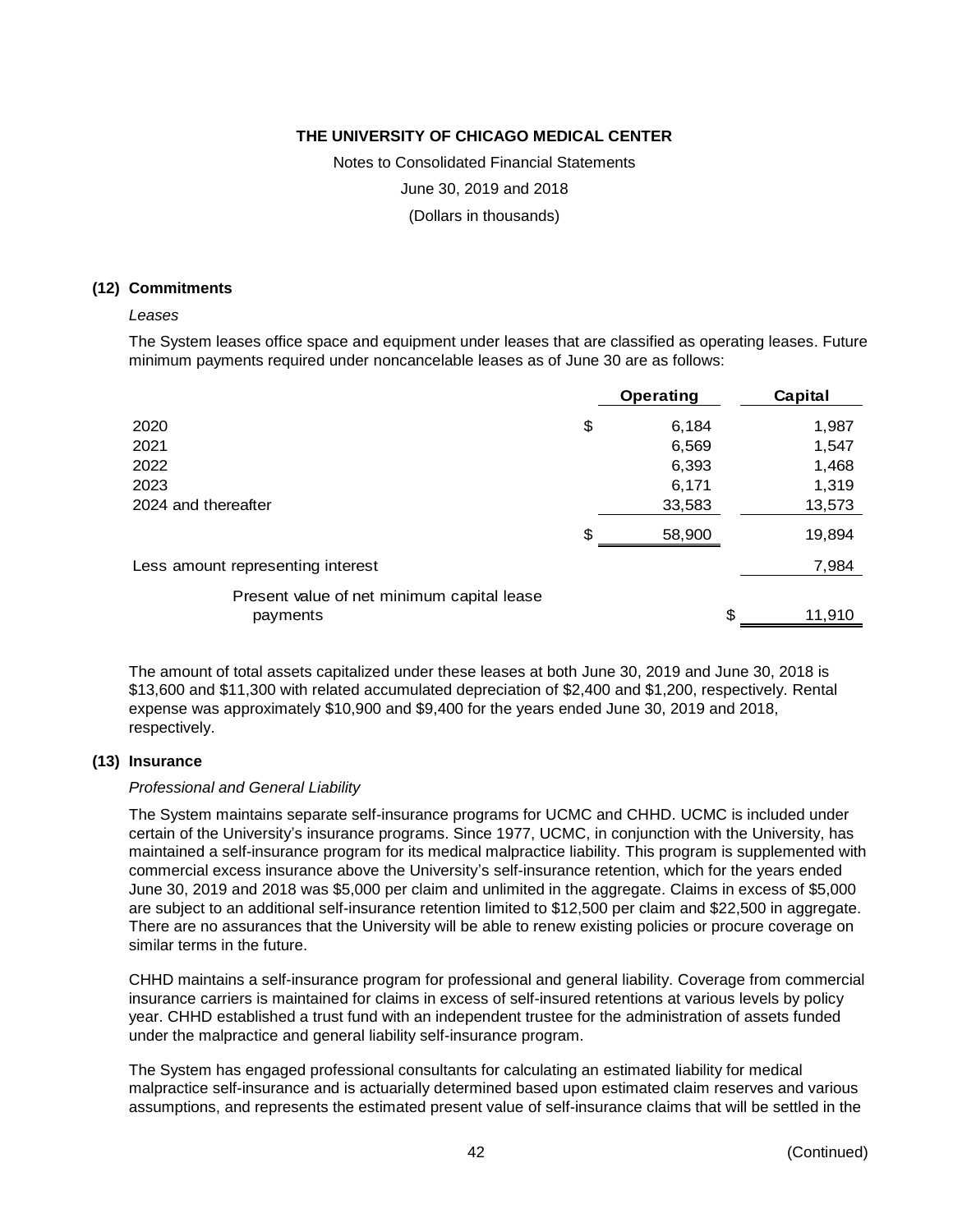Notes to Consolidated Financial Statements June 30, 2019 and 2018 (Dollars in thousands)

future. It considers anticipated payout patterns, as well as interest to be earned on available assets prior to payment. The discount rate used to value the self-insurance liability is a rate commensurate with the duration of anticipated payments.

A comparison of the estimated liability for incurred malpractice claims (filed and not filed) and assets available for claims for the combined University and UCMC self-insurance program as of June 30, 2019 and 2018 is presented below:

|                                                                 |   | 2019    | 2018    |
|-----------------------------------------------------------------|---|---------|---------|
| Actuarial present value of self-insurance liability for medical |   |         |         |
| malpractice                                                     | S | 192.018 | 201.440 |
| Total assets available for claims                               |   | 260.084 | 269.378 |

If the present-value method were not used, the ultimate liability for medical malpractice self-insurance claims would be approximately \$28,651 higher at June 30, 2019. The interest rate assumed in determining the present value was 3.5% and 4% for 2019 and 2018, respectively. UCMC has recorded its pro-rata share of the malpractice self-insurance liability in the amount of \$86,408 and \$90,648 at June 30, 2019 and June 30, 2018, respectively, with an offsetting receivable from the malpractice trust to cover any related claims. The malpractice self-insurance trust assets consist primarily of funds held in TRIP.

UCMC recognizes as malpractice expense its negotiated pro-rata share of the actuarially determined normal contribution, with gains and losses amortized over five years, with no retroactive adjustments, as provided in the operating agreement. For fiscal year 2020, UCMC's expense is estimated to be approximately \$10,000 related to malpractice insurance.

On April 30, 2019, CHHD entered into a loss portfolio transfer for the Ingalls Memorial Hospital medical malpractice program by obtaining an occurrence-based policy for claims through June 30, 2018 through a payment of \$47,311 to an unrelated insurance company. The loss portfolio transferred was structured through Ingalls Captive Insurance entity for purposes of additional insurance protection and risk management. At June 30, 2019, there was no additional liability calculated by the programs actuaries that would require additional reserves by CHHD or the captive. Accruals for CHHD professional and general liabilities are recorded on an undiscounted basis.

### **(14) Pension Plans**

### *Active Plans*

A majority of UCMC's personnel participate in the University's defined benefit and contribution pension plans, which are considered multi-employer pension plans. Under the defined benefit portion of this plan, benefits are based on years of service and the employee's compensation for the five highest paid consecutive years within the last ten years of employment. UCMC and the University make annual contributions to this portion of the plan at a rate necessary to maintain plan funding based on the guidelines set forth by the Employee Retirement Income Security Act of 1974, on an actuarially determined basis. UCMC recognizes its share of net periodic pension cost as expense and any difference in the contribution amount as a transfer of unrestricted net assets. The adjustment to net assets was \$(14,787) and \$(7,853)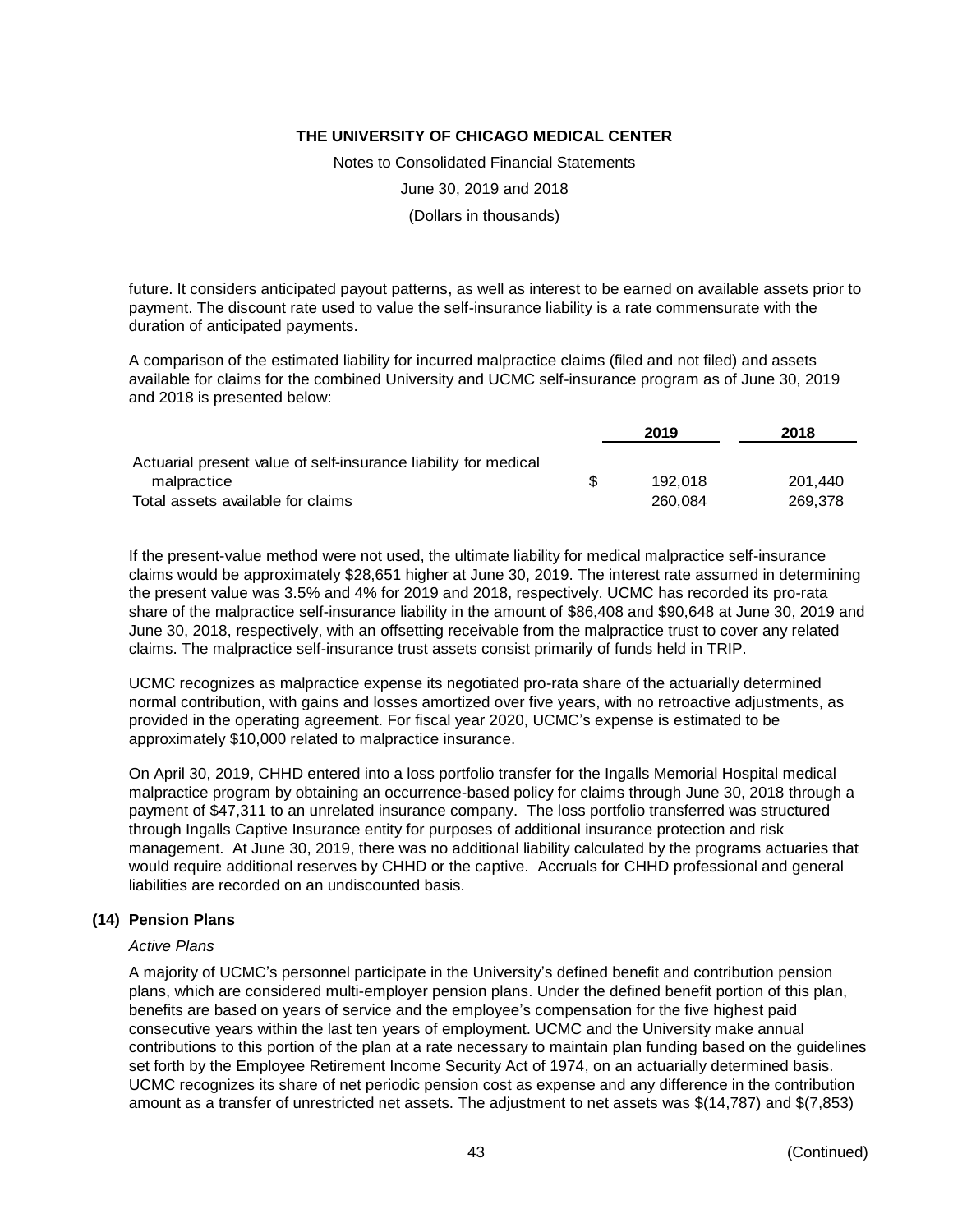Notes to Consolidated Financial Statements June 30, 2019 and 2018 (Dollars in thousands)

for the years ended June 30, 2019 and 2018. No contributions were made in the fiscal years ended June 30, 2019 and 2018. UCMC expects to make contributions not to exceed \$3,200 for the fiscal year ending June 30, 2020.

Effective January 1, 2017, the 401(a) defined benefit pension plan was frozen for UCMC employees participating in the plan and was replaced with an enhanced defined contribution plan. Under the defined contribution portion of the plan, UCMC and plan participants make contributions that accrue to the benefit of the participants at retirement. UCMC's contributions, which are based on a percentage of each covered employee's salary, totaled approximately \$23,800 and \$22,300 for the years ended June 30, 2019 and 2018, respectively.

UCMC's expense related the multiemployer University's defined benefit plans included in the University's consolidated financial statements for the years ended June 30, 2019 and 2018 is as follows:

|                   | <b>Contribution of UCMC</b> |      |
|-------------------|-----------------------------|------|
| <b>EIN</b>        | 2019                        | 2018 |
|                   |                             |      |
| 36-2177139-002 \$ |                             |      |
|                   |                             |      |
| 36-2177139-003    |                             |      |
| S.                |                             |      |
|                   |                             |      |

The benefit obligation, fair value of plan assets, and funded status for the University's defined benefit plan included in the University's consolidated financial statements as of June 30 are shown below.

|                                                | 2019      | 2018      |
|------------------------------------------------|-----------|-----------|
| Projected benefit obligation                   | 946.250   | 921.794   |
| Fair value of plan assets                      | 763.789   | 745,768   |
| Deficit of plan assets over benefit obligation | (182,461) | (176,026) |

The weighted average assumptions used in the accounting for the plan are shown below.

|                                | 2019    | 2018    |
|--------------------------------|---------|---------|
| Discount rate                  | $3.6\%$ | $4.2\%$ |
| Expected return on plan assets | 6.3     | 6.5     |
| Rate of compensation increase  | 3.5     | 3.5     |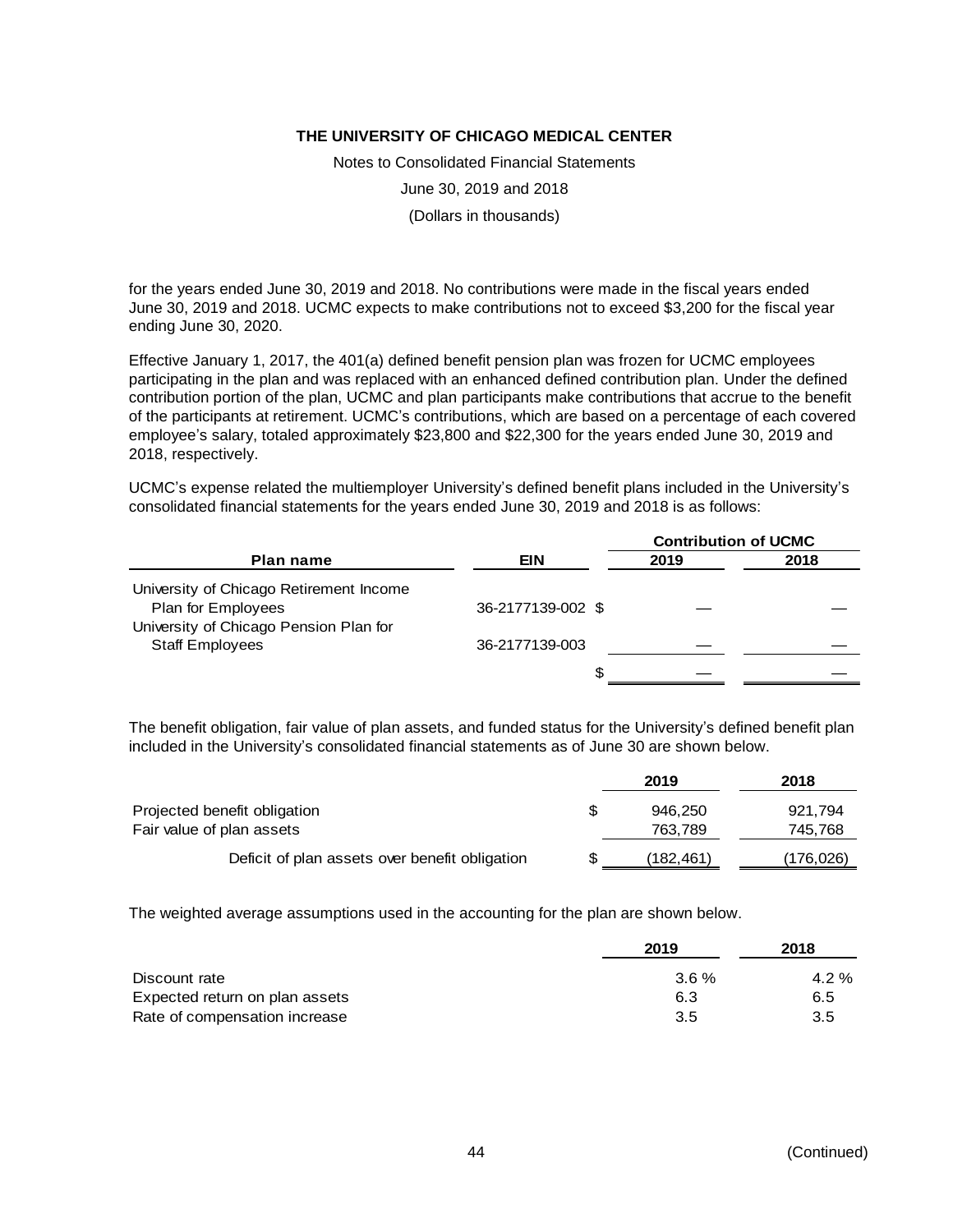Notes to Consolidated Financial Statements June 30, 2019 and 2018 (Dollars in thousands)

The weighted average asset allocation for the plan is as follows:

|                      | 2019  | 2018  |
|----------------------|-------|-------|
| Domestic equities    | 23 %  | 24 %  |
| International equity | 27    | 26    |
| Fixed income         | 50    | 50    |
|                      | 100 % | 100 % |

The pension and other postretirement benefit obligation considers anticipated payout patterns as well as investment returns on available assets prior to payment. The discount rate used to value the pension and other postretirement benefit obligation is a risk-adjusted rate commensurate with the duration of anticipated payments. These inputs to the fair value estimate are considered Level 2 in the fair value hierarchy.

Expected future benefit payments excluding plan expenses are as follows:

| Fiscal year: |              |
|--------------|--------------|
| 2020         | \$<br>62,238 |
| 2021         | 49,753       |
| 2022         | 50,367       |
| 2023         | 49,532       |
| 2024         | 49,772       |
| 2025-2029    | 271,125      |

UCMC and CHHD also maintain additional defined contribution retirement plans for employees. The System's pension expense under these distinct defined contribution retirement plans for UCMC was \$7,600 and \$7,100 for the years ended June 30, 2019 and 2018, respectively.

CHHD expense under these distinct defined contribution retirement plans was \$2,800 and \$3,000 for the years ended June 30, 2019 and 2018, respectively.

### *Curtailed and Frozen Plan*

In June 2002, UCMC assumed sponsorship of the Louis A. Weiss Memorial Hospital Pension Plan (Employer Identification Number 36-3488183, Plan Number 003), which covers employees of a former affiliate. Participation and benefit accruals are frozen. All benefit accruals are fully vested.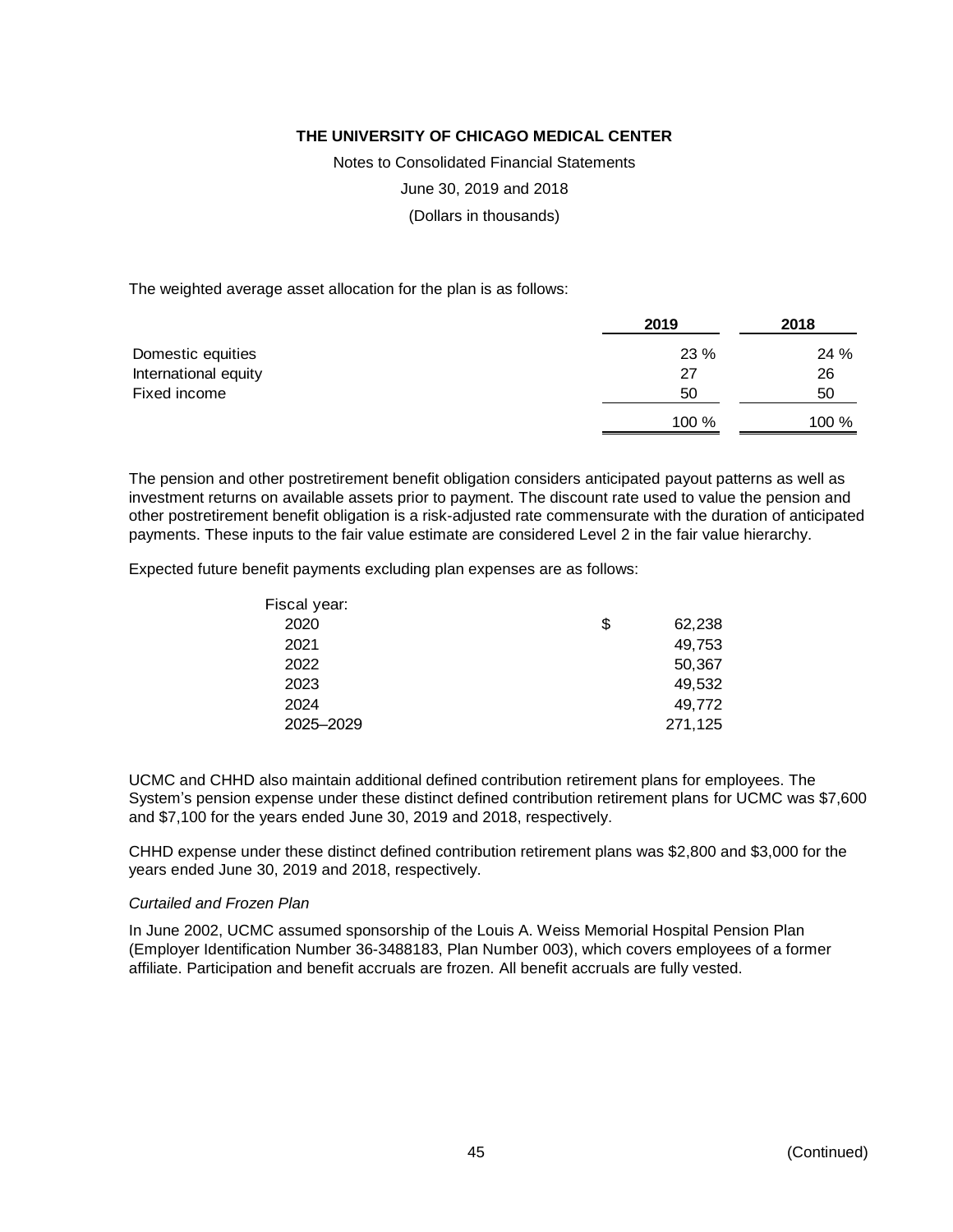Notes to Consolidated Financial Statements

June 30, 2019 and 2018

(Dollars in thousands)

Components of net periodic pension cost and other amounts recognized in unrestricted net assets include the following:

|                                                                                                |    | Year ended June 30 |          |
|------------------------------------------------------------------------------------------------|----|--------------------|----------|
|                                                                                                |    | 2019               | 2018     |
| Net periodic pension cost:                                                                     |    |                    |          |
| Service cost                                                                                   | \$ |                    |          |
| Net periodic pension cost                                                                      |    |                    |          |
| Other changes in plan assets and benefit obligations recognized<br>in unrestricted net assets: |    |                    |          |
| Interest cost                                                                                  | S  | 1,892              | 2,187    |
| Expected return on plan assets                                                                 |    | (2,677)            | (3,001)  |
| Amortization of unrecognized net actuarial loss                                                |    | 949                | 1,097    |
| Liability for pension benefits                                                                 |    |                    | (8, 362) |
| Total recognized in net periodic pension cost and                                              |    |                    |          |
| unrestricted net assets                                                                        |    | 164                | 8,645    |

The following table sets forth additional required pension disclosure information for this plan:

|                                                | Year ended June 30 |         |
|------------------------------------------------|--------------------|---------|
|                                                | 2019               | 2018    |
| Changes in projected benefit obligation:       |                    |         |
| Benefit obligation at beginning of year        | \$<br>46,955       | 61,105  |
| Interest cost                                  | 1,892              | 2,187   |
| Net actuarial loss (gain)                      | 6,042              | (3,965) |
| Settlements                                    |                    | (8,769) |
| Benefits paid                                  | (3,643)            | (3,603) |
|                                                | 51,246             | 46,955  |
| Changes in plan assets:                        |                    |         |
| Fair value of plan assets at beginning of year | 45,017             | 50,522  |
| Actual return on plan assets                   | 2,247              | 867     |
| Employer contribution                          | 1,500              | 6,000   |
| Settlements                                    |                    | (8,769) |
| Benefits paid                                  | (3,643)            | (3,603) |
|                                                | 45,121             | 45,017  |
| Funded status at end of year                   | (6, 125)           | (1,938) |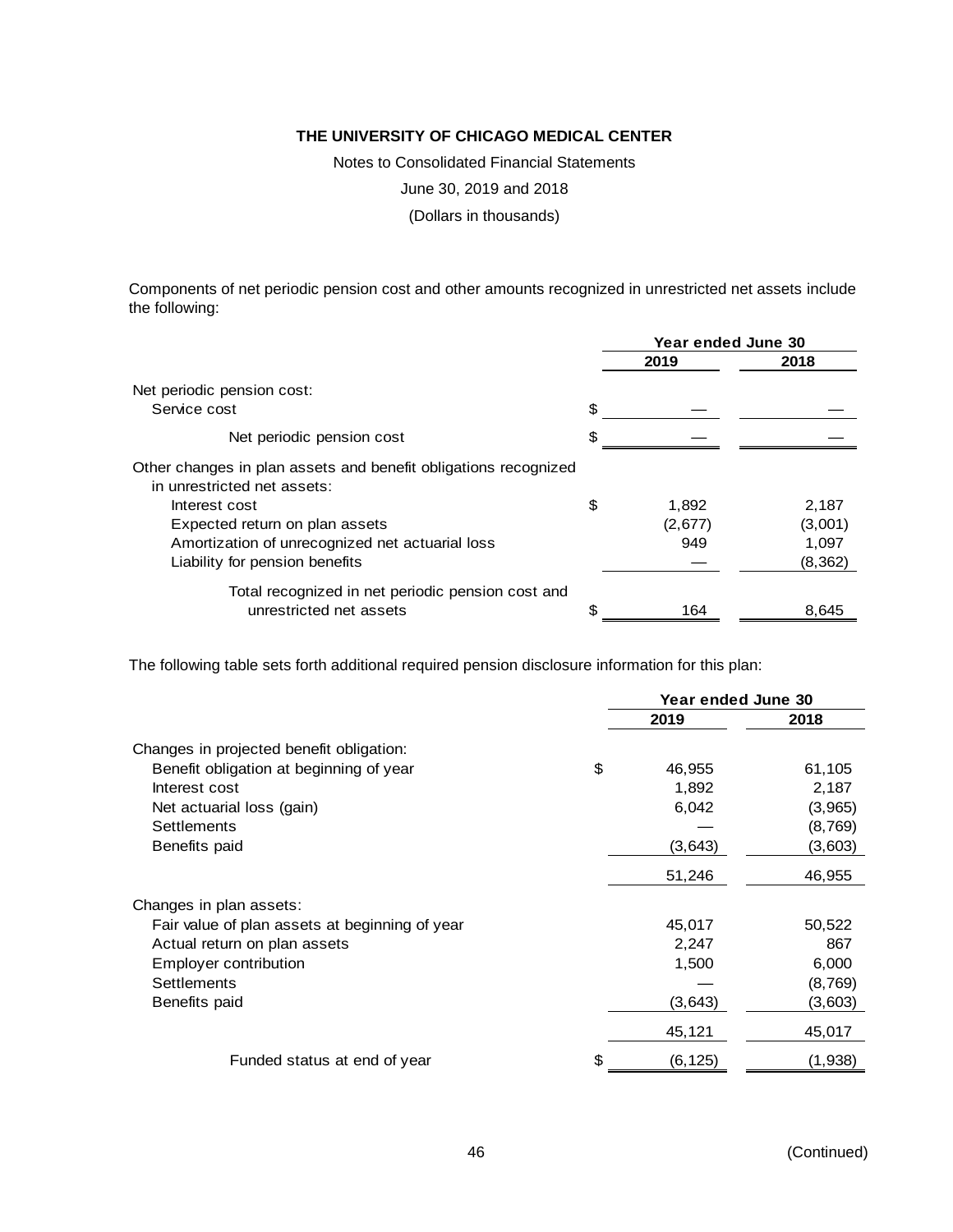Notes to Consolidated Financial Statements June 30, 2019 and 2018 (Dollars in thousands)

Amounts recognized in the consolidated balance sheets are included in other noncurrent liabilities.

Accumulated plan benefits equal projected plan benefits. Assumptions used in the accounting for the net periodic pension cost were as follows:

|                                | 2019     | 2018     |  |  |
|--------------------------------|----------|----------|--|--|
| Discount rate                  | $3.5 \%$ | $4.2 \%$ |  |  |
| Expected return on plan assets | 6.0      | 6.0      |  |  |
| Rate of compensation increase  | N/A      | N/A      |  |  |

Weighted average asset allocations for plan assets are as follows:

|                        | 2019  | 2018  |
|------------------------|-------|-------|
| Cash                   | 2%    | 1%    |
| Fixed income           | 66    | 61    |
| Domestic equities      | 21    | 28    |
| International equities | 11    | 10    |
|                        | 100 % | 100 % |

All plan assets are valued using Level 1 inputs in 2019 and 2018. The target asset allocation is 60% equities and 40% fixed income. The expected return on plan assets is based on historical investment returns for similar investment portfolios.

UCMC expects to make contributions of \$3,000 to the plan in the fiscal year ended June 30, 2020.

Expected future benefit payments are as follows:

| Fiscal year: |             |
|--------------|-------------|
| 2020         | \$<br>3,659 |
| 2021         | 3,767       |
| 2022         | 3,684       |
| 2023         | 3,606       |
| 2024         | 3,527       |
| 2025-2029    | 16,162      |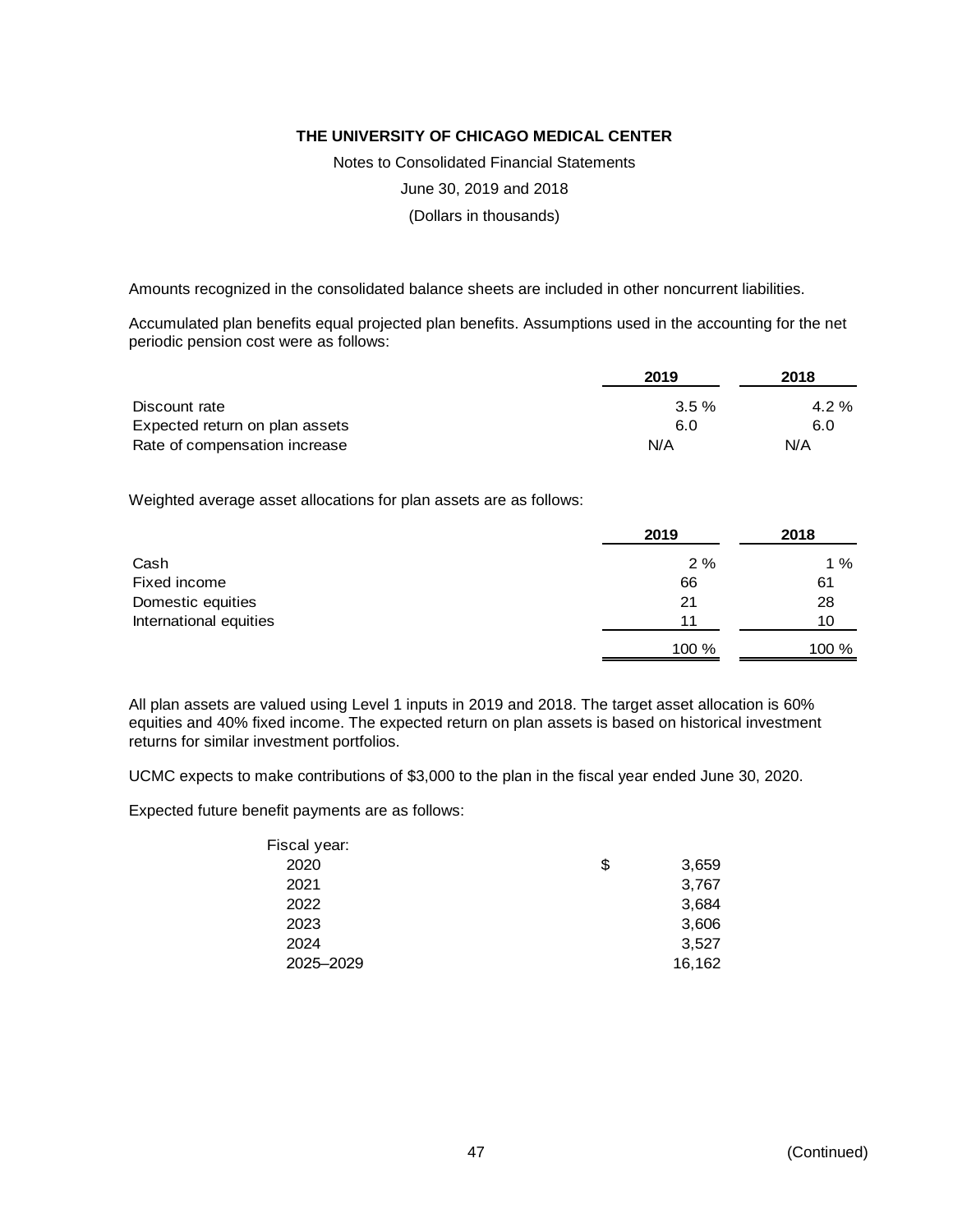Notes to Consolidated Financial Statements June 30, 2019 and 2018

(Dollars in thousands)

#### **(15) Functional Expenses**

Total operating expenses by function are as follows for the years ended June 30:

|                                  | <b>Healthcare</b><br>services | Admin   | <b>Fund</b><br>raising | Total     | 2018      |
|----------------------------------|-------------------------------|---------|------------------------|-----------|-----------|
| Salaries, wages, and benefits \$ | 887,053                       | 103,448 | 1.897                  | 992,398   | 943.525   |
| Supplies and other               | 675.896                       | 89.515  | 1,631                  | 767.042   | 679.541   |
| Physician services               | 271,828                       | 11.314  |                        | 283,142   | 280,779   |
| Insurance                        | 25.682                        | 3.300   |                        | 28,982    | 46,690    |
| Interest                         | 38.079                        | 6.377   |                        | 44.456    | 43,900    |
| Medicaid provider tax            | 49.517                        | 17,123  |                        | 66,640    | 59,773    |
| Depreciation and amortization    | 112,468                       | 15,730  |                        | 128,198   | 125,031   |
| Total                            | S<br>2,060,523                | 246,807 | 3,528                  | 2,310,858 | 2,179,239 |

#### **(16) Contingencies**

#### *(a) Litigation*

The System is subject to various legal proceedings and claims that are incidental to its normal business activities. In the opinion of the System, the amount of ultimate liability with respect to these actions will not materially affect the consolidated operations or net assets of the System.

### *(b) Regulatory Investigation and Other*

The U.S. Department of Justice and other federal agencies routinely conduct regulatory investigations and compliance audits of healthcare providers. The System is subject to these regulatory efforts. Additionally, the laws and regulations governing the Medicare, Medicaid, and other government healthcare programs are extremely complex and subject to interpretation, making compliance an ongoing challenge for the System and other healthcare organizations. Recently, the federal government has increased its enforcement activity, including audits and investigations related to billing practices, clinical documentation, and related matters. The System maintains a system wide compliance program and conducts audits and other activities to identify potential compliance issues, including overpayments by governmental payors. Compliance reviews may result in liabilities to government healthcare program, which could have an adverse impact on the System's net patient service revenue

### *(c) Nursing Strike*

From September 20, 2019 to September 24, 2019, nurses of the System that were members of the National Nurses Union went on strike. The strike resulted in additional costs being incurred, which included hiring temporary contracted nurses, combined with a loss of patient volume during the time period of the strike. While these nurses subsequently returned to work on September 25, 2019, no formal contract has been agreed to as of the reporting date. While the financial impact of the nursing strike and ongoing negotiations has not been fully estimated, management does not believe the impact will materially affect the consolidated operations or net assets of the Company over the long term.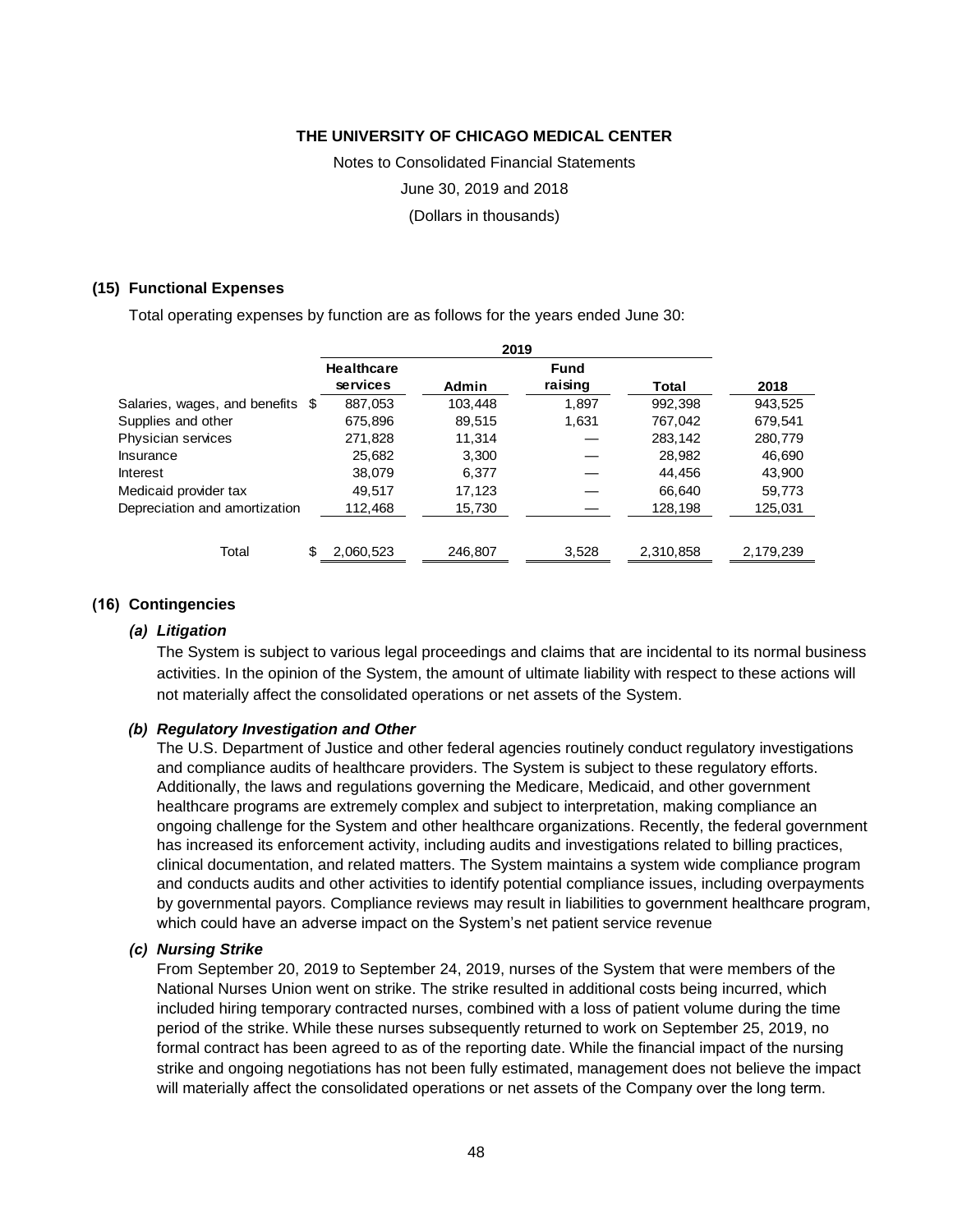Consolidating Balance Sheet Information

June 30, 2019

#### (Dollars in thousands)

| Current assets:<br>150,899<br>162.666<br>6.435<br>174,122<br>s<br>10,461<br>325<br>981<br>5.021<br>Cash and cash equivalents<br>$\sim$<br>$\overline{\phantom{0}}$<br>37,305<br>2.491<br>398,973<br>399,130<br>Patient accounts receivable, net of estimated uncollectibles of \$160,307 in 2018<br>359,177<br>249<br>(92)<br>$\hspace{0.1mm}-\hspace{0.1mm}$<br>$\qquad \qquad$<br>$\overline{\phantom{m}}$<br>$\overline{\phantom{m}}$<br>19,292<br>13,935<br>3,038<br>16,973<br>2,319<br>Current portion of investments limited to use<br>$\overline{\phantom{m}}$<br>$\overline{\phantom{m}}$<br>$\overline{\phantom{0}}$<br>-<br>$\overline{\phantom{0}}$<br>15,266<br>15,266<br>Current portion of malpractice self-insurance receivable<br>15,266<br>$\overline{\phantom{a}}$<br>$\overline{\phantom{a}}$<br>$\sim$<br>$\overline{\phantom{0}}$<br>$\overline{\phantom{0}}$<br>$\overline{\phantom{a}}$<br>1,434<br>Current portion of pledges receivable<br>1,434<br>1.434<br>$\overline{\phantom{m}}$<br>$\overline{\phantom{a}}$<br>$\overline{\phantom{m}}$<br>—<br>$\overline{\phantom{0}}$<br>$\overline{\phantom{a}}$<br>$\overline{\phantom{m}}$<br>$\overline{\phantom{m}}$<br>65<br>Due from affiliates<br>7,030<br>7,826<br>730<br>34,608<br>48,850<br>(32, 972)<br>65,407<br>(66, 137)<br>$\overline{\phantom{m}}$<br>$\qquad \qquad =$<br>232<br>102,389<br>1,523<br>14,428<br>105<br>118,677<br>3.748<br>34,082<br>(1,083)<br>155,424<br>Prepaids, inventory, and other current assets<br>$\overline{\phantom{a}}$<br>1.278<br>10,422<br>10,432<br>(67, 220)<br>677.708<br>22,052<br>100,908<br>(32, 972)<br>779,396<br>42,060<br>764,668<br>Total current assets<br>Investments, limited as to use, less current portion<br>1,010,359<br>7,281<br>144,948<br>59,899<br>15,352<br>(4,067)<br>1,233,772<br>10,156<br>1,243,928<br>$\frac{1}{2}$<br>$\overline{\phantom{m}}$<br>191.406<br>3,060<br>1,567,756<br>1,364,482<br>7,629<br>28<br>1,563,545<br>1.151<br>Property, plant, and equipment, net<br>$\overline{\phantom{0}}$<br>$\hspace{0.1mm}-\hspace{0.1mm}$<br>$\sim$<br>1,438<br>Pledges receivable, less current portion<br>1,438<br>1,438<br>$\overline{\phantom{m}}$<br>$\overline{\phantom{m}}$<br>$\hspace{0.1mm}-\hspace{0.1mm}$<br>$\overline{\phantom{m}}$<br>$\overline{\phantom{m}}$<br>$\overline{\phantom{m}}$<br>$\overline{\phantom{m}}$<br>-<br>85,361<br>85,361<br>Malpractice self-insurance receivable, less current portion<br>85,361<br>$\sim$<br>$\sim$<br>—<br>—<br>374,558<br>(968)<br>(327, 072)<br>46,772<br>39.395<br>2,955<br>54,891<br>Other assets, net<br>254<br>(34, 231)<br>$\overline{\phantom{m}}$<br>$\qquad \qquad \longleftarrow$<br>35,994<br>61,177<br>25,802<br>3,710,284<br>58,231<br>(101, 451)<br>3,718,042<br>Total assets<br>3,513,906<br>437,516<br>(364, 111)<br>50,978<br><b>Liabilities and Net Assets</b><br>Current liabilities:<br>s<br>182,742<br>3.982<br>35.075<br>282<br>1.683<br>223,764<br>2.894<br>14,590<br>241,248<br>Accounts payable and accrued expenses<br>$\hspace{0.1mm}-\hspace{0.1mm}$<br>$\overline{\phantom{m}}$<br>18,098<br>Current portion of long-term debt<br>15,208<br>2.890<br>18,098<br>$\frac{1}{2}$<br>$\overline{\phantom{m}}$<br>$\overline{\phantom{0}}$<br>$\overline{\phantom{0}}$<br>-<br>$\overline{\phantom{0}}$<br>$\overline{\phantom{0}}$<br>1,808<br>1,808<br>(1,083)<br>725<br>Current portion of other long-term liabilities<br>$\overline{\phantom{m}}$<br>$\overline{\phantom{m}}$<br>$\overline{\phantom{m}}$<br>$\overline{\phantom{a}}$<br>—<br>$\overline{\phantom{m}}$<br>263,259<br>263,259<br>Estimated third-party payor settlements<br>240,398<br>22,861<br>—<br>$\overline{\phantom{0}}$<br>$\overline{\phantom{0}}$<br>15,266<br>15,266<br>Current portion of malpractice self-insurance liability<br>15,266<br>$\frac{1}{2}$<br>$\overline{\phantom{a}}$<br>$\overline{\phantom{m}}$<br>$\overline{\phantom{a}}$<br>$\sim$<br>Due to affiliates<br>132<br>33.596<br>33,885<br>315<br>118<br>(32, 972)<br>1.478<br>31,063<br>(66, 137)<br>$\overline{\phantom{0}}$<br>$\sim$<br>Due to the University of Chicago<br>30,769<br>30,769<br>30,769<br>$\overline{\phantom{m}}$<br>$\frac{1}{2}$<br>$\overline{\phantom{m}}$<br>$\overline{\phantom{0}}$<br>$\overline{\phantom{0}}$<br>$\hspace{0.1mm}-\hspace{0.1mm}$<br>$\sim$<br>$\overline{\phantom{m}}$<br>414<br>1,801<br>36,490<br>45,653<br>(67, 220)<br>569,365<br><b>Total current liabilities</b><br>486,191<br>37,867<br>61,141<br>(32, 972)<br>554,442<br>6,396<br>Workers' compensation self-insurance liability, less current portion<br>6,396<br>6,396<br>$\overline{\phantom{a}}$<br>$\overline{\phantom{a}}$<br>$\overline{\phantom{a}}$<br>$\overline{\phantom{m}}$<br>$\overline{\phantom{m}}$<br>—<br>$\overline{\phantom{m}}$<br>Malpractice self insurance liability, less current portion<br>88,355<br>128,462<br>85,361<br>2,994<br>40,107<br>$\overline{\phantom{m}}$<br>$\overline{\phantom{0}}$<br>$\overline{\phantom{0}}$<br>$\sim$<br>$\sim$<br>$\overline{\phantom{0}}$<br>Long-term debt, excluding current installments<br>846,996<br>98.686<br>945,682<br>42,176<br>987,858<br>$\overline{\phantom{a}}$<br>$\hspace{0.1mm}-\hspace{0.1mm}$<br>$\overline{\phantom{0}}$<br>$\sim$<br>$\overline{\phantom{0}}$<br>$\overline{\phantom{0}}$<br>136,186<br>127.068<br>9,118<br>136,186<br>Interest rate swap liability<br>$\hspace{0.1mm}-\hspace{0.1mm}$<br>$\sim$<br>$\sim$<br>$\overline{\phantom{0}}$<br>$\sim$<br>(2, 362)<br>68,037<br>4,799<br>78,575<br>1,560<br>(39, 833)<br>40,302<br>Other long-term liabilities, less current portion<br>8,101<br>$\overline{\phantom{m}}$<br>-<br>$\overline{\phantom{0}}$<br>1,801<br><b>Total liabilities</b><br>1,620,049<br>45,660<br>177,046<br>414<br>(35, 334)<br>1,809,636<br>80.226<br>85,760<br>(107, 053)<br>1,868,569<br>Net assets (deficit):<br>5,602<br>Without donor restrictions<br>1.781.009<br>(9,666)<br>256.408<br>47.398<br>23.996<br>(311.588)<br>1,787,557<br>(27, 529)<br>1,736,382<br>(29, 248)<br>13,365<br>(17, 189)<br>113,091<br>With donor restrictions<br>112.848<br>4,062<br>5<br>113,091<br>$\overline{\phantom{m}}$<br>$\overline{\phantom{m}}$<br>$\qquad \qquad -$<br>5,602<br>(9,666)<br>60.763<br>(27.529)<br>1.893.857<br>260.470<br>24.001<br>(328, 777)<br>1,900,648<br>(29.248)<br>1,849,473<br>Total net assets (deficit)<br>Total liabilities and net assets<br>61.177<br>25,802<br>50.978<br>58,231<br>(101, 451)<br>3.718.042<br>3,513,906<br>35,994<br>437.516<br>(364, 111)<br>3.710.284 | <b>Assets</b> | The<br>University of<br>Chicago<br>Medical<br>Center | Ingalls<br>Heath<br>System | Ingalls<br>Memorial<br>Hospital | Ingalls<br>Development<br>Foundation | Ingalls<br>Home<br>Care | <b>Eliminations</b> | Obligated<br>Group<br>Consolidation | Other<br>Non-Obligated Non-Obligated<br>Group<br><b>UCMC</b><br><b>Entities</b> | Other<br>Group<br>CHHD<br><b>Entities</b> | <b>Eliminations</b> | Consolidated<br>total |
|-------------------------------------------------------------------------------------------------------------------------------------------------------------------------------------------------------------------------------------------------------------------------------------------------------------------------------------------------------------------------------------------------------------------------------------------------------------------------------------------------------------------------------------------------------------------------------------------------------------------------------------------------------------------------------------------------------------------------------------------------------------------------------------------------------------------------------------------------------------------------------------------------------------------------------------------------------------------------------------------------------------------------------------------------------------------------------------------------------------------------------------------------------------------------------------------------------------------------------------------------------------------------------------------------------------------------------------------------------------------------------------------------------------------------------------------------------------------------------------------------------------------------------------------------------------------------------------------------------------------------------------------------------------------------------------------------------------------------------------------------------------------------------------------------------------------------------------------------------------------------------------------------------------------------------------------------------------------------------------------------------------------------------------------------------------------------------------------------------------------------------------------------------------------------------------------------------------------------------------------------------------------------------------------------------------------------------------------------------------------------------------------------------------------------------------------------------------------------------------------------------------------------------------------------------------------------------------------------------------------------------------------------------------------------------------------------------------------------------------------------------------------------------------------------------------------------------------------------------------------------------------------------------------------------------------------------------------------------------------------------------------------------------------------------------------------------------------------------------------------------------------------------------------------------------------------------------------------------------------------------------------------------------------------------------------------------------------------------------------------------------------------------------------------------------------------------------------------------------------------------------------------------------------------------------------------------------------------------------------------------------------------------------------------------------------------------------------------------------------------------------------------------------------------------------------------------------------------------------------------------------------------------------------------------------------------------------------------------------------------------------------------------------------------------------------------------------------------------------------------------------------------------------------------------------------------------------------------------------------------------------------------------------------------------------------------------------------------------------------------------------------------------------------------------------------------------------------------------------------------------------------------------------------------------------------------------------------------------------------------------------------------------------------------------------------------------------------------------------------------------------------------------------------------------------------------------------------------------------------------------------------------------------------------------------------------------------------------------------------------------------------------------------------------------------------------------------------------------------------------------------------------------------------------------------------------------------------------------------------------------------------------------------------------------------------------------------------------------------------------------------------------------------------------------------------------------------------------------------------------------------------------------------------------------------------------------------------------------------------------------------------------------------------------------------------------------------------------------------------------------------------------------------------------------------------------------------------------------------------------------------------------------------------------------------------------------------------------------------------------------------------------------------------------------------------------------------------------------------------------------------------------------------------------------------------------------------------------------------------------------------------------------------------------------------------------------------------------------------------------------------------------------------------------------------------------------------------------------------------------------------------------------------------------------------------------------------------------------------------|---------------|------------------------------------------------------|----------------------------|---------------------------------|--------------------------------------|-------------------------|---------------------|-------------------------------------|---------------------------------------------------------------------------------|-------------------------------------------|---------------------|-----------------------|
|                                                                                                                                                                                                                                                                                                                                                                                                                                                                                                                                                                                                                                                                                                                                                                                                                                                                                                                                                                                                                                                                                                                                                                                                                                                                                                                                                                                                                                                                                                                                                                                                                                                                                                                                                                                                                                                                                                                                                                                                                                                                                                                                                                                                                                                                                                                                                                                                                                                                                                                                                                                                                                                                                                                                                                                                                                                                                                                                                                                                                                                                                                                                                                                                                                                                                                                                                                                                                                                                                                                                                                                                                                                                                                                                                                                                                                                                                                                                                                                                                                                                                                                                                                                                                                                                                                                                                                                                                                                                                                                                                                                                                                                                                                                                                                                                                                                                                                                                                                                                                                                                                                                                                                                                                                                                                                                                                                                                                                                                                                                                                                                                                                                                                                                                                                                                                                                                                                                                                                                                                                                                                                                                                                                                                                                                                                                                                                                                                                                                                                                                                                                                             |               |                                                      |                            |                                 |                                      |                         |                     |                                     |                                                                                 |                                           |                     |                       |
|                                                                                                                                                                                                                                                                                                                                                                                                                                                                                                                                                                                                                                                                                                                                                                                                                                                                                                                                                                                                                                                                                                                                                                                                                                                                                                                                                                                                                                                                                                                                                                                                                                                                                                                                                                                                                                                                                                                                                                                                                                                                                                                                                                                                                                                                                                                                                                                                                                                                                                                                                                                                                                                                                                                                                                                                                                                                                                                                                                                                                                                                                                                                                                                                                                                                                                                                                                                                                                                                                                                                                                                                                                                                                                                                                                                                                                                                                                                                                                                                                                                                                                                                                                                                                                                                                                                                                                                                                                                                                                                                                                                                                                                                                                                                                                                                                                                                                                                                                                                                                                                                                                                                                                                                                                                                                                                                                                                                                                                                                                                                                                                                                                                                                                                                                                                                                                                                                                                                                                                                                                                                                                                                                                                                                                                                                                                                                                                                                                                                                                                                                                                                             |               |                                                      |                            |                                 |                                      |                         |                     |                                     |                                                                                 |                                           |                     |                       |
|                                                                                                                                                                                                                                                                                                                                                                                                                                                                                                                                                                                                                                                                                                                                                                                                                                                                                                                                                                                                                                                                                                                                                                                                                                                                                                                                                                                                                                                                                                                                                                                                                                                                                                                                                                                                                                                                                                                                                                                                                                                                                                                                                                                                                                                                                                                                                                                                                                                                                                                                                                                                                                                                                                                                                                                                                                                                                                                                                                                                                                                                                                                                                                                                                                                                                                                                                                                                                                                                                                                                                                                                                                                                                                                                                                                                                                                                                                                                                                                                                                                                                                                                                                                                                                                                                                                                                                                                                                                                                                                                                                                                                                                                                                                                                                                                                                                                                                                                                                                                                                                                                                                                                                                                                                                                                                                                                                                                                                                                                                                                                                                                                                                                                                                                                                                                                                                                                                                                                                                                                                                                                                                                                                                                                                                                                                                                                                                                                                                                                                                                                                                                             |               |                                                      |                            |                                 |                                      |                         |                     |                                     |                                                                                 |                                           |                     |                       |
|                                                                                                                                                                                                                                                                                                                                                                                                                                                                                                                                                                                                                                                                                                                                                                                                                                                                                                                                                                                                                                                                                                                                                                                                                                                                                                                                                                                                                                                                                                                                                                                                                                                                                                                                                                                                                                                                                                                                                                                                                                                                                                                                                                                                                                                                                                                                                                                                                                                                                                                                                                                                                                                                                                                                                                                                                                                                                                                                                                                                                                                                                                                                                                                                                                                                                                                                                                                                                                                                                                                                                                                                                                                                                                                                                                                                                                                                                                                                                                                                                                                                                                                                                                                                                                                                                                                                                                                                                                                                                                                                                                                                                                                                                                                                                                                                                                                                                                                                                                                                                                                                                                                                                                                                                                                                                                                                                                                                                                                                                                                                                                                                                                                                                                                                                                                                                                                                                                                                                                                                                                                                                                                                                                                                                                                                                                                                                                                                                                                                                                                                                                                                             |               |                                                      |                            |                                 |                                      |                         |                     |                                     |                                                                                 |                                           |                     |                       |
|                                                                                                                                                                                                                                                                                                                                                                                                                                                                                                                                                                                                                                                                                                                                                                                                                                                                                                                                                                                                                                                                                                                                                                                                                                                                                                                                                                                                                                                                                                                                                                                                                                                                                                                                                                                                                                                                                                                                                                                                                                                                                                                                                                                                                                                                                                                                                                                                                                                                                                                                                                                                                                                                                                                                                                                                                                                                                                                                                                                                                                                                                                                                                                                                                                                                                                                                                                                                                                                                                                                                                                                                                                                                                                                                                                                                                                                                                                                                                                                                                                                                                                                                                                                                                                                                                                                                                                                                                                                                                                                                                                                                                                                                                                                                                                                                                                                                                                                                                                                                                                                                                                                                                                                                                                                                                                                                                                                                                                                                                                                                                                                                                                                                                                                                                                                                                                                                                                                                                                                                                                                                                                                                                                                                                                                                                                                                                                                                                                                                                                                                                                                                             |               |                                                      |                            |                                 |                                      |                         |                     |                                     |                                                                                 |                                           |                     |                       |
|                                                                                                                                                                                                                                                                                                                                                                                                                                                                                                                                                                                                                                                                                                                                                                                                                                                                                                                                                                                                                                                                                                                                                                                                                                                                                                                                                                                                                                                                                                                                                                                                                                                                                                                                                                                                                                                                                                                                                                                                                                                                                                                                                                                                                                                                                                                                                                                                                                                                                                                                                                                                                                                                                                                                                                                                                                                                                                                                                                                                                                                                                                                                                                                                                                                                                                                                                                                                                                                                                                                                                                                                                                                                                                                                                                                                                                                                                                                                                                                                                                                                                                                                                                                                                                                                                                                                                                                                                                                                                                                                                                                                                                                                                                                                                                                                                                                                                                                                                                                                                                                                                                                                                                                                                                                                                                                                                                                                                                                                                                                                                                                                                                                                                                                                                                                                                                                                                                                                                                                                                                                                                                                                                                                                                                                                                                                                                                                                                                                                                                                                                                                                             |               |                                                      |                            |                                 |                                      |                         |                     |                                     |                                                                                 |                                           |                     |                       |
|                                                                                                                                                                                                                                                                                                                                                                                                                                                                                                                                                                                                                                                                                                                                                                                                                                                                                                                                                                                                                                                                                                                                                                                                                                                                                                                                                                                                                                                                                                                                                                                                                                                                                                                                                                                                                                                                                                                                                                                                                                                                                                                                                                                                                                                                                                                                                                                                                                                                                                                                                                                                                                                                                                                                                                                                                                                                                                                                                                                                                                                                                                                                                                                                                                                                                                                                                                                                                                                                                                                                                                                                                                                                                                                                                                                                                                                                                                                                                                                                                                                                                                                                                                                                                                                                                                                                                                                                                                                                                                                                                                                                                                                                                                                                                                                                                                                                                                                                                                                                                                                                                                                                                                                                                                                                                                                                                                                                                                                                                                                                                                                                                                                                                                                                                                                                                                                                                                                                                                                                                                                                                                                                                                                                                                                                                                                                                                                                                                                                                                                                                                                                             |               |                                                      |                            |                                 |                                      |                         |                     |                                     |                                                                                 |                                           |                     |                       |
|                                                                                                                                                                                                                                                                                                                                                                                                                                                                                                                                                                                                                                                                                                                                                                                                                                                                                                                                                                                                                                                                                                                                                                                                                                                                                                                                                                                                                                                                                                                                                                                                                                                                                                                                                                                                                                                                                                                                                                                                                                                                                                                                                                                                                                                                                                                                                                                                                                                                                                                                                                                                                                                                                                                                                                                                                                                                                                                                                                                                                                                                                                                                                                                                                                                                                                                                                                                                                                                                                                                                                                                                                                                                                                                                                                                                                                                                                                                                                                                                                                                                                                                                                                                                                                                                                                                                                                                                                                                                                                                                                                                                                                                                                                                                                                                                                                                                                                                                                                                                                                                                                                                                                                                                                                                                                                                                                                                                                                                                                                                                                                                                                                                                                                                                                                                                                                                                                                                                                                                                                                                                                                                                                                                                                                                                                                                                                                                                                                                                                                                                                                                                             |               |                                                      |                            |                                 |                                      |                         |                     |                                     |                                                                                 |                                           |                     |                       |
|                                                                                                                                                                                                                                                                                                                                                                                                                                                                                                                                                                                                                                                                                                                                                                                                                                                                                                                                                                                                                                                                                                                                                                                                                                                                                                                                                                                                                                                                                                                                                                                                                                                                                                                                                                                                                                                                                                                                                                                                                                                                                                                                                                                                                                                                                                                                                                                                                                                                                                                                                                                                                                                                                                                                                                                                                                                                                                                                                                                                                                                                                                                                                                                                                                                                                                                                                                                                                                                                                                                                                                                                                                                                                                                                                                                                                                                                                                                                                                                                                                                                                                                                                                                                                                                                                                                                                                                                                                                                                                                                                                                                                                                                                                                                                                                                                                                                                                                                                                                                                                                                                                                                                                                                                                                                                                                                                                                                                                                                                                                                                                                                                                                                                                                                                                                                                                                                                                                                                                                                                                                                                                                                                                                                                                                                                                                                                                                                                                                                                                                                                                                                             |               |                                                      |                            |                                 |                                      |                         |                     |                                     |                                                                                 |                                           |                     |                       |
|                                                                                                                                                                                                                                                                                                                                                                                                                                                                                                                                                                                                                                                                                                                                                                                                                                                                                                                                                                                                                                                                                                                                                                                                                                                                                                                                                                                                                                                                                                                                                                                                                                                                                                                                                                                                                                                                                                                                                                                                                                                                                                                                                                                                                                                                                                                                                                                                                                                                                                                                                                                                                                                                                                                                                                                                                                                                                                                                                                                                                                                                                                                                                                                                                                                                                                                                                                                                                                                                                                                                                                                                                                                                                                                                                                                                                                                                                                                                                                                                                                                                                                                                                                                                                                                                                                                                                                                                                                                                                                                                                                                                                                                                                                                                                                                                                                                                                                                                                                                                                                                                                                                                                                                                                                                                                                                                                                                                                                                                                                                                                                                                                                                                                                                                                                                                                                                                                                                                                                                                                                                                                                                                                                                                                                                                                                                                                                                                                                                                                                                                                                                                             |               |                                                      |                            |                                 |                                      |                         |                     |                                     |                                                                                 |                                           |                     |                       |
|                                                                                                                                                                                                                                                                                                                                                                                                                                                                                                                                                                                                                                                                                                                                                                                                                                                                                                                                                                                                                                                                                                                                                                                                                                                                                                                                                                                                                                                                                                                                                                                                                                                                                                                                                                                                                                                                                                                                                                                                                                                                                                                                                                                                                                                                                                                                                                                                                                                                                                                                                                                                                                                                                                                                                                                                                                                                                                                                                                                                                                                                                                                                                                                                                                                                                                                                                                                                                                                                                                                                                                                                                                                                                                                                                                                                                                                                                                                                                                                                                                                                                                                                                                                                                                                                                                                                                                                                                                                                                                                                                                                                                                                                                                                                                                                                                                                                                                                                                                                                                                                                                                                                                                                                                                                                                                                                                                                                                                                                                                                                                                                                                                                                                                                                                                                                                                                                                                                                                                                                                                                                                                                                                                                                                                                                                                                                                                                                                                                                                                                                                                                                             |               |                                                      |                            |                                 |                                      |                         |                     |                                     |                                                                                 |                                           |                     |                       |
|                                                                                                                                                                                                                                                                                                                                                                                                                                                                                                                                                                                                                                                                                                                                                                                                                                                                                                                                                                                                                                                                                                                                                                                                                                                                                                                                                                                                                                                                                                                                                                                                                                                                                                                                                                                                                                                                                                                                                                                                                                                                                                                                                                                                                                                                                                                                                                                                                                                                                                                                                                                                                                                                                                                                                                                                                                                                                                                                                                                                                                                                                                                                                                                                                                                                                                                                                                                                                                                                                                                                                                                                                                                                                                                                                                                                                                                                                                                                                                                                                                                                                                                                                                                                                                                                                                                                                                                                                                                                                                                                                                                                                                                                                                                                                                                                                                                                                                                                                                                                                                                                                                                                                                                                                                                                                                                                                                                                                                                                                                                                                                                                                                                                                                                                                                                                                                                                                                                                                                                                                                                                                                                                                                                                                                                                                                                                                                                                                                                                                                                                                                                                             |               |                                                      |                            |                                 |                                      |                         |                     |                                     |                                                                                 |                                           |                     |                       |
|                                                                                                                                                                                                                                                                                                                                                                                                                                                                                                                                                                                                                                                                                                                                                                                                                                                                                                                                                                                                                                                                                                                                                                                                                                                                                                                                                                                                                                                                                                                                                                                                                                                                                                                                                                                                                                                                                                                                                                                                                                                                                                                                                                                                                                                                                                                                                                                                                                                                                                                                                                                                                                                                                                                                                                                                                                                                                                                                                                                                                                                                                                                                                                                                                                                                                                                                                                                                                                                                                                                                                                                                                                                                                                                                                                                                                                                                                                                                                                                                                                                                                                                                                                                                                                                                                                                                                                                                                                                                                                                                                                                                                                                                                                                                                                                                                                                                                                                                                                                                                                                                                                                                                                                                                                                                                                                                                                                                                                                                                                                                                                                                                                                                                                                                                                                                                                                                                                                                                                                                                                                                                                                                                                                                                                                                                                                                                                                                                                                                                                                                                                                                             |               |                                                      |                            |                                 |                                      |                         |                     |                                     |                                                                                 |                                           |                     |                       |
|                                                                                                                                                                                                                                                                                                                                                                                                                                                                                                                                                                                                                                                                                                                                                                                                                                                                                                                                                                                                                                                                                                                                                                                                                                                                                                                                                                                                                                                                                                                                                                                                                                                                                                                                                                                                                                                                                                                                                                                                                                                                                                                                                                                                                                                                                                                                                                                                                                                                                                                                                                                                                                                                                                                                                                                                                                                                                                                                                                                                                                                                                                                                                                                                                                                                                                                                                                                                                                                                                                                                                                                                                                                                                                                                                                                                                                                                                                                                                                                                                                                                                                                                                                                                                                                                                                                                                                                                                                                                                                                                                                                                                                                                                                                                                                                                                                                                                                                                                                                                                                                                                                                                                                                                                                                                                                                                                                                                                                                                                                                                                                                                                                                                                                                                                                                                                                                                                                                                                                                                                                                                                                                                                                                                                                                                                                                                                                                                                                                                                                                                                                                                             |               |                                                      |                            |                                 |                                      |                         |                     |                                     |                                                                                 |                                           |                     |                       |
|                                                                                                                                                                                                                                                                                                                                                                                                                                                                                                                                                                                                                                                                                                                                                                                                                                                                                                                                                                                                                                                                                                                                                                                                                                                                                                                                                                                                                                                                                                                                                                                                                                                                                                                                                                                                                                                                                                                                                                                                                                                                                                                                                                                                                                                                                                                                                                                                                                                                                                                                                                                                                                                                                                                                                                                                                                                                                                                                                                                                                                                                                                                                                                                                                                                                                                                                                                                                                                                                                                                                                                                                                                                                                                                                                                                                                                                                                                                                                                                                                                                                                                                                                                                                                                                                                                                                                                                                                                                                                                                                                                                                                                                                                                                                                                                                                                                                                                                                                                                                                                                                                                                                                                                                                                                                                                                                                                                                                                                                                                                                                                                                                                                                                                                                                                                                                                                                                                                                                                                                                                                                                                                                                                                                                                                                                                                                                                                                                                                                                                                                                                                                             |               |                                                      |                            |                                 |                                      |                         |                     |                                     |                                                                                 |                                           |                     |                       |
|                                                                                                                                                                                                                                                                                                                                                                                                                                                                                                                                                                                                                                                                                                                                                                                                                                                                                                                                                                                                                                                                                                                                                                                                                                                                                                                                                                                                                                                                                                                                                                                                                                                                                                                                                                                                                                                                                                                                                                                                                                                                                                                                                                                                                                                                                                                                                                                                                                                                                                                                                                                                                                                                                                                                                                                                                                                                                                                                                                                                                                                                                                                                                                                                                                                                                                                                                                                                                                                                                                                                                                                                                                                                                                                                                                                                                                                                                                                                                                                                                                                                                                                                                                                                                                                                                                                                                                                                                                                                                                                                                                                                                                                                                                                                                                                                                                                                                                                                                                                                                                                                                                                                                                                                                                                                                                                                                                                                                                                                                                                                                                                                                                                                                                                                                                                                                                                                                                                                                                                                                                                                                                                                                                                                                                                                                                                                                                                                                                                                                                                                                                                                             |               |                                                      |                            |                                 |                                      |                         |                     |                                     |                                                                                 |                                           |                     |                       |
|                                                                                                                                                                                                                                                                                                                                                                                                                                                                                                                                                                                                                                                                                                                                                                                                                                                                                                                                                                                                                                                                                                                                                                                                                                                                                                                                                                                                                                                                                                                                                                                                                                                                                                                                                                                                                                                                                                                                                                                                                                                                                                                                                                                                                                                                                                                                                                                                                                                                                                                                                                                                                                                                                                                                                                                                                                                                                                                                                                                                                                                                                                                                                                                                                                                                                                                                                                                                                                                                                                                                                                                                                                                                                                                                                                                                                                                                                                                                                                                                                                                                                                                                                                                                                                                                                                                                                                                                                                                                                                                                                                                                                                                                                                                                                                                                                                                                                                                                                                                                                                                                                                                                                                                                                                                                                                                                                                                                                                                                                                                                                                                                                                                                                                                                                                                                                                                                                                                                                                                                                                                                                                                                                                                                                                                                                                                                                                                                                                                                                                                                                                                                             |               |                                                      |                            |                                 |                                      |                         |                     |                                     |                                                                                 |                                           |                     |                       |
|                                                                                                                                                                                                                                                                                                                                                                                                                                                                                                                                                                                                                                                                                                                                                                                                                                                                                                                                                                                                                                                                                                                                                                                                                                                                                                                                                                                                                                                                                                                                                                                                                                                                                                                                                                                                                                                                                                                                                                                                                                                                                                                                                                                                                                                                                                                                                                                                                                                                                                                                                                                                                                                                                                                                                                                                                                                                                                                                                                                                                                                                                                                                                                                                                                                                                                                                                                                                                                                                                                                                                                                                                                                                                                                                                                                                                                                                                                                                                                                                                                                                                                                                                                                                                                                                                                                                                                                                                                                                                                                                                                                                                                                                                                                                                                                                                                                                                                                                                                                                                                                                                                                                                                                                                                                                                                                                                                                                                                                                                                                                                                                                                                                                                                                                                                                                                                                                                                                                                                                                                                                                                                                                                                                                                                                                                                                                                                                                                                                                                                                                                                                                             |               |                                                      |                            |                                 |                                      |                         |                     |                                     |                                                                                 |                                           |                     |                       |
|                                                                                                                                                                                                                                                                                                                                                                                                                                                                                                                                                                                                                                                                                                                                                                                                                                                                                                                                                                                                                                                                                                                                                                                                                                                                                                                                                                                                                                                                                                                                                                                                                                                                                                                                                                                                                                                                                                                                                                                                                                                                                                                                                                                                                                                                                                                                                                                                                                                                                                                                                                                                                                                                                                                                                                                                                                                                                                                                                                                                                                                                                                                                                                                                                                                                                                                                                                                                                                                                                                                                                                                                                                                                                                                                                                                                                                                                                                                                                                                                                                                                                                                                                                                                                                                                                                                                                                                                                                                                                                                                                                                                                                                                                                                                                                                                                                                                                                                                                                                                                                                                                                                                                                                                                                                                                                                                                                                                                                                                                                                                                                                                                                                                                                                                                                                                                                                                                                                                                                                                                                                                                                                                                                                                                                                                                                                                                                                                                                                                                                                                                                                                             |               |                                                      |                            |                                 |                                      |                         |                     |                                     |                                                                                 |                                           |                     |                       |
|                                                                                                                                                                                                                                                                                                                                                                                                                                                                                                                                                                                                                                                                                                                                                                                                                                                                                                                                                                                                                                                                                                                                                                                                                                                                                                                                                                                                                                                                                                                                                                                                                                                                                                                                                                                                                                                                                                                                                                                                                                                                                                                                                                                                                                                                                                                                                                                                                                                                                                                                                                                                                                                                                                                                                                                                                                                                                                                                                                                                                                                                                                                                                                                                                                                                                                                                                                                                                                                                                                                                                                                                                                                                                                                                                                                                                                                                                                                                                                                                                                                                                                                                                                                                                                                                                                                                                                                                                                                                                                                                                                                                                                                                                                                                                                                                                                                                                                                                                                                                                                                                                                                                                                                                                                                                                                                                                                                                                                                                                                                                                                                                                                                                                                                                                                                                                                                                                                                                                                                                                                                                                                                                                                                                                                                                                                                                                                                                                                                                                                                                                                                                             |               |                                                      |                            |                                 |                                      |                         |                     |                                     |                                                                                 |                                           |                     |                       |
|                                                                                                                                                                                                                                                                                                                                                                                                                                                                                                                                                                                                                                                                                                                                                                                                                                                                                                                                                                                                                                                                                                                                                                                                                                                                                                                                                                                                                                                                                                                                                                                                                                                                                                                                                                                                                                                                                                                                                                                                                                                                                                                                                                                                                                                                                                                                                                                                                                                                                                                                                                                                                                                                                                                                                                                                                                                                                                                                                                                                                                                                                                                                                                                                                                                                                                                                                                                                                                                                                                                                                                                                                                                                                                                                                                                                                                                                                                                                                                                                                                                                                                                                                                                                                                                                                                                                                                                                                                                                                                                                                                                                                                                                                                                                                                                                                                                                                                                                                                                                                                                                                                                                                                                                                                                                                                                                                                                                                                                                                                                                                                                                                                                                                                                                                                                                                                                                                                                                                                                                                                                                                                                                                                                                                                                                                                                                                                                                                                                                                                                                                                                                             |               |                                                      |                            |                                 |                                      |                         |                     |                                     |                                                                                 |                                           |                     |                       |
|                                                                                                                                                                                                                                                                                                                                                                                                                                                                                                                                                                                                                                                                                                                                                                                                                                                                                                                                                                                                                                                                                                                                                                                                                                                                                                                                                                                                                                                                                                                                                                                                                                                                                                                                                                                                                                                                                                                                                                                                                                                                                                                                                                                                                                                                                                                                                                                                                                                                                                                                                                                                                                                                                                                                                                                                                                                                                                                                                                                                                                                                                                                                                                                                                                                                                                                                                                                                                                                                                                                                                                                                                                                                                                                                                                                                                                                                                                                                                                                                                                                                                                                                                                                                                                                                                                                                                                                                                                                                                                                                                                                                                                                                                                                                                                                                                                                                                                                                                                                                                                                                                                                                                                                                                                                                                                                                                                                                                                                                                                                                                                                                                                                                                                                                                                                                                                                                                                                                                                                                                                                                                                                                                                                                                                                                                                                                                                                                                                                                                                                                                                                                             |               |                                                      |                            |                                 |                                      |                         |                     |                                     |                                                                                 |                                           |                     |                       |
|                                                                                                                                                                                                                                                                                                                                                                                                                                                                                                                                                                                                                                                                                                                                                                                                                                                                                                                                                                                                                                                                                                                                                                                                                                                                                                                                                                                                                                                                                                                                                                                                                                                                                                                                                                                                                                                                                                                                                                                                                                                                                                                                                                                                                                                                                                                                                                                                                                                                                                                                                                                                                                                                                                                                                                                                                                                                                                                                                                                                                                                                                                                                                                                                                                                                                                                                                                                                                                                                                                                                                                                                                                                                                                                                                                                                                                                                                                                                                                                                                                                                                                                                                                                                                                                                                                                                                                                                                                                                                                                                                                                                                                                                                                                                                                                                                                                                                                                                                                                                                                                                                                                                                                                                                                                                                                                                                                                                                                                                                                                                                                                                                                                                                                                                                                                                                                                                                                                                                                                                                                                                                                                                                                                                                                                                                                                                                                                                                                                                                                                                                                                                             |               |                                                      |                            |                                 |                                      |                         |                     |                                     |                                                                                 |                                           |                     |                       |
|                                                                                                                                                                                                                                                                                                                                                                                                                                                                                                                                                                                                                                                                                                                                                                                                                                                                                                                                                                                                                                                                                                                                                                                                                                                                                                                                                                                                                                                                                                                                                                                                                                                                                                                                                                                                                                                                                                                                                                                                                                                                                                                                                                                                                                                                                                                                                                                                                                                                                                                                                                                                                                                                                                                                                                                                                                                                                                                                                                                                                                                                                                                                                                                                                                                                                                                                                                                                                                                                                                                                                                                                                                                                                                                                                                                                                                                                                                                                                                                                                                                                                                                                                                                                                                                                                                                                                                                                                                                                                                                                                                                                                                                                                                                                                                                                                                                                                                                                                                                                                                                                                                                                                                                                                                                                                                                                                                                                                                                                                                                                                                                                                                                                                                                                                                                                                                                                                                                                                                                                                                                                                                                                                                                                                                                                                                                                                                                                                                                                                                                                                                                                             |               |                                                      |                            |                                 |                                      |                         |                     |                                     |                                                                                 |                                           |                     |                       |
|                                                                                                                                                                                                                                                                                                                                                                                                                                                                                                                                                                                                                                                                                                                                                                                                                                                                                                                                                                                                                                                                                                                                                                                                                                                                                                                                                                                                                                                                                                                                                                                                                                                                                                                                                                                                                                                                                                                                                                                                                                                                                                                                                                                                                                                                                                                                                                                                                                                                                                                                                                                                                                                                                                                                                                                                                                                                                                                                                                                                                                                                                                                                                                                                                                                                                                                                                                                                                                                                                                                                                                                                                                                                                                                                                                                                                                                                                                                                                                                                                                                                                                                                                                                                                                                                                                                                                                                                                                                                                                                                                                                                                                                                                                                                                                                                                                                                                                                                                                                                                                                                                                                                                                                                                                                                                                                                                                                                                                                                                                                                                                                                                                                                                                                                                                                                                                                                                                                                                                                                                                                                                                                                                                                                                                                                                                                                                                                                                                                                                                                                                                                                             |               |                                                      |                            |                                 |                                      |                         |                     |                                     |                                                                                 |                                           |                     |                       |
|                                                                                                                                                                                                                                                                                                                                                                                                                                                                                                                                                                                                                                                                                                                                                                                                                                                                                                                                                                                                                                                                                                                                                                                                                                                                                                                                                                                                                                                                                                                                                                                                                                                                                                                                                                                                                                                                                                                                                                                                                                                                                                                                                                                                                                                                                                                                                                                                                                                                                                                                                                                                                                                                                                                                                                                                                                                                                                                                                                                                                                                                                                                                                                                                                                                                                                                                                                                                                                                                                                                                                                                                                                                                                                                                                                                                                                                                                                                                                                                                                                                                                                                                                                                                                                                                                                                                                                                                                                                                                                                                                                                                                                                                                                                                                                                                                                                                                                                                                                                                                                                                                                                                                                                                                                                                                                                                                                                                                                                                                                                                                                                                                                                                                                                                                                                                                                                                                                                                                                                                                                                                                                                                                                                                                                                                                                                                                                                                                                                                                                                                                                                                             |               |                                                      |                            |                                 |                                      |                         |                     |                                     |                                                                                 |                                           |                     |                       |
|                                                                                                                                                                                                                                                                                                                                                                                                                                                                                                                                                                                                                                                                                                                                                                                                                                                                                                                                                                                                                                                                                                                                                                                                                                                                                                                                                                                                                                                                                                                                                                                                                                                                                                                                                                                                                                                                                                                                                                                                                                                                                                                                                                                                                                                                                                                                                                                                                                                                                                                                                                                                                                                                                                                                                                                                                                                                                                                                                                                                                                                                                                                                                                                                                                                                                                                                                                                                                                                                                                                                                                                                                                                                                                                                                                                                                                                                                                                                                                                                                                                                                                                                                                                                                                                                                                                                                                                                                                                                                                                                                                                                                                                                                                                                                                                                                                                                                                                                                                                                                                                                                                                                                                                                                                                                                                                                                                                                                                                                                                                                                                                                                                                                                                                                                                                                                                                                                                                                                                                                                                                                                                                                                                                                                                                                                                                                                                                                                                                                                                                                                                                                             |               |                                                      |                            |                                 |                                      |                         |                     |                                     |                                                                                 |                                           |                     |                       |
|                                                                                                                                                                                                                                                                                                                                                                                                                                                                                                                                                                                                                                                                                                                                                                                                                                                                                                                                                                                                                                                                                                                                                                                                                                                                                                                                                                                                                                                                                                                                                                                                                                                                                                                                                                                                                                                                                                                                                                                                                                                                                                                                                                                                                                                                                                                                                                                                                                                                                                                                                                                                                                                                                                                                                                                                                                                                                                                                                                                                                                                                                                                                                                                                                                                                                                                                                                                                                                                                                                                                                                                                                                                                                                                                                                                                                                                                                                                                                                                                                                                                                                                                                                                                                                                                                                                                                                                                                                                                                                                                                                                                                                                                                                                                                                                                                                                                                                                                                                                                                                                                                                                                                                                                                                                                                                                                                                                                                                                                                                                                                                                                                                                                                                                                                                                                                                                                                                                                                                                                                                                                                                                                                                                                                                                                                                                                                                                                                                                                                                                                                                                                             |               |                                                      |                            |                                 |                                      |                         |                     |                                     |                                                                                 |                                           |                     |                       |
|                                                                                                                                                                                                                                                                                                                                                                                                                                                                                                                                                                                                                                                                                                                                                                                                                                                                                                                                                                                                                                                                                                                                                                                                                                                                                                                                                                                                                                                                                                                                                                                                                                                                                                                                                                                                                                                                                                                                                                                                                                                                                                                                                                                                                                                                                                                                                                                                                                                                                                                                                                                                                                                                                                                                                                                                                                                                                                                                                                                                                                                                                                                                                                                                                                                                                                                                                                                                                                                                                                                                                                                                                                                                                                                                                                                                                                                                                                                                                                                                                                                                                                                                                                                                                                                                                                                                                                                                                                                                                                                                                                                                                                                                                                                                                                                                                                                                                                                                                                                                                                                                                                                                                                                                                                                                                                                                                                                                                                                                                                                                                                                                                                                                                                                                                                                                                                                                                                                                                                                                                                                                                                                                                                                                                                                                                                                                                                                                                                                                                                                                                                                                             |               |                                                      |                            |                                 |                                      |                         |                     |                                     |                                                                                 |                                           |                     |                       |
|                                                                                                                                                                                                                                                                                                                                                                                                                                                                                                                                                                                                                                                                                                                                                                                                                                                                                                                                                                                                                                                                                                                                                                                                                                                                                                                                                                                                                                                                                                                                                                                                                                                                                                                                                                                                                                                                                                                                                                                                                                                                                                                                                                                                                                                                                                                                                                                                                                                                                                                                                                                                                                                                                                                                                                                                                                                                                                                                                                                                                                                                                                                                                                                                                                                                                                                                                                                                                                                                                                                                                                                                                                                                                                                                                                                                                                                                                                                                                                                                                                                                                                                                                                                                                                                                                                                                                                                                                                                                                                                                                                                                                                                                                                                                                                                                                                                                                                                                                                                                                                                                                                                                                                                                                                                                                                                                                                                                                                                                                                                                                                                                                                                                                                                                                                                                                                                                                                                                                                                                                                                                                                                                                                                                                                                                                                                                                                                                                                                                                                                                                                                                             |               |                                                      |                            |                                 |                                      |                         |                     |                                     |                                                                                 |                                           |                     |                       |
|                                                                                                                                                                                                                                                                                                                                                                                                                                                                                                                                                                                                                                                                                                                                                                                                                                                                                                                                                                                                                                                                                                                                                                                                                                                                                                                                                                                                                                                                                                                                                                                                                                                                                                                                                                                                                                                                                                                                                                                                                                                                                                                                                                                                                                                                                                                                                                                                                                                                                                                                                                                                                                                                                                                                                                                                                                                                                                                                                                                                                                                                                                                                                                                                                                                                                                                                                                                                                                                                                                                                                                                                                                                                                                                                                                                                                                                                                                                                                                                                                                                                                                                                                                                                                                                                                                                                                                                                                                                                                                                                                                                                                                                                                                                                                                                                                                                                                                                                                                                                                                                                                                                                                                                                                                                                                                                                                                                                                                                                                                                                                                                                                                                                                                                                                                                                                                                                                                                                                                                                                                                                                                                                                                                                                                                                                                                                                                                                                                                                                                                                                                                                             |               |                                                      |                            |                                 |                                      |                         |                     |                                     |                                                                                 |                                           |                     |                       |
|                                                                                                                                                                                                                                                                                                                                                                                                                                                                                                                                                                                                                                                                                                                                                                                                                                                                                                                                                                                                                                                                                                                                                                                                                                                                                                                                                                                                                                                                                                                                                                                                                                                                                                                                                                                                                                                                                                                                                                                                                                                                                                                                                                                                                                                                                                                                                                                                                                                                                                                                                                                                                                                                                                                                                                                                                                                                                                                                                                                                                                                                                                                                                                                                                                                                                                                                                                                                                                                                                                                                                                                                                                                                                                                                                                                                                                                                                                                                                                                                                                                                                                                                                                                                                                                                                                                                                                                                                                                                                                                                                                                                                                                                                                                                                                                                                                                                                                                                                                                                                                                                                                                                                                                                                                                                                                                                                                                                                                                                                                                                                                                                                                                                                                                                                                                                                                                                                                                                                                                                                                                                                                                                                                                                                                                                                                                                                                                                                                                                                                                                                                                                             |               |                                                      |                            |                                 |                                      |                         |                     |                                     |                                                                                 |                                           |                     |                       |
|                                                                                                                                                                                                                                                                                                                                                                                                                                                                                                                                                                                                                                                                                                                                                                                                                                                                                                                                                                                                                                                                                                                                                                                                                                                                                                                                                                                                                                                                                                                                                                                                                                                                                                                                                                                                                                                                                                                                                                                                                                                                                                                                                                                                                                                                                                                                                                                                                                                                                                                                                                                                                                                                                                                                                                                                                                                                                                                                                                                                                                                                                                                                                                                                                                                                                                                                                                                                                                                                                                                                                                                                                                                                                                                                                                                                                                                                                                                                                                                                                                                                                                                                                                                                                                                                                                                                                                                                                                                                                                                                                                                                                                                                                                                                                                                                                                                                                                                                                                                                                                                                                                                                                                                                                                                                                                                                                                                                                                                                                                                                                                                                                                                                                                                                                                                                                                                                                                                                                                                                                                                                                                                                                                                                                                                                                                                                                                                                                                                                                                                                                                                                             |               |                                                      |                            |                                 |                                      |                         |                     |                                     |                                                                                 |                                           |                     |                       |
|                                                                                                                                                                                                                                                                                                                                                                                                                                                                                                                                                                                                                                                                                                                                                                                                                                                                                                                                                                                                                                                                                                                                                                                                                                                                                                                                                                                                                                                                                                                                                                                                                                                                                                                                                                                                                                                                                                                                                                                                                                                                                                                                                                                                                                                                                                                                                                                                                                                                                                                                                                                                                                                                                                                                                                                                                                                                                                                                                                                                                                                                                                                                                                                                                                                                                                                                                                                                                                                                                                                                                                                                                                                                                                                                                                                                                                                                                                                                                                                                                                                                                                                                                                                                                                                                                                                                                                                                                                                                                                                                                                                                                                                                                                                                                                                                                                                                                                                                                                                                                                                                                                                                                                                                                                                                                                                                                                                                                                                                                                                                                                                                                                                                                                                                                                                                                                                                                                                                                                                                                                                                                                                                                                                                                                                                                                                                                                                                                                                                                                                                                                                                             |               |                                                      |                            |                                 |                                      |                         |                     |                                     |                                                                                 |                                           |                     |                       |
|                                                                                                                                                                                                                                                                                                                                                                                                                                                                                                                                                                                                                                                                                                                                                                                                                                                                                                                                                                                                                                                                                                                                                                                                                                                                                                                                                                                                                                                                                                                                                                                                                                                                                                                                                                                                                                                                                                                                                                                                                                                                                                                                                                                                                                                                                                                                                                                                                                                                                                                                                                                                                                                                                                                                                                                                                                                                                                                                                                                                                                                                                                                                                                                                                                                                                                                                                                                                                                                                                                                                                                                                                                                                                                                                                                                                                                                                                                                                                                                                                                                                                                                                                                                                                                                                                                                                                                                                                                                                                                                                                                                                                                                                                                                                                                                                                                                                                                                                                                                                                                                                                                                                                                                                                                                                                                                                                                                                                                                                                                                                                                                                                                                                                                                                                                                                                                                                                                                                                                                                                                                                                                                                                                                                                                                                                                                                                                                                                                                                                                                                                                                                             |               |                                                      |                            |                                 |                                      |                         |                     |                                     |                                                                                 |                                           |                     |                       |

See accompanying independent auditors' report.

Page 49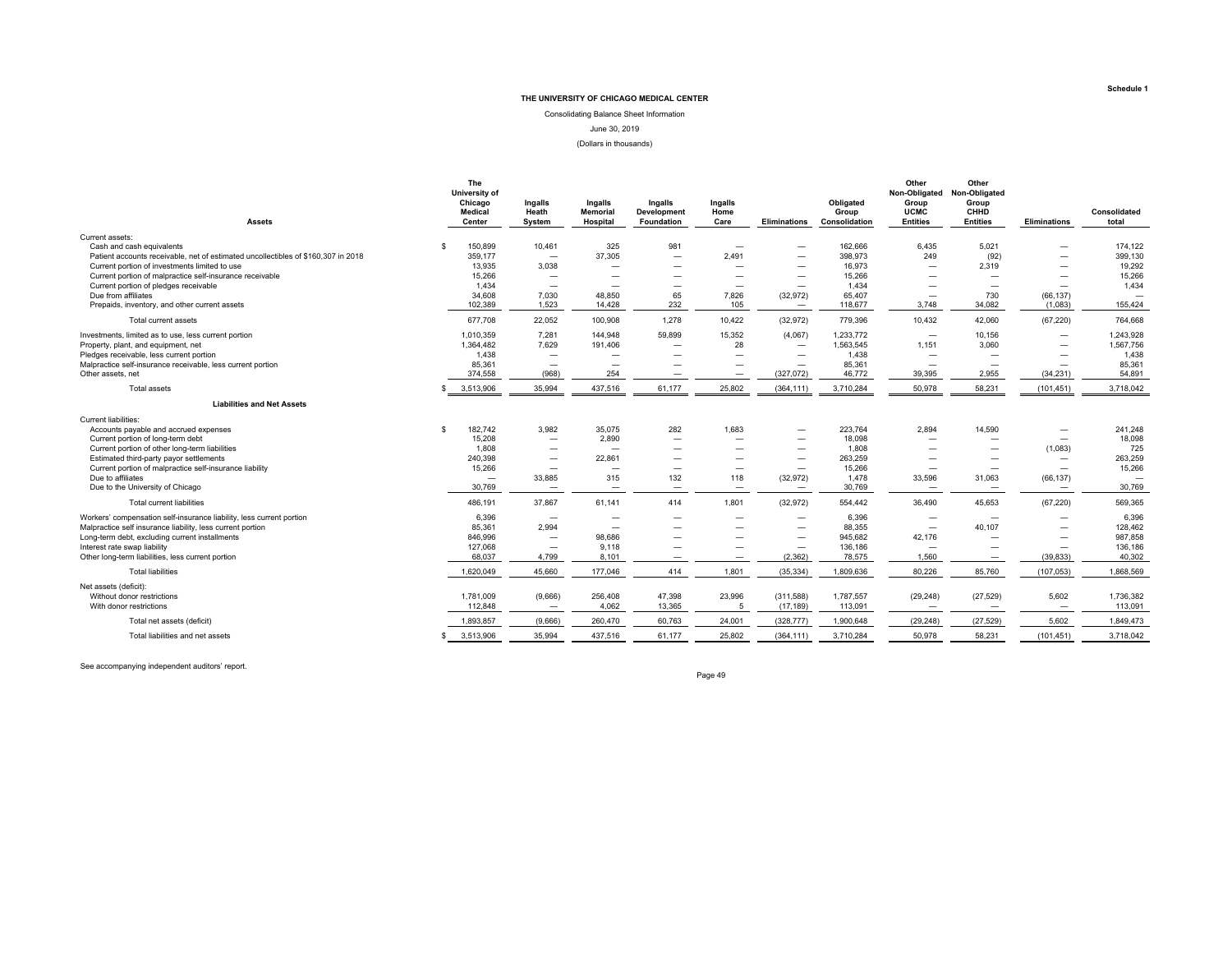#### Consolidating Statement of Operations and Changes in Net Assets Without Donor Restrictions

Year ended June 30, 2019

(Dollars in thousands)

|                                                                                                                                                                                                                                                                                                                                                 | The<br>University of<br>Chicago<br>Medical<br>Center                                           | Ingalls<br>Heath<br>System                                       | Ingalls<br><b>Memorial</b><br>Hospital                                                    | Ingalls<br>Development<br>Foundation                                    | Ingalls<br>Home<br>Care                                    | <b>Eliminations</b>                                                                                                                             | Obligated<br>Group<br>Consolidation                                                                | Other<br>Non-Obligated<br>Group<br><b>UCMC</b><br><b>Entities</b>  | Other<br>Non-Obligated<br>Group<br>CHHD<br><b>Entities</b>        | <b>Eliminations</b>                                             | Consolidated<br>total                                                                         |
|-------------------------------------------------------------------------------------------------------------------------------------------------------------------------------------------------------------------------------------------------------------------------------------------------------------------------------------------------|------------------------------------------------------------------------------------------------|------------------------------------------------------------------|-------------------------------------------------------------------------------------------|-------------------------------------------------------------------------|------------------------------------------------------------|-------------------------------------------------------------------------------------------------------------------------------------------------|----------------------------------------------------------------------------------------------------|--------------------------------------------------------------------|-------------------------------------------------------------------|-----------------------------------------------------------------|-----------------------------------------------------------------------------------------------|
| Revenue:                                                                                                                                                                                                                                                                                                                                        |                                                                                                |                                                                  |                                                                                           |                                                                         |                                                            |                                                                                                                                                 |                                                                                                    |                                                                    |                                                                   |                                                                 |                                                                                               |
| Net patient service revenue                                                                                                                                                                                                                                                                                                                     | 1,796,247                                                                                      |                                                                  | 287,806                                                                                   | —                                                                       | 12,478                                                     | -                                                                                                                                               | 2,096,531                                                                                          | 5,135                                                              | 22,506                                                            | (2,203)                                                         | 2,121,969                                                                                     |
| Other operating revenue and net assets released from restrictions                                                                                                                                                                                                                                                                               | 233,457                                                                                        | 18,427                                                           | 8,299                                                                                     | 2,568                                                                   |                                                            | (17, 191)                                                                                                                                       | 245,569                                                                                            | 5,937                                                              | 28,471                                                            | (14, 444)                                                       | 265,533                                                                                       |
| Total operating revenues                                                                                                                                                                                                                                                                                                                        | 2,029,704                                                                                      | 18.427                                                           | 296,105                                                                                   | 2,568                                                                   | 12,487                                                     | (17, 191)                                                                                                                                       | 2,342,100                                                                                          | 11,072                                                             | 50,977                                                            | (16, 647)                                                       | 2,387,502                                                                                     |
| Operating expenses:<br>Salaries, wages, and benefits<br>Supplies and other<br>Physician services<br>Insurance<br>Interest<br>Medicaid provider tax<br>Depreciation and amortization<br>Total operating expenses<br>Operating revenue in excess (deficit) of expenses                                                                            | 828.573<br>622.494<br>262.448<br>12.557<br>40.656<br>49,518<br>111.131<br>1,927,377<br>102.327 | 2.064<br>2,340<br>1.842<br>12.419<br>-<br>535<br>19.200<br>(773) | 117,133<br>123,215<br>14.279<br>13,516<br>4,755<br>17,122<br>15,039<br>305.059<br>(8,954) | 86<br>2,108<br>35<br>$\overline{\phantom{0}}$<br>—<br>-<br>2.229<br>339 | 8,819<br>1,485<br>208<br>348<br>-<br>10<br>10.870<br>1.617 | $\qquad \qquad$<br>(1,315)<br>(3,537)<br>(12, 339)<br>$\overline{\phantom{0}}$<br>-<br>$\qquad \qquad$<br>(17, 191)<br>$\overline{\phantom{m}}$ | -<br>956.675<br>750,327<br>275,275<br>26.501<br>45.411<br>66,640<br>126.715<br>2.247.544<br>94,556 | 12,514<br>3,487<br>309<br>1.101<br>896<br>558<br>18,865<br>(7.793) | 24,825<br>15,218<br>17,198<br>2.930<br>925<br>61.096<br>(10, 119) | (1,616)<br>(1,990)<br>(9,640)<br>(1,550)<br>(1,851)<br>(16.647) | 992,398<br>767,042<br>283,142<br>28,982<br>44,456<br>66,640<br>128,198<br>2,310,858<br>76,644 |
| Nonoperating gains (losses), net:<br>Investment income, net<br>Change in fair value of nonhedged derivative instruments<br>Derivative ineffectiveness on hedged derivative instruments<br>Other, net                                                                                                                                            | 48,235<br>$\overline{\phantom{m}}$<br>1,190<br>8,035                                           | 291<br>$\overline{\phantom{m}}$<br>-<br>(1,723)                  | 6,386<br>(2,003)<br>$\hspace{0.1mm}-\hspace{0.1mm}$<br>54                                 | 4,304<br>-<br>-                                                         | 812<br>-                                                   | -<br>$\overline{\phantom{m}}$<br>-<br>-                                                                                                         | 60,028<br>(2,003)<br>1.190<br>6,366                                                                | $\overline{\phantom{m}}$                                           | 64<br>–<br>-<br>(427)                                             | 1,767                                                           | 60,092<br>(2,003)<br>1,190<br>7,706                                                           |
| Net nonoperating gains (losses)                                                                                                                                                                                                                                                                                                                 | 57,460                                                                                         | (1, 432)                                                         | 4,437                                                                                     | 4,304                                                                   | 812                                                        | -                                                                                                                                               | 65.581                                                                                             |                                                                    | (363)                                                             | 1.767                                                           | 66,985                                                                                        |
| Revenue and gains in excess (deficient) of expenses and losses                                                                                                                                                                                                                                                                                  | 159,787                                                                                        | (2,205)                                                          | (4, 517)                                                                                  | 4,643                                                                   | 2,429                                                      | -                                                                                                                                               | 160,137                                                                                            | (7,793)                                                            | (10, 482)                                                         | 1.767                                                           | 143,629                                                                                       |
| Other changes in net assets without donor restriction:<br>Net asset transfers to University of Chicago, net<br>Change in accrued pension benefits other than net periodic benefit costs<br>Effective portion of change in valuation of derivatives<br>Net assets released from restriction for capital purposes<br>Distributions and other, net | (71,750)<br>(14, 787)<br>(29, 233)<br>34                                                       | -<br>-<br>(4,300)                                                | $\overline{\phantom{m}}$<br>$\overline{\phantom{m}}$                                      | 428<br>(428)                                                            | -<br>-<br>-                                                | -<br>-<br>-<br>$\qquad \qquad$<br>-                                                                                                             | (71, 750)<br>(14, 787)<br>(29, 233)<br>462<br>(4,728)                                              | $\overline{\phantom{m}}$                                           | 3,990                                                             |                                                                 | (71, 750)<br>(14, 787)<br>(29, 233)<br>462<br>(738)                                           |
| Increase (decrease) in net assets without donor restrictions                                                                                                                                                                                                                                                                                    | 44,051                                                                                         | (6, 505)                                                         | (4, 517)                                                                                  | 4,643                                                                   | 2,429                                                      |                                                                                                                                                 | 40,101                                                                                             | (7, 793)                                                           | (6, 492)                                                          | 1,767                                                           | 27,583                                                                                        |

See accompanying independent auditors' report.

Page 50